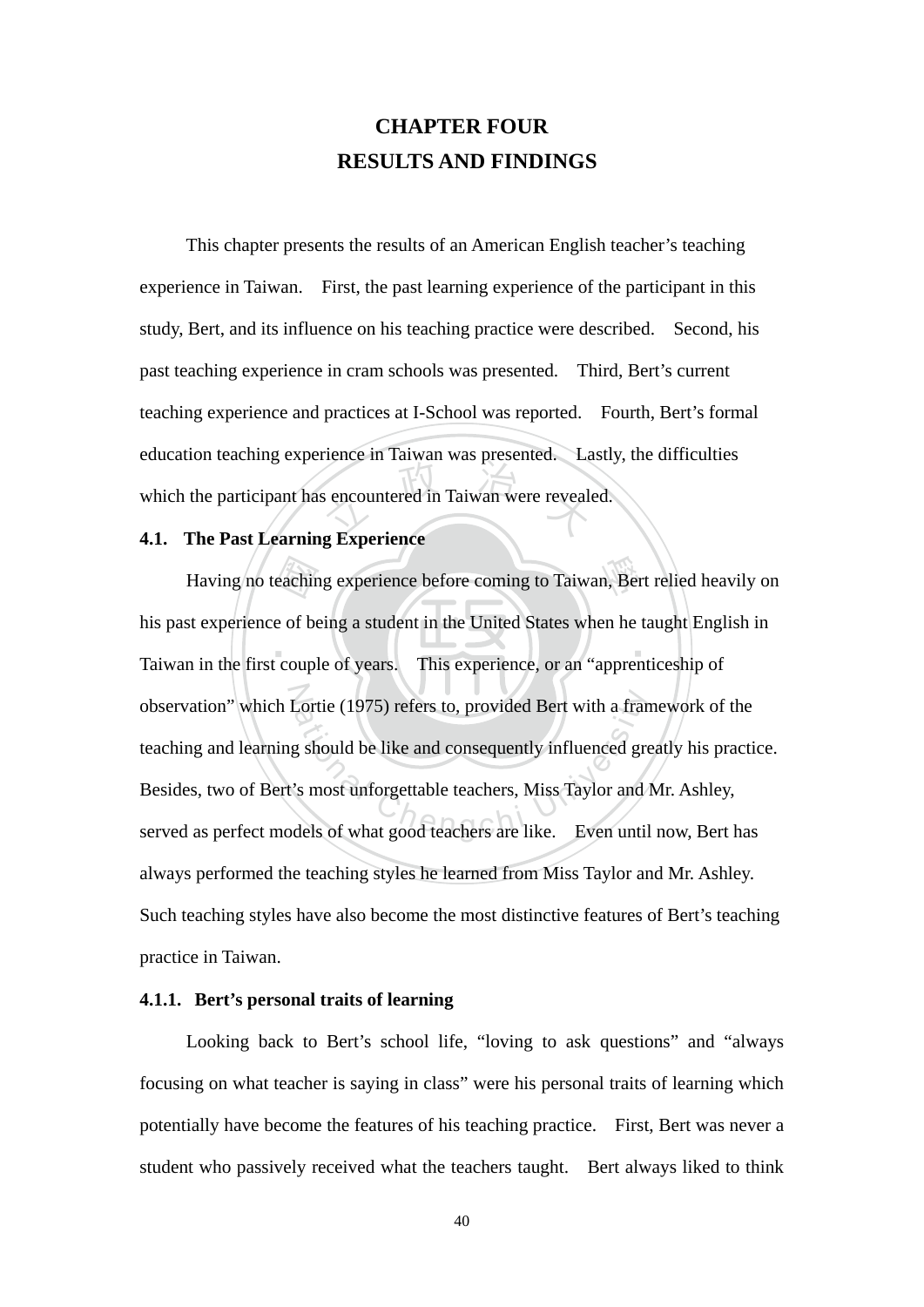From his students and to provide the answers as soon as they asked. Bert stated, This<br>to give a quick answer to kids…instead of just saying something like 'Oh, it's just this<br>way.' I hate that.'' (02/08/2007). (02/08/2007). With the thirst for knowledge not easily quenched in class, Bert disliked this kind of teaching style and therefore told himself to welcome all questions ‧ and to ask teachers questions about the teaching content but sometimes this caused him trouble in class. As Bert recalled, "Academically speaking, I was a terrible student. A lot of teacher hated me because I always asked the question—why?" (02/08/2007). However, Bert complained that few teachers would immediately answer the questions he raised during the class and that what most teachers did was either to ignore his questions or to tell him that they plan to answer the question later. They told Bert to simply accept what they taught and be quiet. Bert said, "They are professional teachers! But they're not just ready to answer my questions?" disliked this kind of teaching style and therefore told himself to welcome all questions from his students and to provide the answers as soon as they asked. Bert stated, "I like way.' I hate that." (02/08/2007).

Z ful purpose. By asking students questions, it purpose. By asking students questions, it purposes that the answer on their own, students was "pot just the knowledge but the processes" According to Bert, the emphasis on encouraging students to use their brains was based on a meaningful purpose. By asking students questions, it propelled students to think independently and to figure out the answer on their own. What Bert was trying to educate his students was "not just the knowledge but the process of thinking. Not just English, but how to use the knowledge in their life." (02/26/2007) Thus, in the future, it was hoped that students could "use the skill and make decisions for themselves." (02/26/2007) Moreover, to witness students start using their brains and finally figure out the answers on their own was the most rewarding aspect of his teaching which intrinsically motivated him to keep teaching in Taiwan for fourteen years or so. He described,

You can see the light bulb, BONG. Just blow off. You know I like it that when kids do that. That instant understanding in their head, suddenly BONG! And they go on, cool! I just like watching people do that…it gives me a sense of achievement. That's what motivates me. (08/23/2007).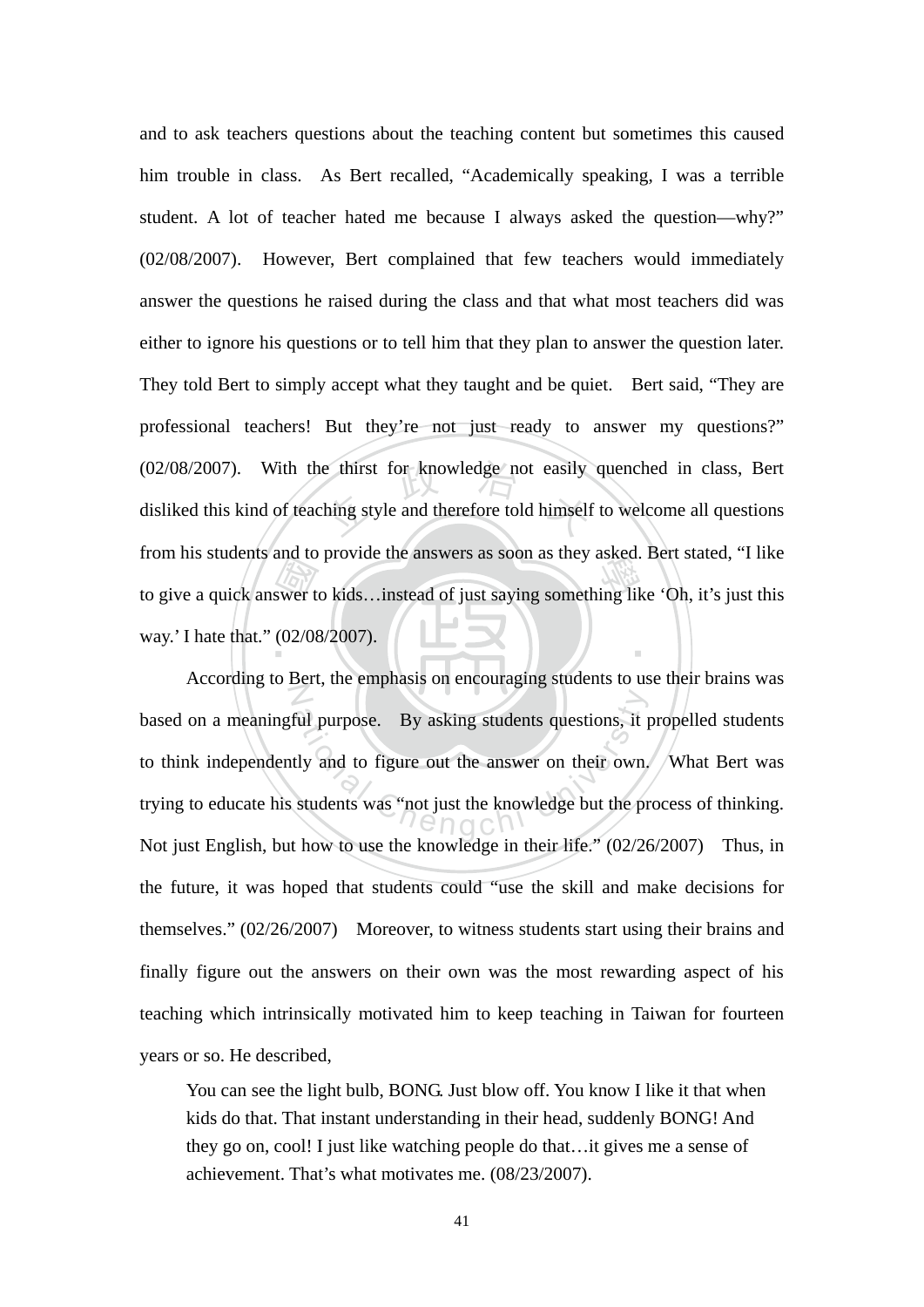Another one of Bert's learning traits was the full attention he paid to the teacher's instruction during class. When Bert was a student, he seldom did homework but always managed to pass all of his classes because he could always score high on each test. Undoubtedly, Bert attributed his good performance on the tests to his good habit in class—concentrated on the teacher's teaching in class. Bert explained,

Just listen to what the teacher says and pay attention and focus on what the teacher is saying. You learn everything that is to learn (11/07/2007).

maintain the whole class' attention. The following is an excerpt of how Bert dealt<br>with students who did not focus in class in Li-Li Junior High School:<br>(Bert was explaining what is "trick or treat" on Halloween to student Affected by this successful learning experience, Bert, therefore, put great emphasis on keeping students' attention in class. As observed, Bert would randomly choose one with students who did not focus in class in Li-Li Junior High School: keeping students' attention in class. As observed, Bert would randomly choose one or two students and asked them questions about what he had just taught in order to

*(Bert was explaining what is "trick or treat" on Halloween to students.)* 

Bert: Ring the door! Ding-Dong! Ring the doorbell or knock on the door. And ation Chengel Ring the doorbell or knock of the door.<br>All opens the door and you say "trick or treat" and dy! Well, that's fun if you live in the city or you<br>at do you do in the country?<br>At a student who was talking to the somebody opens the door and you say "trick or treat" and then they give you candy! Well, that's fun if you live in the city or you live near the city. But what do you do in the country?

*(Robert caught a student who was talking to the classmate next to him.)* 

- Bert: (to S) Hi! What were you talking about?
- S: Nothing!
- Bert: What did I say? What was I talking about?
- S: [silence]
- Bert: (Went up to S) What was I talking about?
- S: [silence]
- Bert: You don't know?! I was talking about "trick or treat." And what we do in America for trick or treat. You should shut up and listen! Understand?
- S: [nodded his head]
- Bert: Sit down. (11/01/2006, Li-Li Junior High School)

In addition, strictly regulating students to take notes in class is another means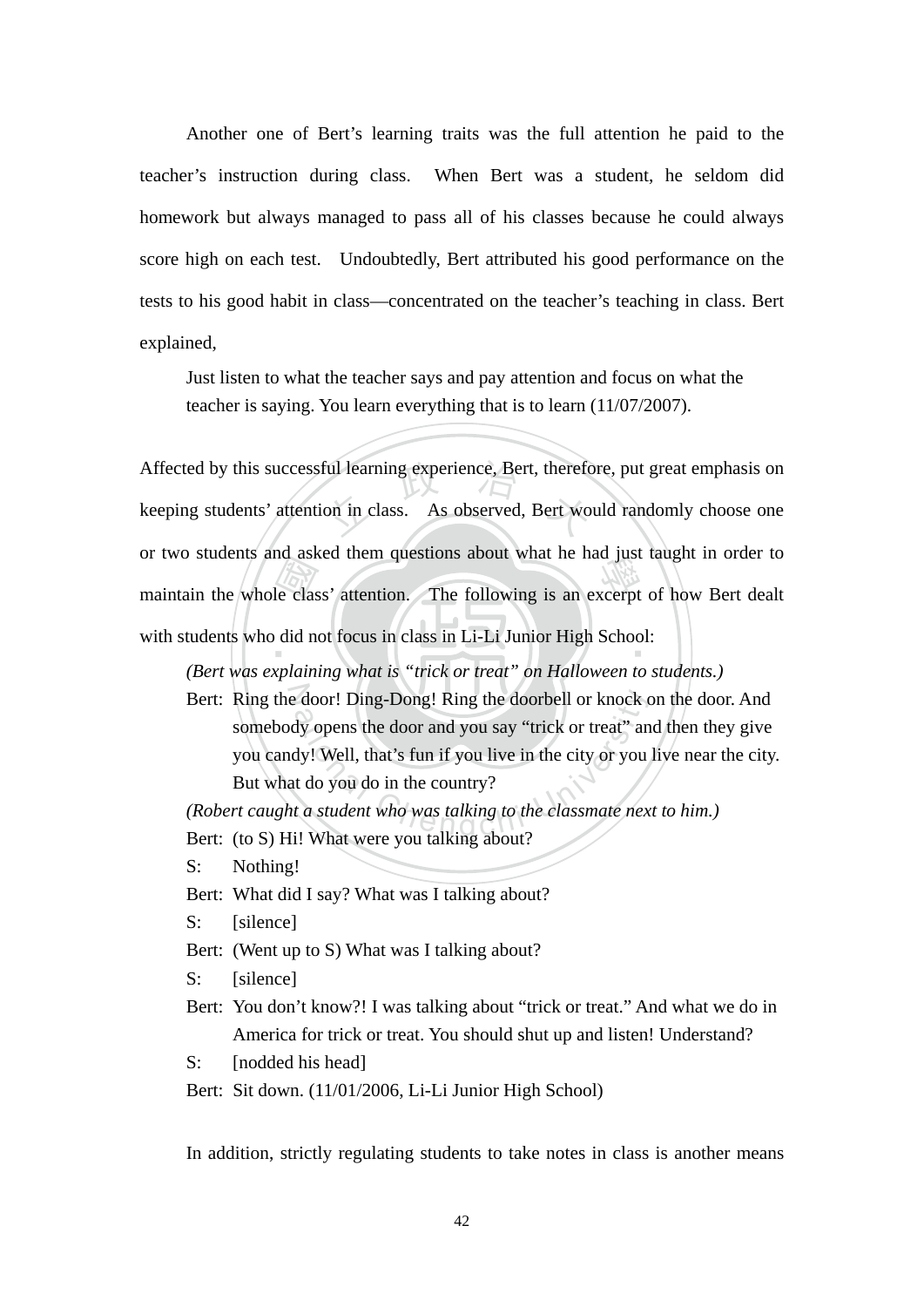Bert used to make students focus in class. When Bert taught in Li-Li junior high school, he was observed to walk around the whole class and checked whether students had written down the meaning of the vocabulary items each time when he had just finished teaching one new word (09/27/2006). While at I-School, without constantly reminding the students to take notes, Bert had already trained his students to automatically jot down words that were written on the whiteboard, especially the words that did not appear in the textbook but Bert supplemented during his story-telling time or in student's news-telling activity. "Okay! Write it down!" was the most frequent order Bert gave to students during vocabulary teaching.

remember." (09/11/2007). Bert further clarified, "It's not everybody will write down<br>every word I teach. But [if] every student will write down one piece of one part of gave to students during vocabulary<br>students concentrate in class, Bert every word I teach. But [if] every student will write down one piece of one part of N ther students will say. So they work toget<br>
s, as long as one student did not know how to<br>
whole class to look up the word in their noteber<br>  $\bigcap_{n=0}^{\infty}$ Besides making students concentrate in class, Bert has another reason for training students to take notes: "the more they write down, the more they'll what I taught, together, they'll remember. So, one student doesn't know [how to say some word], the other students will say. So they work together as a team!" (09/11/2007). Thus, as long as one student did not know how to say a word, Bert would encourage the whole class to look up the word in their notebooks and tell their classmates the answer. Also, when teaching a new word, Bert would ask student questions like "What is the opposite of the word '*\_\_\_\_\_\_'(the new word he just taught*)?" so that students could frequently refer back to their notebook, find the answers, and review the vocabulary items they learned before at the same time. Bert not only created positive co-operative learning environment for every student but also indirectly taught students to make good use of the individualized vocabulary dictionary of their own, which was the notebook they used to write down any new vocabulary items they learned in class. The researcher remembered that one evening when she was at I-School and about to observe the class, she met one girl who lost her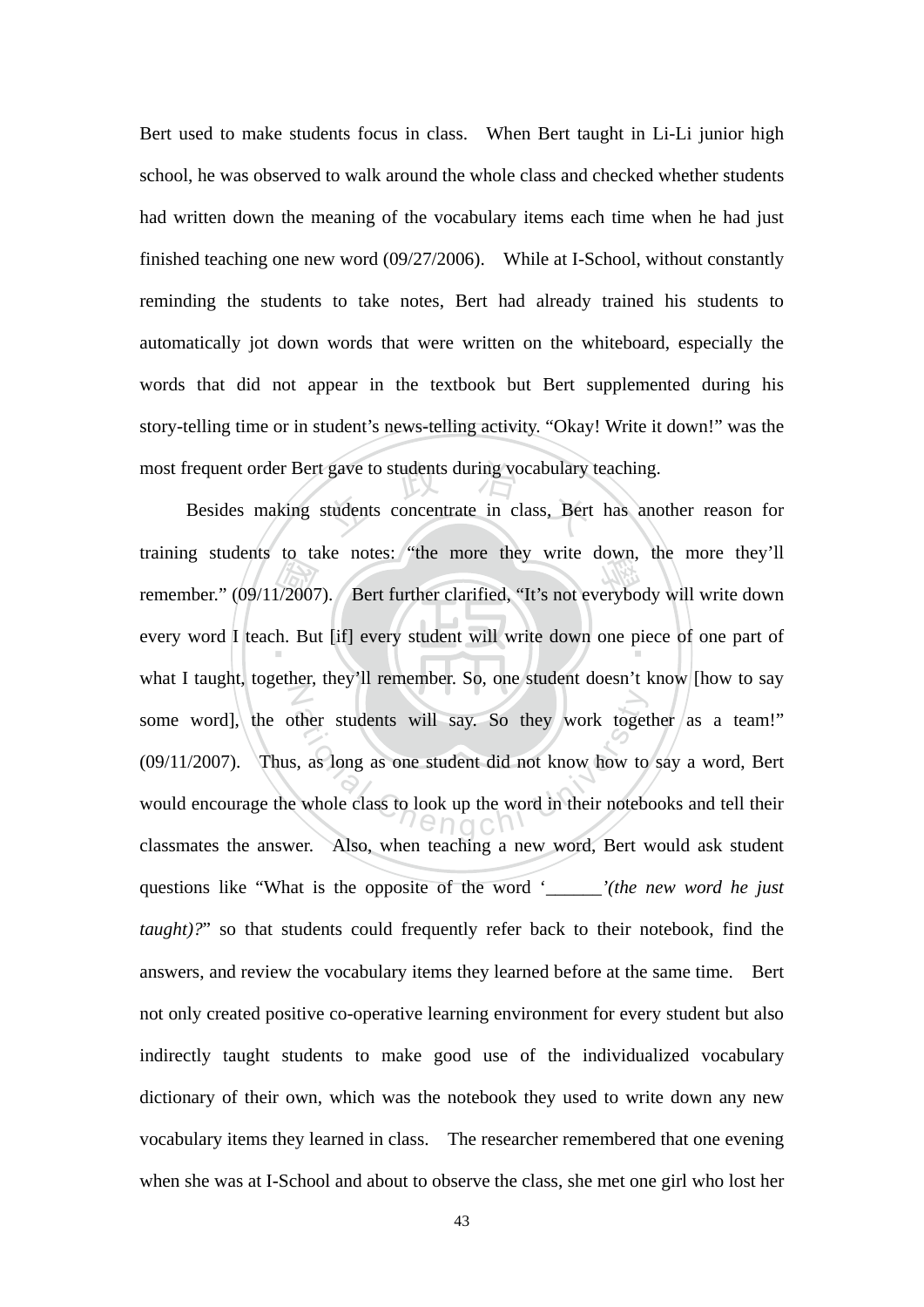notebook. The girl was nervously and anxiously looking for her notebook. She told the researcher that "I study that notebook every day. My whole effort was in that book!" (10/09/2007). This incident clearly showed how important the notebook was for the girl. This short conversation with the girl has proved that Bert successfully conveyed to his students the idea of valuing their own learning and they will learn more by focusing in class.

#### **4.1.2. Two important teachers**

always conducted the kind of competition called "who can get the homework done<br>faster?" At that time, there was one student who always competed with Bert to win Bert's teaching behavior—Miss Taylor and Mr. Ashley. Miss Taylor was Bert's algebra teacher. Bert described Miss Taylor as a teacher who was "really patient and faster?" At that time, there was one student who always competed with Bert to win N ation of learning algebra was indeed aroused. "I<br>e a good algebra student," Bert said. (02/08/200<br>t took the geometry class which was instructed There were two teachers in Bert's high school who significantly influenced algebra teacher. Bert described Miss Taylor as a teacher who was "really patient and willing to help students after class" (02/08/2007). Bert remembered that Miss Taylor the championship in class. Under such positive competitive atmosphere set by Miss Taylor, Bert's motivation of learning algebra was indeed aroused. "Miss Taylor really pushed me to become a good algebra student," Bert said. (02/08/2007). When a new semester began, Bert took the geometry class which was instructed by anther teacher, hoping to learn math as happily as in the algebra class. However, the geometry class was not as attractive as Miss Taylor's algebra class and Bert lost all his interest in geometry. Consequently, his grades declined rapidly. When Bert mentioned this past learning experience, he concluded that he learned "teachers truly affect the grades" (02/08/2007). Bert also realized, "if the teacher is interesting, the students are more likely to do the work than the teacher [who] is boring" (02/08/2007).

The other teacher who Bert admired most was his science teacher, Mr. Ashley. As Bert recalled, Mr. Ashley was the teacher who "really enjoyed teaching, really enjoyed science, and he always had some kinds of stories to tell kids" (02/08/2007).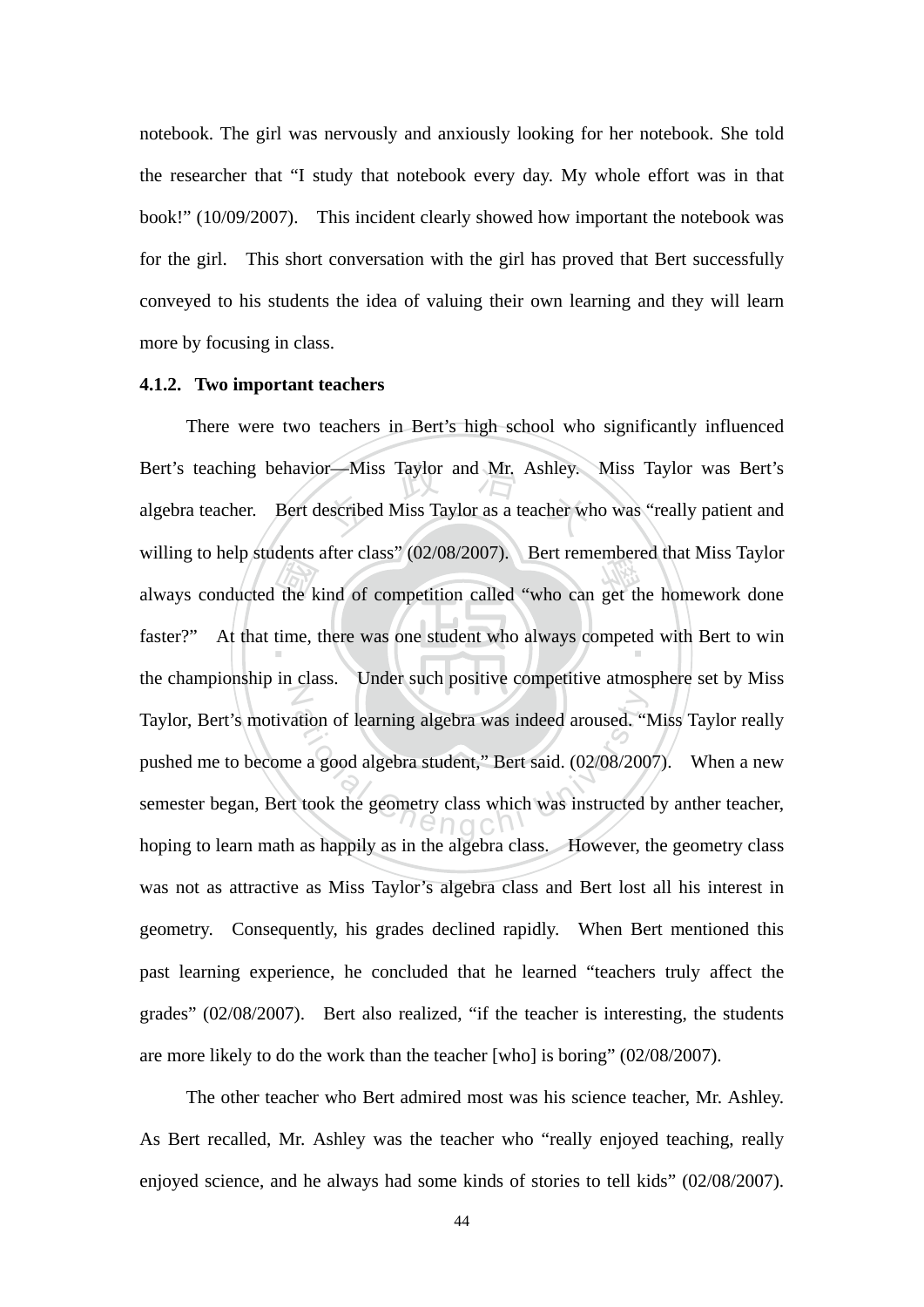Bert still clearly remembered Mr. Ashley's stories about his being a chemist and how he turned the rats' hair purple by feeding them food which contained a certain kind of dye. In this science class, Bert experienced Mr. Ashley's passion for science and for teaching which also triggered students' passion for learning the knowledge Mr. Ashley conveyed. Bert understood:

if you are interested in teaching, the kids are interested in what you're saying or what you're doing. THEY WILL LEARN FROM YOU! (11/07/2007)

Bert could ten every story which happened to him, whether it was tear of not. The<br>stated, "I like to use stories a lot...I love to tell stories. I have so many different<br>stories about everything in Taiwan. My friends' stor Figure 3.1 and 4.5 and 4.5 and 5.6 and 5.6 and 5.6 and 5.7 and 5.7 and 5.7 and 5.7 and 5.7 and 5.7 and 5.7 and 5.7 and 5.7 and 5.7 and 5.7 and 5.7 and 5.7 and 5.7 and 5.7 and 5.7 and 5.7 and 5.7 and 5.7 and 5.7 and 5.7 and stories about everything in Taiwan. My friends' stories, my stories, everything." N moments for Bert's students. Students were<br>had become a routine before the start of the cla<br>the beginning of the class, students would feel Deeply influenced by Mr. Ashley, Bert was, therefore, always observed to tell fun stories to students so as to arouse students' learning interest and maintain their motivation in class, which has become the most distinctive feature of his teaching. Bert could tell every story which happened to him, whether it was real or not. He (02/15/2007) As the researcher observed, Bert's story-telling time had always been the most interesting moments for Bert's students. Students were so fascinated by Bert's stories that it had become a routine before the start of the class. If there was no story to tell at the beginning of the class, students would feel disappointed. The following is an example of a short conversation of how students love Bert to begin the class with a story:

(Bert began the class with greeting students.)

- Bert: Good afternoon!
- Ss: Good afternoon!
- Bert: Let's see...I have no story for you today.
- Ss: [surprisingly] Why?
- Bert: Because my knee is hurt. So I stay home and don't go anywhere. I teach English and go home.
- S1: [in loud voice] No story, no class! No story, no class! (11/08/2006, Li-Li Junior High School)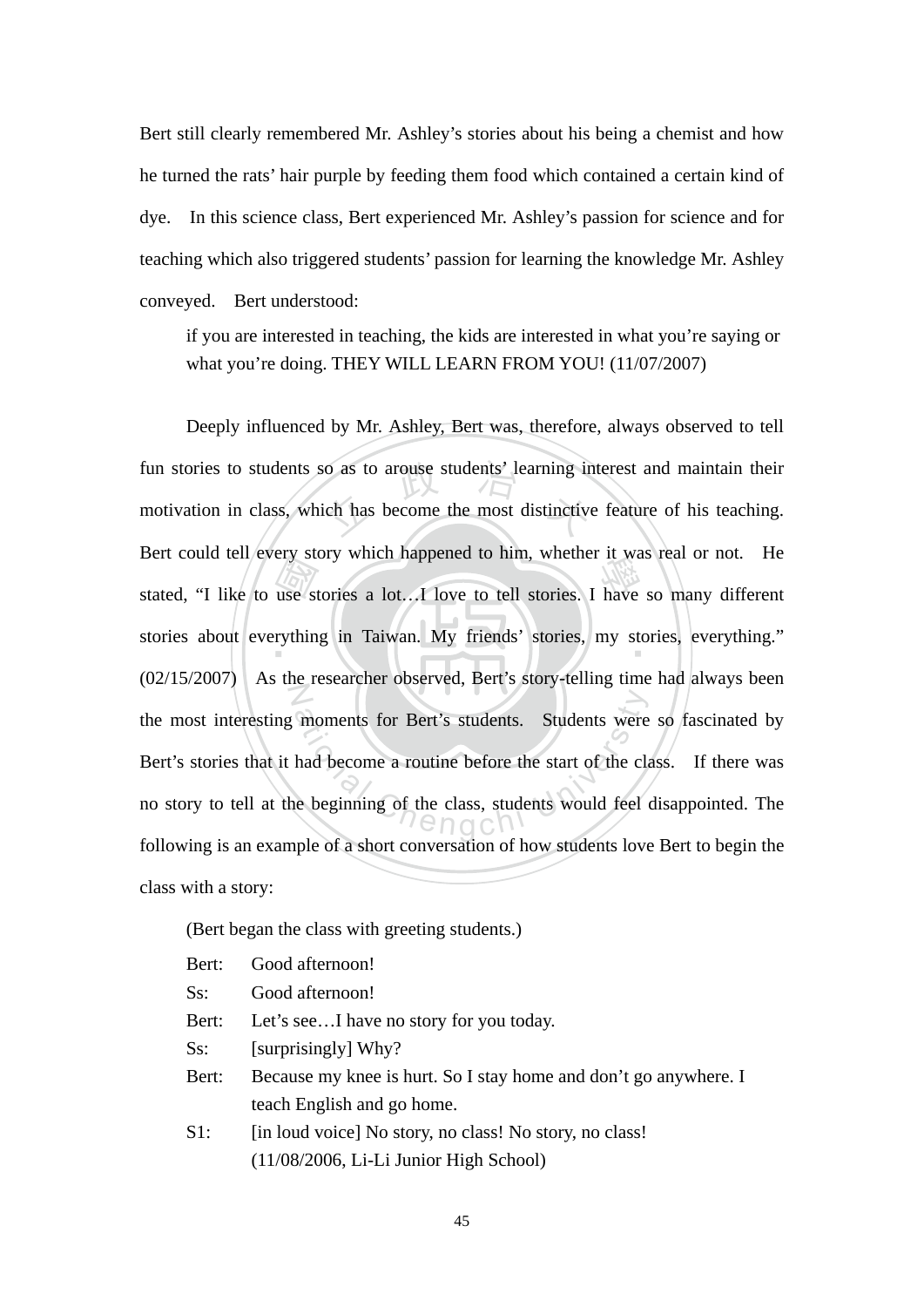$\blacksquare$ "trailer", "flashlight" and "pick-up truck" were taught at the mean time (11/01/2006).<br>Even after six months, when the researcher interviewed the students from Li-Li junior<br>high school on their impression about Robert's te ple. When this Halloween story was According to Bert, many advantages were manifested by means of telling fun stories in his EFL teaching. First, "it creates a subtle peer-pressure," Bert said. (02/26/2007). When Bert is telling the fun story in English, students who are able to understand the story would laugh about it. On the other hand, students who do not understand the story would want to know what happened in the story because they want to laugh with their peers, too. Hence, for low achievers, story-telling is able to trigger the motivation of learning English more. Second, new vocabulary can also be taught when Bert told the stories. Take Bert's car accidents on Halloween when he was twelve for example. When this Halloween story was shared with students in Li-Li Junior High, vocabulary words like "crosswalk", "ambulance", "tractor", "hay", Even after six months, when the researcher interviewed the students from Li-Li junior high school on their impression about Robert's teaching, the students interviewed

- could still recollect the story and the words they learned in that class.<br>S1: (in Chinese) I remember one time he was telling when he w<br>America...because the land is so big in America, they have<br>land...and they have some t S1: (in Chinese) I remember one time he was telling when he was a child in America…because the land is so big in America, they have a lot of farming land…and they have some tractors.
	- S2: (in Chinese) That's his Halloween story.
	- S1: (in Chinese) Yes! Yes! And he was telling about how he got hurt.
	- S3: (in Chinese) And the English for "*dao-tsao*" (稻草) is…(thinking) S4: Hay!
	- S1: (in Chinese) And there's another one—tractor. (05/28/2007)

Third, telling fun stories helps students to focus on the teachers. With the funny and interesting teaching style, Bert would randomly tell a fun story or make a joke in English at anytime during class. Thus, the students had better pay attention in class. If one student did not quite focus in class and lost the track of the story, he/she might not be able to comprehend the story or the joke. Also, Bert would have plenty of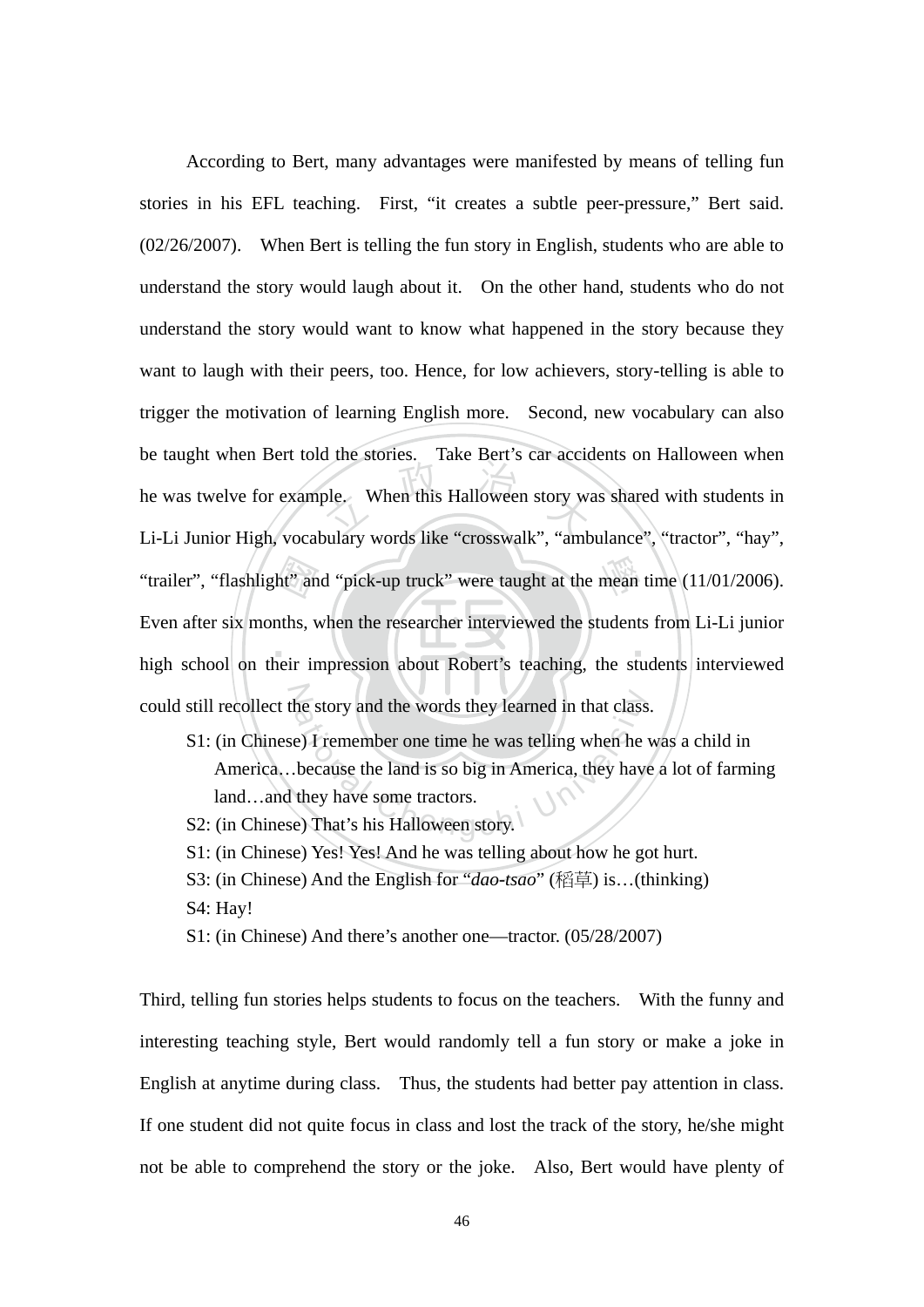exaggerate gestures, poses, voices and facial expressions while he was telling the stories. These also helped to grab students' attention and extend their span of attention in class.

Last but not least, story-telling can make learning content more attractive and the outcome sustained longer. Bert explained this advantage by illustrating how to teach "Galileo and Copernicus" by story-telling:

and sudden[Iy] would go backward, and then go forward again. Now w<br>would do that? Well, because the stars are going around the sun and the<br>going around the sun. And some planets move faster than other planets 學 Galileo proved that Copernicus' theory of "the sun as the solar system was correct." And how did he do that? Well, he looked at the sky and discovered that sometimes the stars went backward. That the stars would go across the sky and sudden[ly] would go backward, and then go forward again. Now why he would do that? Well, because the stars are going around the sun and the earth is (11/07/2007).

Copernicus was correct," to the students, Bert believed that if the teachers spend ten aking<br>aking<br>orrect. minutes telling such kind of stories shown above, students would contribute all their kind of stories shown above, students would conduct<br>above, students would sustain learning outcome would sustain learning outcome would sustain learning arouse students' curiosity and desire to know m<br>some of Bert's teachi Instead of just taking ten seconds to read the sentence, "Galileo proved that attention to the teachers and their learning outcome would sustain longer because the teachers would have arouse students' curiosity and desire to know more.

 To summarize, some of Bert's teaching practice was greatly influenced by his past learning experience when he was a student. As a student, he loved to ask questions and paid full attention in class. These two learning traits have therefore converted into his two emphases when teaching English in class. First, he encouraged students to ask questions and "use their brains." Second, he also strictly demanded students to focus in class by constantly asking them questions and requiring students to taking notes in class. As for the two unforgettable teachers in Bert's high school, Miss Taylor and Mr. Ashley, their teaching have inspired Bert to develop his two other distinctive features in his practice—making learning interesting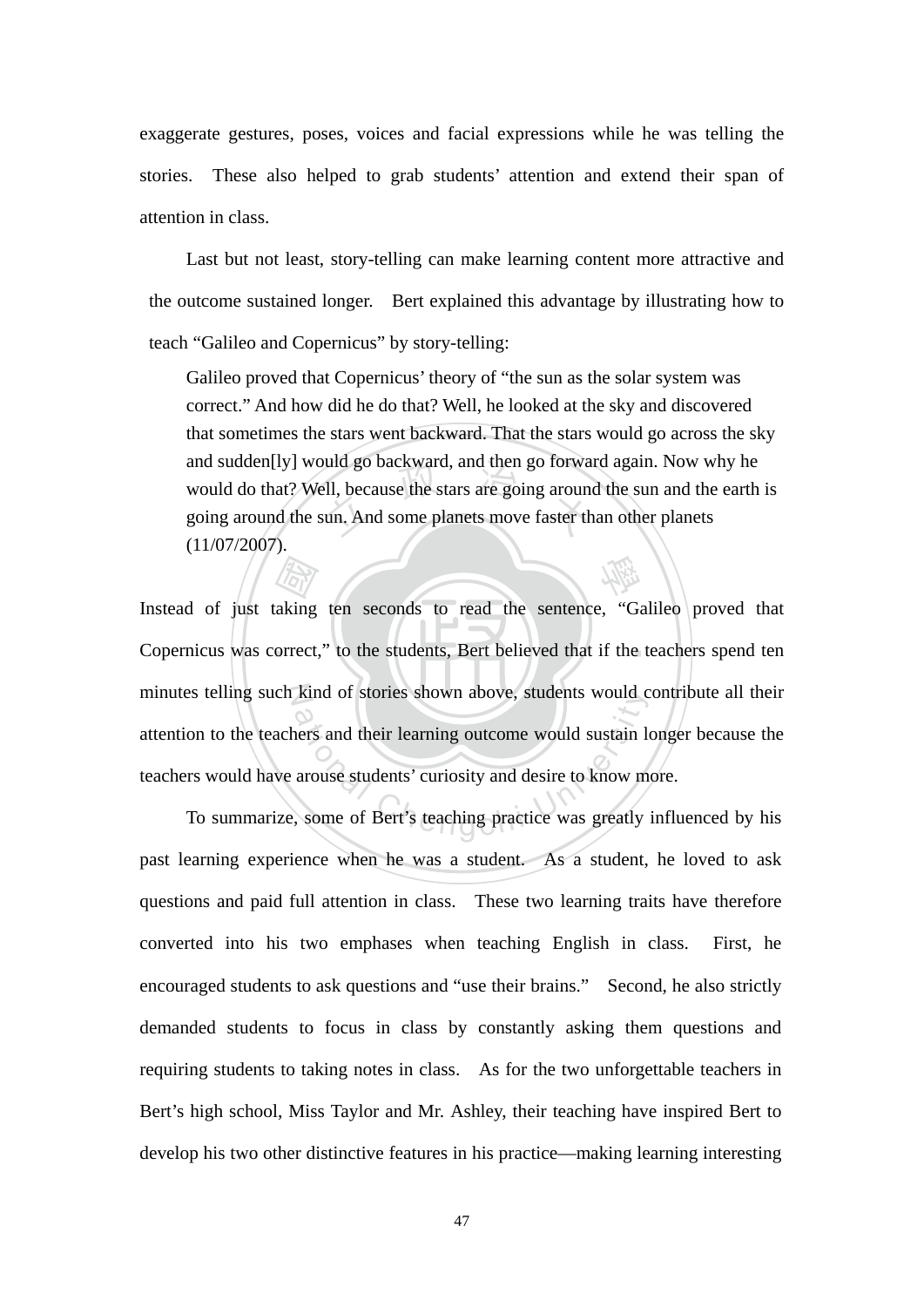and telling fun stories. From observing Mr. Ashley, Robert recognized that students' motivation can be aroused more easily and the learning outcome can sustain much longer when teachers make their teaching interesting. As a consequence, teachers should have the ability to make the class interesting to students. One of the methods is through telling fun stories. For Bert, the advantages of story-telling are (a) to create a subtle peer-pressure, (b) to teach new words, (c) to propel students to focus in class, and (d) to make learning content more attractive and be remembered longer.

### **4.2. Past Cram School Teaching Experience in Taiwan**

was not as easy as Bert had imagined in the first place. He experienced a great culture shock from teaching those junior high school students. Then, he went to As a foreigner who just came to Taiwan, Bert initiated his teaching practice in<br>schools in Kaohsiung. His first job was to teach a group of junior high school culture shock from teaching those junior high school students. Then, he went to Z ing young students in this cram school. One<br>ts in two chained cram schools, Green Village a<br>ning adults, Bert gained most of his teachin cram schools in Kaohsiung. His first job was to teach a group of junior high school students in C. S. Language Institute. However, being an English teacher in Taiwan teach children English at Jolly School where he gained most of his teaching experience of teaching young students in this cram school. One year later, Bert shifted to teach adults in two chained cram schools, Green Village and Doris' English Center. While teaching adults, Bert gained most of his teaching experience by experimenting new teaching approaches, observing his students' reactions and taking suggestions from students' feedback. Currently, Bert is teaching at an independently-run cram school, I-School, where he is responsible for the curriculum design and its implementation. All in all, "every place I worked always benefits me in some way," Bert said(02/08/2007). As for how exactly Bert's past working experience benefited his English teaching, they were described as follows.

#### **4.2.1. First Day at Work**

Before revealing his first job experience, Bert recalled the amusing scene of the first culture shock he experienced on his first day in Taiwan and how he managed to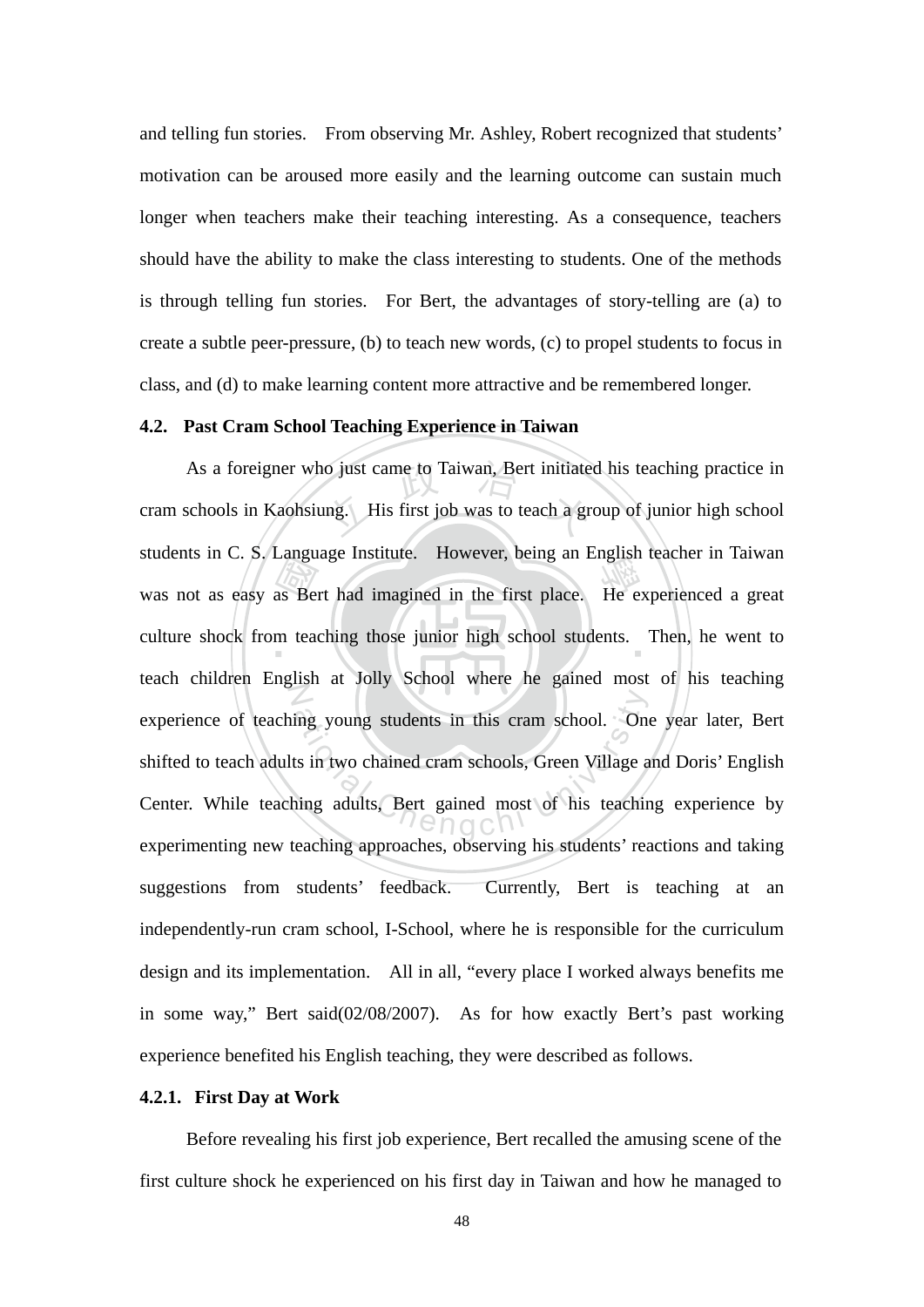acquire his first Job.

I flew in Taoyuan airport, and took a bus to Kaohsiung. Got off the bus, a huge cockroach landed on my face, "Welcome to Taiwan, Babe!" Taiwan cockroaches fly! They were flying around! Anyway, I found a hostel to stay. And I started to walk up and down the street…I went to different bushibans [cram schools], "Do you need English teachers?" "Yeah, we need English teachers. Sure." So I started working (02/08/2007).

 $\blacksquare$ askee<br>e four<br>ert des ert said. Soon after being employe for a while, Bert asked those twenty-five students, "Is there any question?" To nobody interacting like what we did in the United States" (02/08/2007). Not being<br>able to tolerate this non-interactive classroom atmosphere, Bert quit the job on the<br>first day! He agitatedly expressed what he thought at t After finding himself a hostel to temporarily settle down, Bert immediately went to inquire several English cram schools for a job opening. The first cram school which accepted Bert was C. S. Language Institute. "It was a pretty popular school in Kaohsiung," Bert said. Soon after being employed, Bert was appointed to teach twenty-five junior high school students in one classroom. After teaching them Bert's surprise, he found no students had any response to him but looked at him bewilderedly. Bert described, "There's nobody raising their hands, nobody talking, able to tolerate this non-interactive classroom atmosphere, Bert quit the job on the first day! He agitatedly expressed what he thought at that time, "…this is garbage…I'm not gonna put up with that. So I quit!" (02/08/2007). Bert never anticipated that Chinese culture of learning would be so different from his own until he taught the junior high school students in C. S. Language Institute that day. "The kids were expecting a lecture. I am expecting some interactions. I'm expecting kids to ask questions and communicate," Bert said (11/07/2007). For a young American who came to Taiwan with full of passion for teaching, "that was a really bad experience," Bert murmured.

#### **4.2.2. Jolly School**

The second cram school Bert worked for was Jolly School. The students there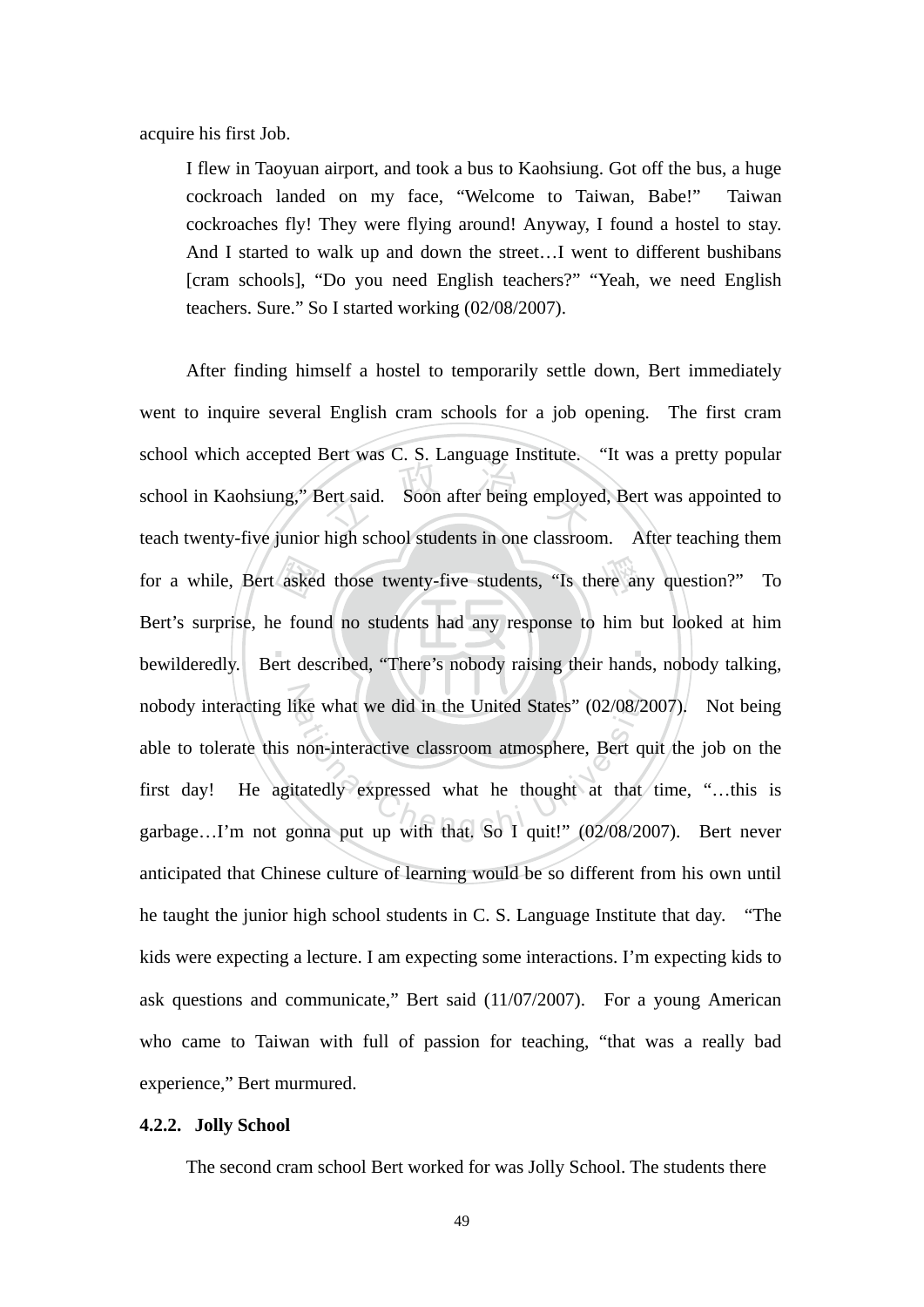were all young kids who were about seven or eight years old. Although young students had some behavior issues to deal with, Bert was relatively more accustomed to the classroom atmosphere there because the young students at Jolly School were not quiet and active. At Jolly School, Bert gained most of his teaching experience of teaching young students in the first year.

approaches required so much energy that Bert felt extremely exhausted after work<br>every day. Bert revealed, However, after teaching children for one year, Bert encountered some problems. First, as mentioned above, young students were so active in class that the approaches which Bert adopted had to be all physical activities or games. This kind of teaching every day. Bert revealed,

I'll go home and die. There's just no way. Running around the room,<br>
jumping up and down... (02/08/2007)<br>
d, though Bert had successfully handled young students by playing ga Because I'm a very active teacher, I can teach four hours a day and then jumping up and down… (02/08/2007)

 $\blacksquare$ doing physical activities in class every day, he was not satisfied with that. He<br>realized that what he did at Jolly School was just "speaking English, not teaching<br>English" (08/28/2007). Upon realizing the inappropriate te Second, though Bert had successfully handled young students by playing games or realized that what he did at Jolly School was just "speaking English, not teaching English" (08/28/2007). Upon realizing the inappropriate teaching behaviors he performed every day—using physical activities to replace teaching skills, Bert started to seek for changes in his teaching. He read books, spent time and effort researching on the Internet on how to teach children English and what teaching methods worked best for young students and then experimented these methods in class. Luckily, Bert's experiments went smoothly on young students because "children are more forgiving. Even if you make mistakes with them, it's not a big deal" (08/28/2007). In addition, in order to ensure whether students comprehended his explanations or not, Bert would sometimes speak Chinese to children as a kind of support for his teaching. However, this kind of alteration was not favored by the supervisor of Jolly School.

50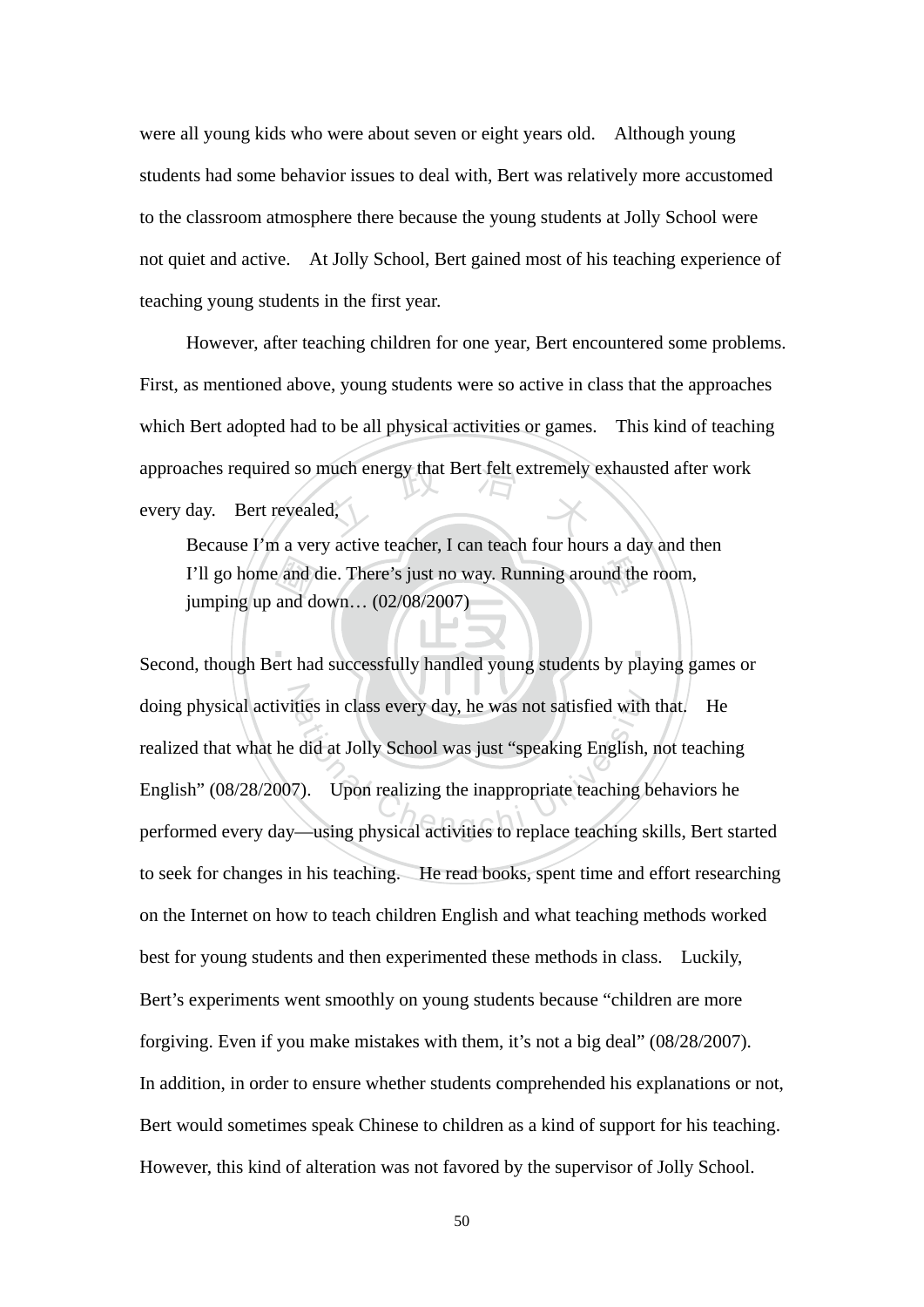One day, after the supervisor at Jolly School finished observing Bert's class, Bert was directly warned by the very supervisor with the following statement, "You don't have to do things like other teachers [the Chinese teachers] do." When hearing this, Bert was deeply frustrated to know that the supervisor of Jolly School did not appreciate his effort but merely treated him as a circus monkey whose function was only to play games and speak English to young kids. Meanwhile, Bert was also upset about why the foreign teachers always failed to be treated as a real teacher but only used as an image projected by the cram school to attract more students. "It's also kind of racial discrimination," Bert exclaimed,

claimed,<br>t to be an image. I wanna be seen as<br>can't I be a, as you call, a real teacher "I don't wanna just to be an image. I wanna be seen as a teacher…why can't I be that way? Why can't I be a, as you call, a real teacher?" (11/07/2007).

Suffering from great exhaustion in body and deep disappointment in mind, Bert left<br>Jolly School and continuously searched for the chances to fulfill his dream—to be a Jolly School and continuously searched for the chances to fulfill his dream—to be a N real teacher.

## **4.2.3. Experience in Doris' English Center and Green Village**

n Doris' English Center and Green Village<br>began his journey of becoming a real teacher<br>enter and Green Village. Just like what he did Bert officially began his journey of becoming a real teacher by teaching adult in Doris' English Center and Green Village. Just like what he did at Jolly School, Bert sharpened up his teaching skills by trial and error. However, not every experiment turned out to be as successful and feasible as that at Jolly's School. As Bert indicated, "they [adult students] always have their ideas of how they are gonna learn." (02/08/2007) Not being easily manipulated like young students, adult students usually expressed their own opinions about how teachers were supposed to teach. Also, as a "paying customer" for the cram school, adult students not only were demanding the quality of their own learning outcome but also requested a pleasant atmosphere in the classroom. In other words, adult students hoped to learn English efficiently without too much pressure. Hence, "when you are teaching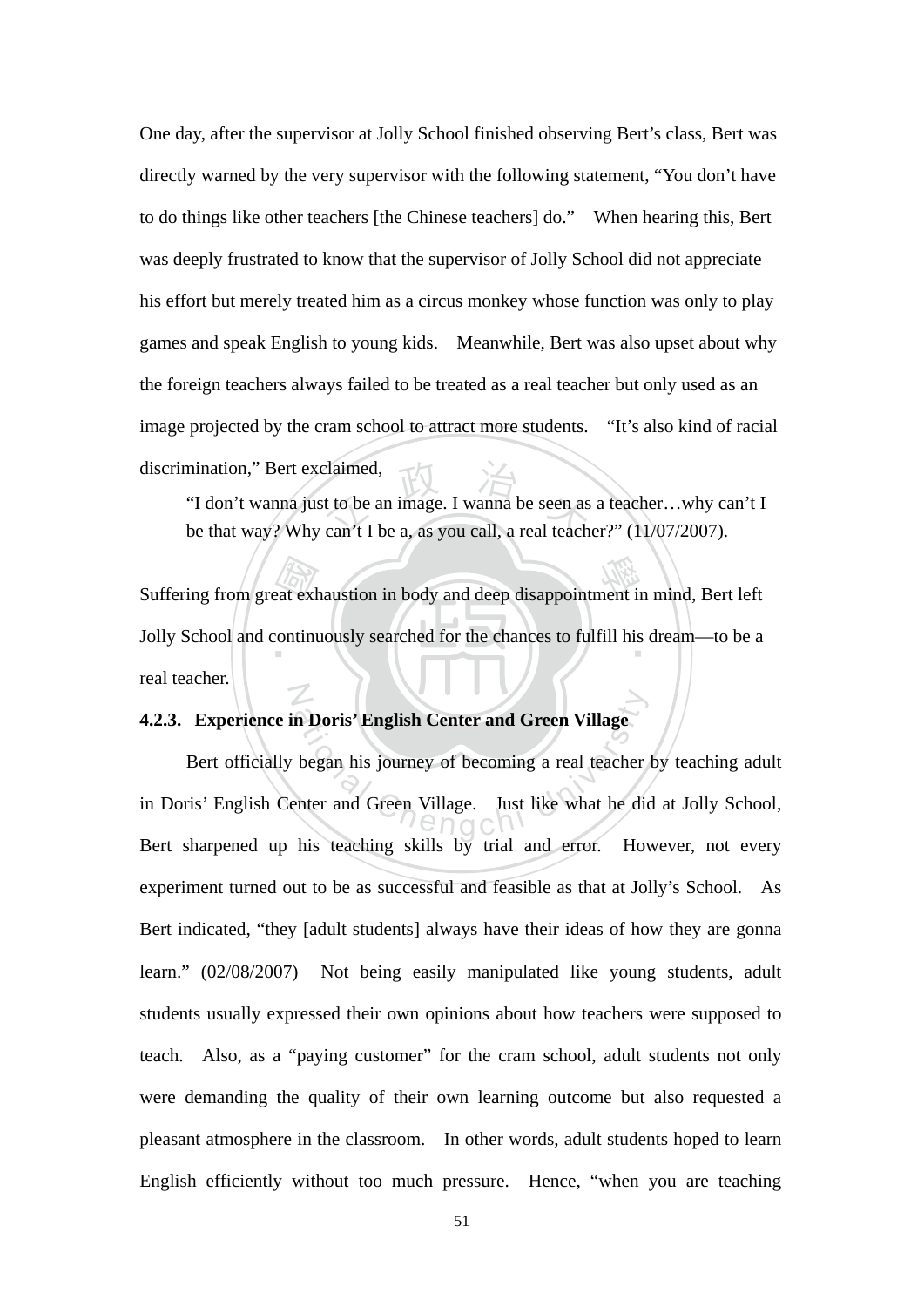adults, your brain has to be working," Bert pointed out. "It's a balance between entertaining them [adult students] and getting them learn." (08/28/2007) Although Bert claimed that it is a difficult balance for him, yet he still learned "more from adults than I[he] was learning from kids" (02/08/2007)..

by deliberately mistaking this lady as someone who worked in the special night club,<br>providing sexual services. The lady explained that she was just the accountant in whole class about their occupation.<br>
XTV. In an attempt to be humore providing sexual services. The lady explained that she was just the accountant in Z again in class. Such consequence was indeed<br>arning for Bert to remember forever. Moreo The first lesson Bert learned when teaching adults was to be cautious about his personal statement in class and his attitude toward students. He said, "[if] you make a mistake with adults and they go away and never come back." Take one incident that happened in Green Village for example. Bert remembered that it was a class where he was asking the whole class about their occupation. One lady replied to Bert that she worked at a KTV. In an attempt to be humorous and to bring up the delightful atmosphere in class, Bert joked about her work in front of the whole class that KTV. Even though Bert did this to that lady without any malicious purpose, he never saw that lady again in class. Such consequence was indeed an embarrassing experience and a warning for Bert to remember forever. Moreover, owing to the absence of the lady, Bert learned to judge the effectiveness of his teaching approaches by observing the number of students in his class as well. He concluded from his observation,

"[if] student's number goes up, you know you are doing something either entertaining or something right. If the student's number go[es] down, then you are probably doing something that [is] not very suitable." (08/23/2007)

 Second, Bert learned that the class dynamics is very important, especially in the conversation class. The way Bert controlled the class dynamics was to involve each adult student in the conversation. Usually Bert would pick up an interesting topic for each adult to express their opinions about it. As the flow of conversation went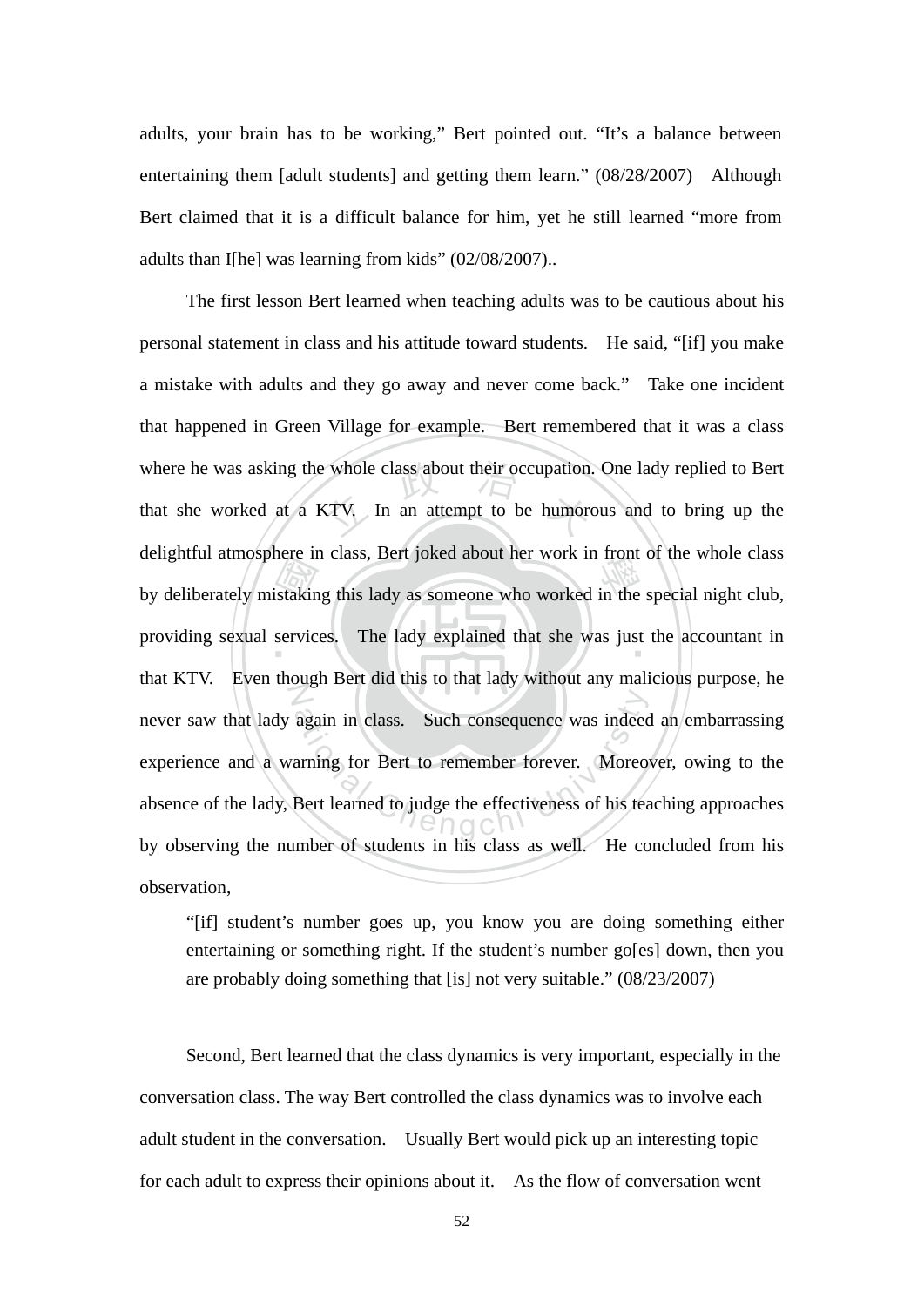bivers<br>up dy<br>cose to o sit down and have the conversation<br>nd of teaching style may inevitably of deteriorate the group dynamics in class which left the rest of the students feel bored. Therefore, Bert chose to stand up, walk around the class, and ask questions to students N high, meaning students discussed the topic fervently, Bert would leave the flow progressive and be quiet. On the contrary, if the flow went low, meaning the students were not quite interested in that topic, then it was time for Bert to change the topic. As a consequence, in order to maintain the class dynamics in an interactive state, the teacher served as a "pilot" who directed the conversation in class and "has to be able to be very observant of where you are in the conversation," Bert suggested (08/28/1007). Also, another technique for Bert to keep a dynamic classroom is to "stand up" (08/28/2007). Bert mentioned that most foreign teachers who taught adult English preferred to sit down and have the conversation with students during class. However, this kind of teaching style may inevitably developed into a trap that the teacher only conversed with one student in class. Such development would at appropriate time so as to keep everyone actively involved in the conversation.

Tesson which Bert learned in terms of class dyna<br>
ect the whole class," Bert asserted (08/28/2007).<br>
had accumulated for many years, Bert realized Third, another lesson which Bert learned in terms of class dynamics was that "one student can affect the whole class," Bert asserted (08/28/2007). Based on the experience which he had accumulated for many years, Bert realized that as a cram school teacher, you were not allowed to let each student feel bored or being left out in class. If the teacher ignored one particular student in class, the whole class would eventually become bored. Consequently, a terrible chain-effect would be triggered. Namely, one student dropped the course, and the rest of the students in class would follow his/her steps one by one. Even so, Bert still discovered one useful approach to keep adult students interested in class instead of feeling bored. It was the old trick which he learned from his high school teacher—"telling lots of stories" (See 4.1.2). Bert continued, "if you are a good story-teller, you can be a good adult teacher" (08/28/2007).

53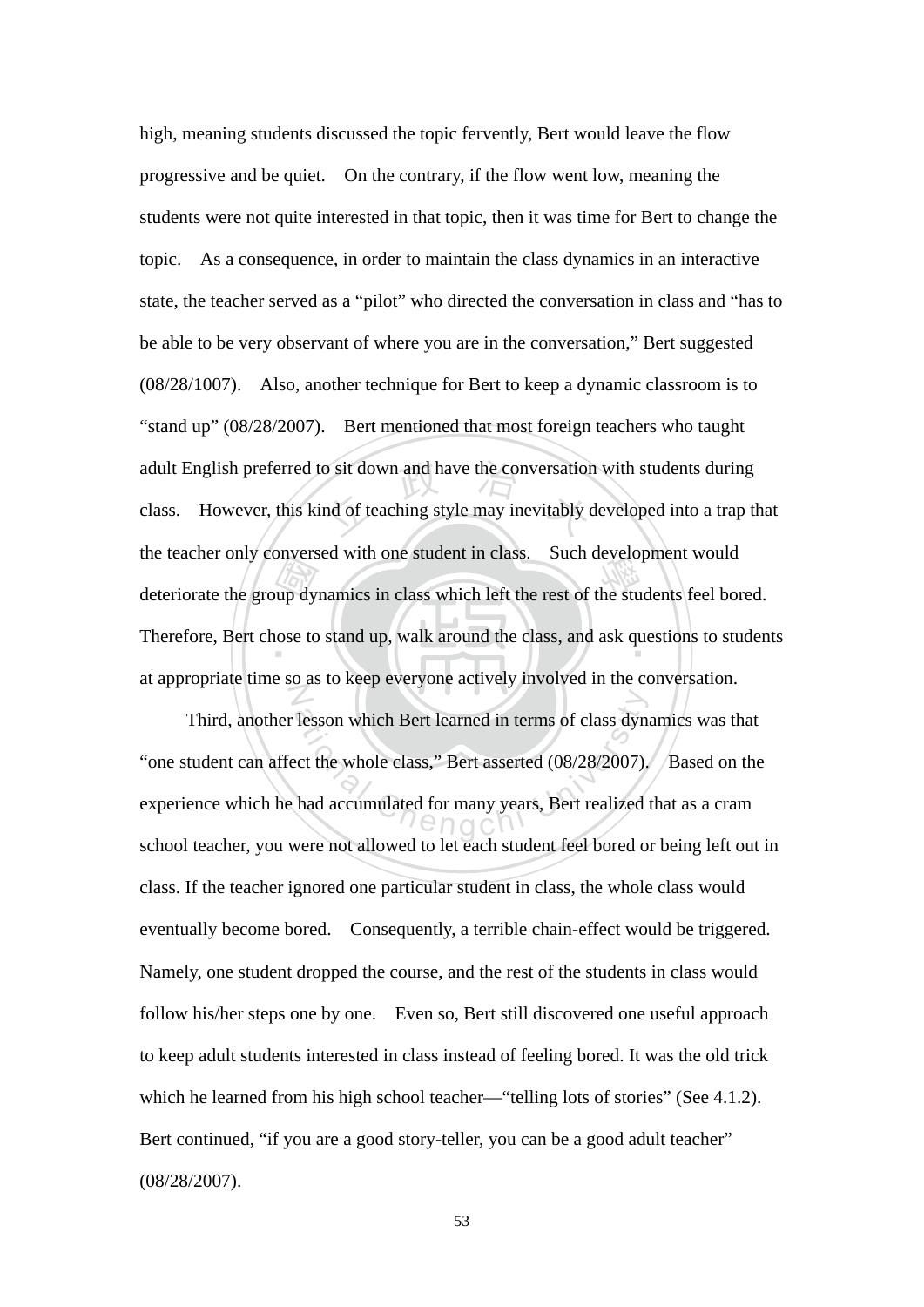Fourth, "pick up a marker and write words on the board," Bert continued. (08/28/2007) In spite of the necessity for teachers to pay attention to the class dynamics, teaching as much vocabulary as possible was also regarded as an important approach in adult class. As Bert mentioned, it was because adult students prefer to learn as many words from the teachers as possible. Thus, the best approach for teachers to implement in class was to write down every word which was considered high-leveled and useful for students as soon as the teacher uttered one or heard students saying one. Thus, in order to fulfill the need of adult students, Bert always kept the following questions in mind.

a con<br>ood st<br>m the o ions in mind.<br>In listening to? What words am I hear<br>abo be teaching this word? What words Is that word a common word or an uncommon word? Is it a high-level word?<br>Do I have good story for this word? (08/28/2007) What is it that I am listening to? What words am I hearing? What level is this class? Do I need to be teaching this word? What words are going to be useful? Do I have good story for this word? (08/28/2007)

Noteworthily, from the questions above, it indicated that Bert came up with good stories not only to keep students interested in class but also to teach those words to students.

rep students interested in class but also to teach the students interested adult students' oral mistakes was<br>ammatically-correct sentences. Unlike the app Fifth, the way Bert corrected adult students' oral mistakes was to repeat what they just said with grammatically-correct sentences. Unlike the approach he employed on the young students, which was to stop them at anytime when the error occurred, Bert would patiently focused on what the adult student was trying to express to him and then repeated his/her expression with grammatically-correct sentences when he/she finished his/her talk, waiting for him/her to correct the error themselves. An example was illustrated by Bert as follows:

When I teach adults, I never like to tell the adults, "Sorry, stop." Because usually adults are trying to tell me something. So what I do is I'll repeat what they just said, "Let me see if I understand. You WENT to Kenting yesterday." "Yeah. Yeah. I went to Kenting yesterday." (02/15/2007)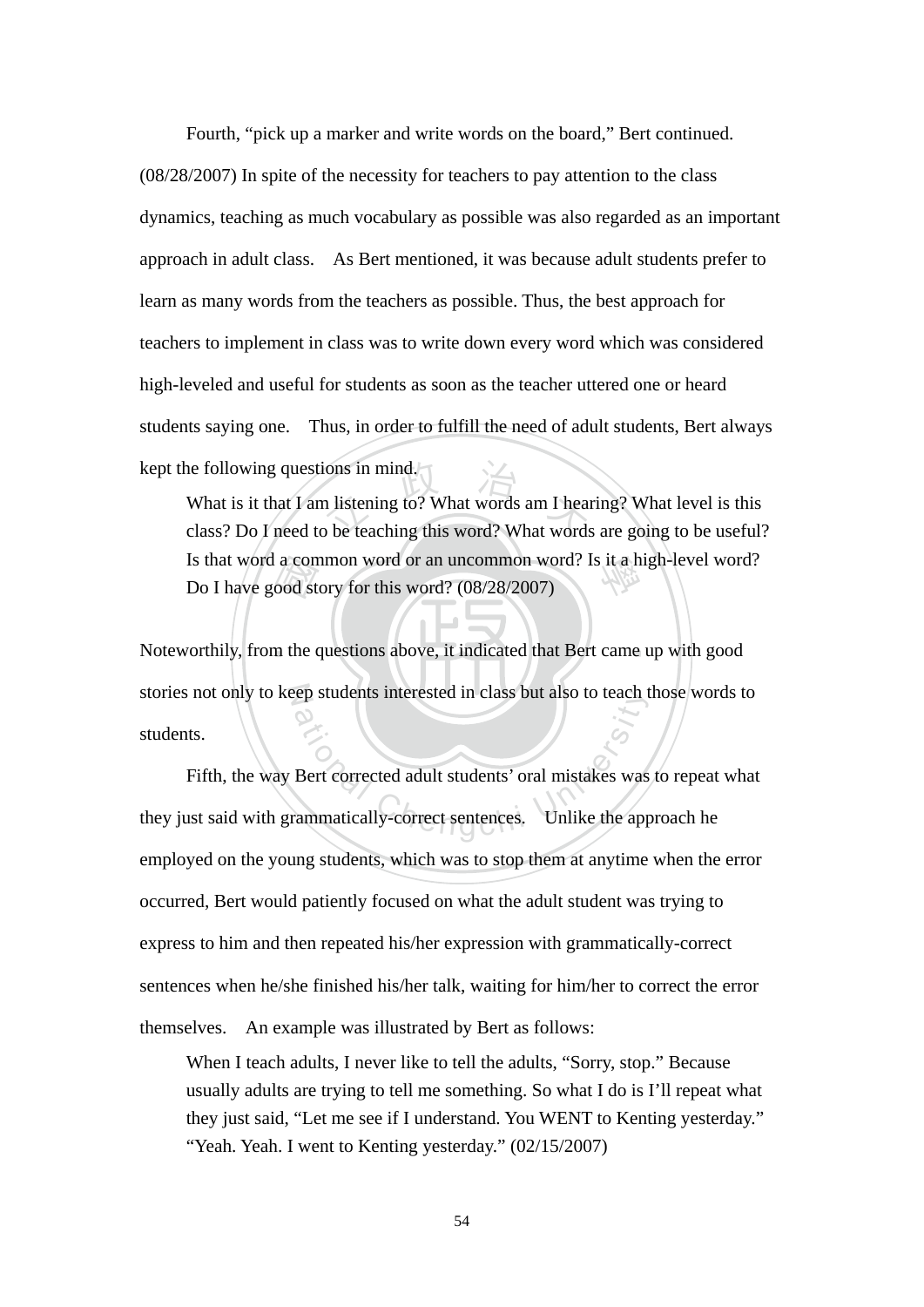dealt with in time, such kind of students would be likely to be ignored or isolated by the teacher or the other classmates. If this was the case, it was certain that they "students could be able to learn together only when their levels were the same." He<br>further asserted, "You can't bring the level of whole class down for one student; you the teacher or the other classmates. If this was the case, it was certain that they N ith—facing the threat of losing the whole class c<br>red student can affect the whole class."<br>Bert gained his first teaching job at C. S. Langu Lastly, when teaching in Green Village where any students are permitted to freely attend any courses at any levels, Bert also learned how to weed out students whose level was below the majority of the class—by asking them questions corresponded to the level of the majority. Bert believed that with this approach, students whose level was not in correspondence with the level of the class "would feel a lot of pressure and never come back" (08/28/2007) because they were not able to answer all the questiones and felt embarrassed in front of the class. In this case, Bert would be more likely to teach the class more effectively and efficiently for further asserted, "You can't bring the level of whole class down for one student; you have to maintain the majority" (08/28/2008). Additionally, if this situation was not would feel bored in class. Again, it was the last scene which a cram school teacher would like to deal with—facing the threat of losing the whole class of students one by one because "one bored student can affect the whole class."

To summarize, Bert gained his first teaching job at C. S. Language Institute merely by asking the cram school for a job opening. However, the non-interactive learning culture discouraged Bert from teaching English there. He transferred to teach children's English at Jolly School where students were more active and the class atmosphere was more interactive. However, feeling exhausted to the teaching there and depressed by being viewed as an image by the school administers at Jolly School, he left Jolly School and shifted to teach adult English in Green Village and Doris' English Center. Most of Bert's teaching experiences were gained from teaching in Doris' English Center and Green Village. Although teaching adult students was not an easy job for Bert because they were much demanding than

55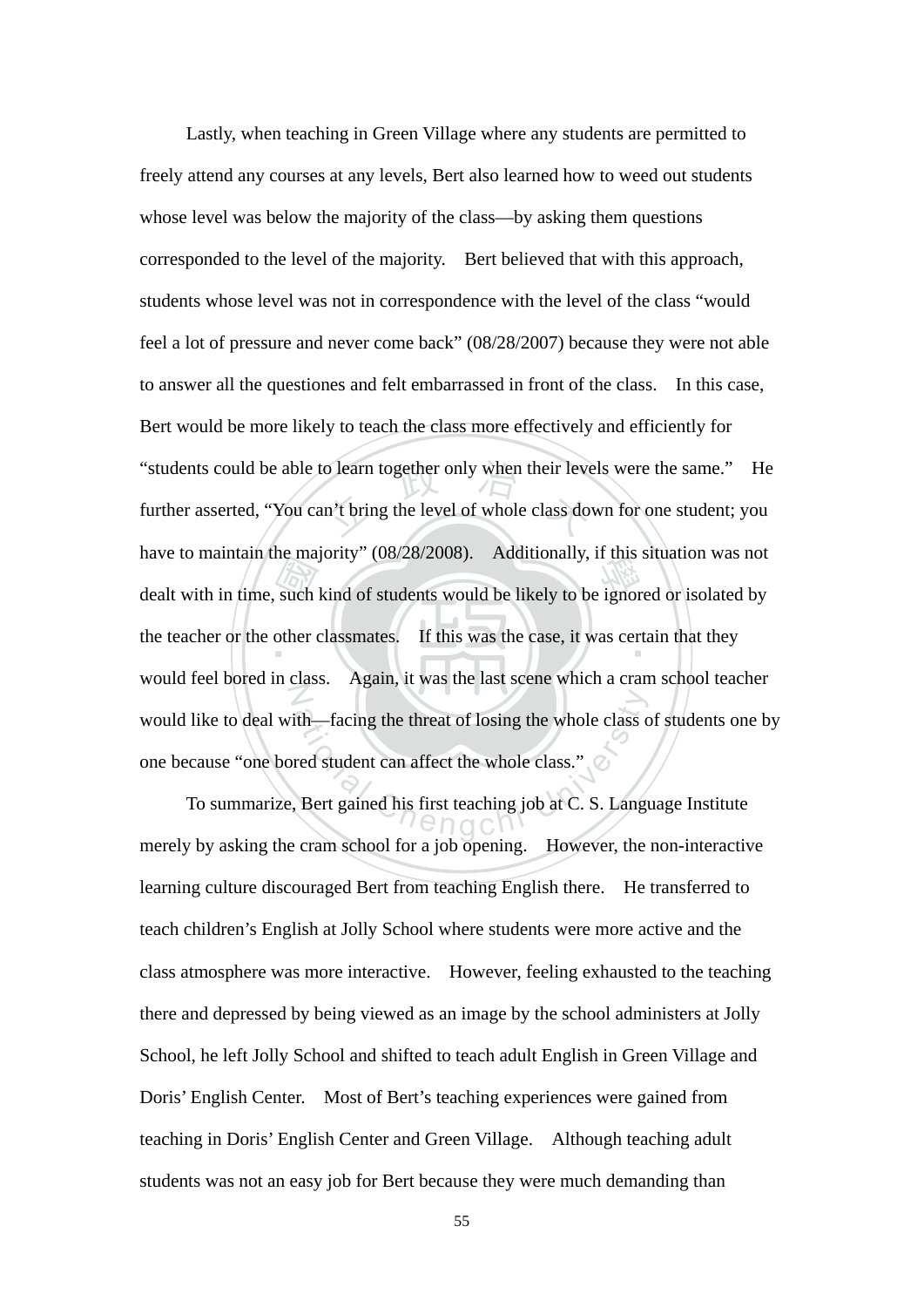children, yet Bert still learned a lot of valuable teaching skills from them. First, he learned that never make mistakes with adults or they would never come back. Second, the class dynamics matters a lot. Third, one student can affect the whole class. Fourth, teach as many useful words as possible. Fifth, correct adults' error by repeating with grammatically-correct sentence when they finished talking. Lastly, do not bring the level of the class down for one student. Go with the majority.

# **4.3. I-School**

being a teacher at I-School, Bert is also partly in charge of the operation affair as an academic director, from which he learn valuable experiences. Thus, Bert's from his past working experience. It was a cram school where the students can<br>receive intensive English teaching courses. Bert is currently teaching at I-School academic director, from which he learn valuable experiences. Thus, Bert's N I-School is reported. Second, Bert's current cl<br>bed in terms of oral activities, vocabulary, readin<br>te contour of Bert's teaching at I-School. Thir I-School was a place where Bert maturely manifested his teaching skills learned receive intensive English teaching courses. Bert is currently teaching at I-School and therefore the researcher had the opportunity to observe his class there. Besides experience at I-School is presented in three parts. First, his experience as an academic director at I-School is reported. Second, Bert's current classroom practice at I-School is described in terms of oral activities, vocabulary, reading and writing so as to obtain a complete contour of Bert's teaching at I-School. Third, Bert's classroom management skills are also be addressed.

#### **4.3.1 The experience of managing I-School**

 Unlike his past working experience as an employed teacher, Bert was involved in the curriculum design and its implementation as an academic director. Owing to this status, the first priority for Bert to cautiously deal with was his "r*eputation."* In order to maintain his reputation, Bert strictly demanded himself to "show up in class on time." Bert always reminded himself of an old saying, "What takes a life time to build but a few minutes to destroy? Reputation!" (10/18/2007). Recognizing the fact that one can easily destroy the reputation he/she has built for a long time, Bert seldom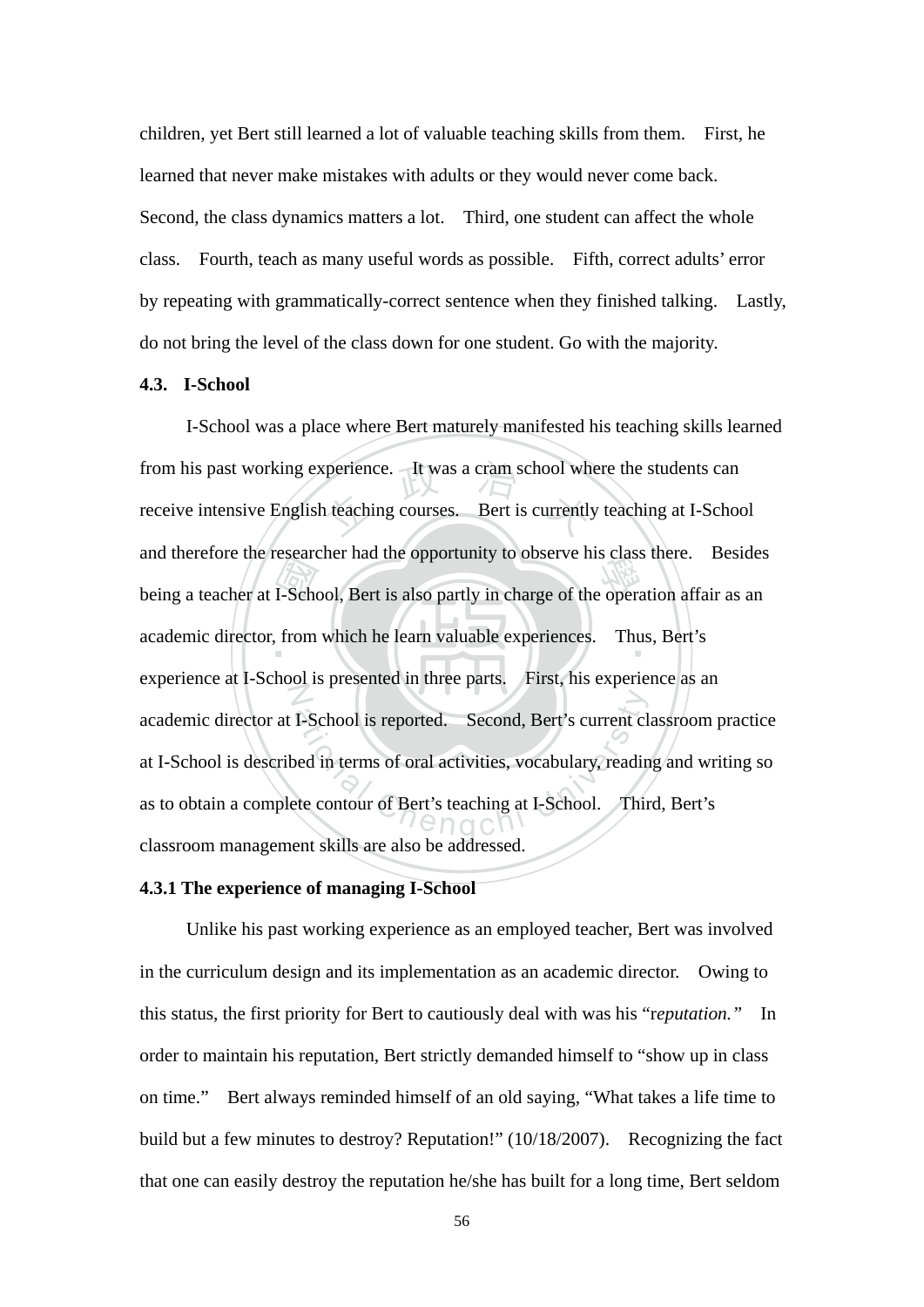started the class late unless there was something unexpected happening and preventing him from showing up on time. Bert admitted that although he sometimes might feel reluctant to teach the class and hoped to take a rest, he still rode on his motorcycle and headed for I-School eventually. Bert said, "It's ninety percent showing up. Once you show up, you're gonna do it [the teaching]." (10/18/2007) Even if he was really unable to arrive at the class punctually because of some accidents happening on the road, Bert would definitely inform the school as soon as possible in order to allow them to arrange a substitute teacher for his class in time.

of learning their children would receive in the cram school and how high the quality<br>of teaching it could provide. Bert described,<br>"A lot of parents come in and say 'Show me your curriculum. Show me how Second, "parents" were another issue which Bert learned to deal with at I-School. Compared with the parents several years ago who did not care about ‧ I-School. Compared with the parents several years ago who did not care about their children's learning, more and more parents nowadays concern much about what kind of teaching it could provide. Bert described,

my kid is able to speak."  $(08/23/2007)$ "A lot of parents come in and say 'Show me your curriculum. Show me how

to speak." (08/23/2007)<br>ents feel secure, Bert would patiently explain the<br>perience of explaining the curriculum to parents,<br>and they feel that it [the curriculum] is a little bi In order to make parents feel secure, Bert would patiently explain the curriculum to them. From the experience of explaining the curriculum to parents, Bert noticed that "if parents come in, and they feel that it [the curriculum] is a little bit too open-ended, then they'll get a little bit nervous about bringing their kids in." (08/23/2007). Thus, as a curriculum designer, Bert had to make definite goals for the curriculum.

However, Bert still encountered another kind of parents who did not care about their children's learning at all. They only considered the cram school a day-care center where they temporarily place their children without worrying that their children might idle around while they were at work. Because of parents' indifferent attitude toward their children's learning, such students would eventually cause big problems in Bert's class. They showed no interest in learning English and became extremely

57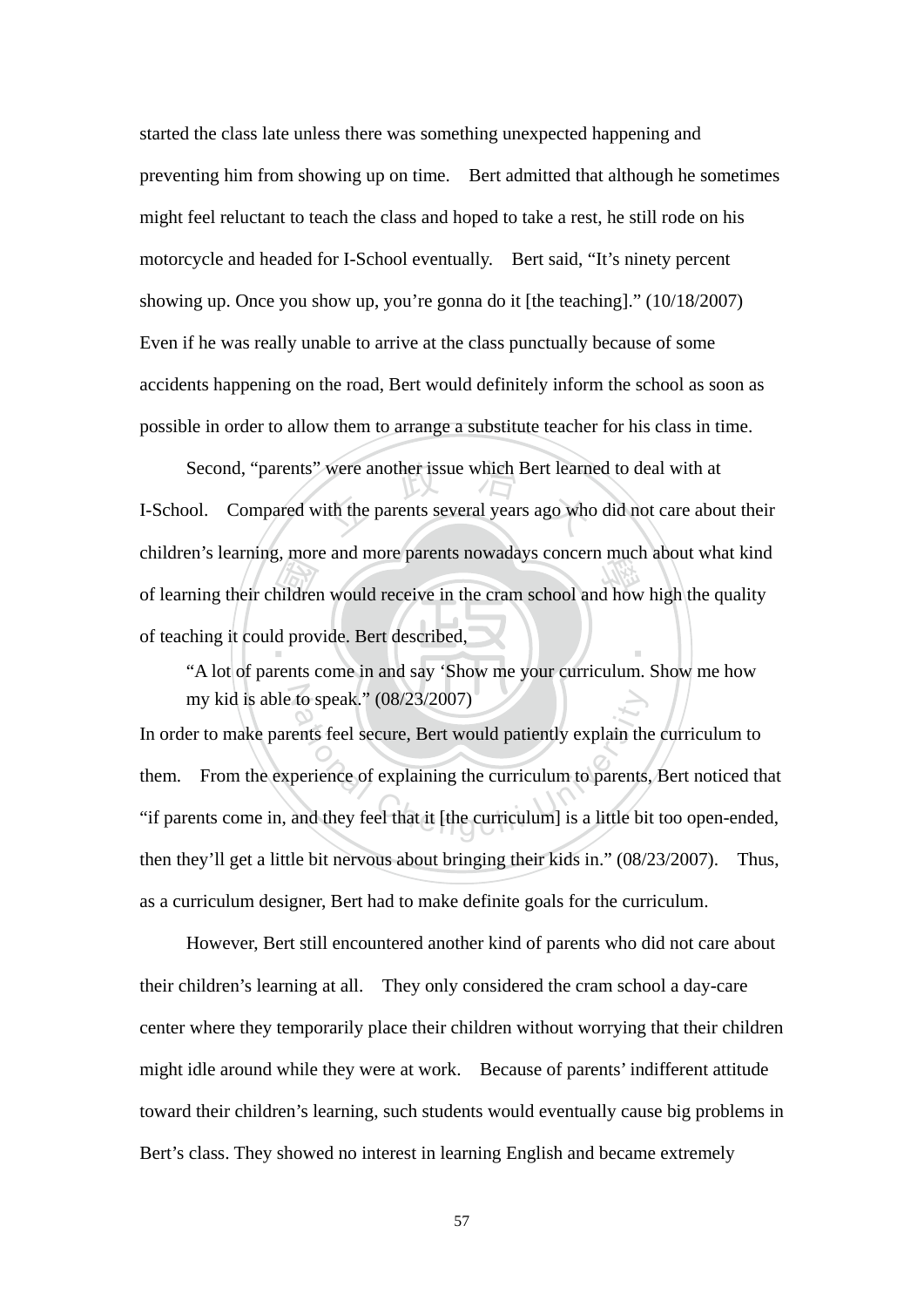unmotivated. Eventually, this hindered not only the effectiveness of Bert's teaching but also the students' learning outcome. Bert complained, "They're not so interested in learning English mainly because parents just drop them off and don't care so much. How do you motivate them? So their level is a lot lower and they learn a lot slower." (08/28/2007). It was not until Bert taught English at I-School that he learned how important the role the parents played and how indispensable the parents' support was during the process of students' learning. Bert asserted what he had learned from this experience,

g role in kid's learning. If parents are<br>the kids will be interested in learning<br>re and expect the teacher to do every 學 "Parents play a big role in kid's learning. If parents are interested in what their kids are learning, the kids will be interested in learning…some parents…they bring their kids here and expect the teacher to do everything. But they don't realize that it's a three-way thing. Three parts: Teacher, parents and students." (11/07/2007).

‧ 國 Third, Bert possessed more control over students' levels at I-School. Generally speaking, the first step for the cram school to teach a new student was to the first step for the cram school to teach a new<br>ass where his/her level belongs to. It was more<br>tudents with the same level in one class. Howe<br>was that dividing students up into specific levels place him/her to a class where his/her level belongs to. It was more convenient for teachers to instruct students with the same level in one class. However, what Bert learned at I-School was that dividing students up into specific levels would be feasible only if there was a solid base of students for the cram schools! Namely, the cram school needed to have a large number of students to do so. Small-scaled cram schools like I-School would have to "play with the levels." (08/23/2007). Bert described with a sigh, "Okay, we're going to put these two levels together because they are relatively the same." Due to the insufficient students at I-School, Bert had no choice but to compromise with this reality and teach a class of students whose levels were slightly different. However, it might gradually increase the difficulty of Bert's instruction. The example described below could show how Bert needed to

58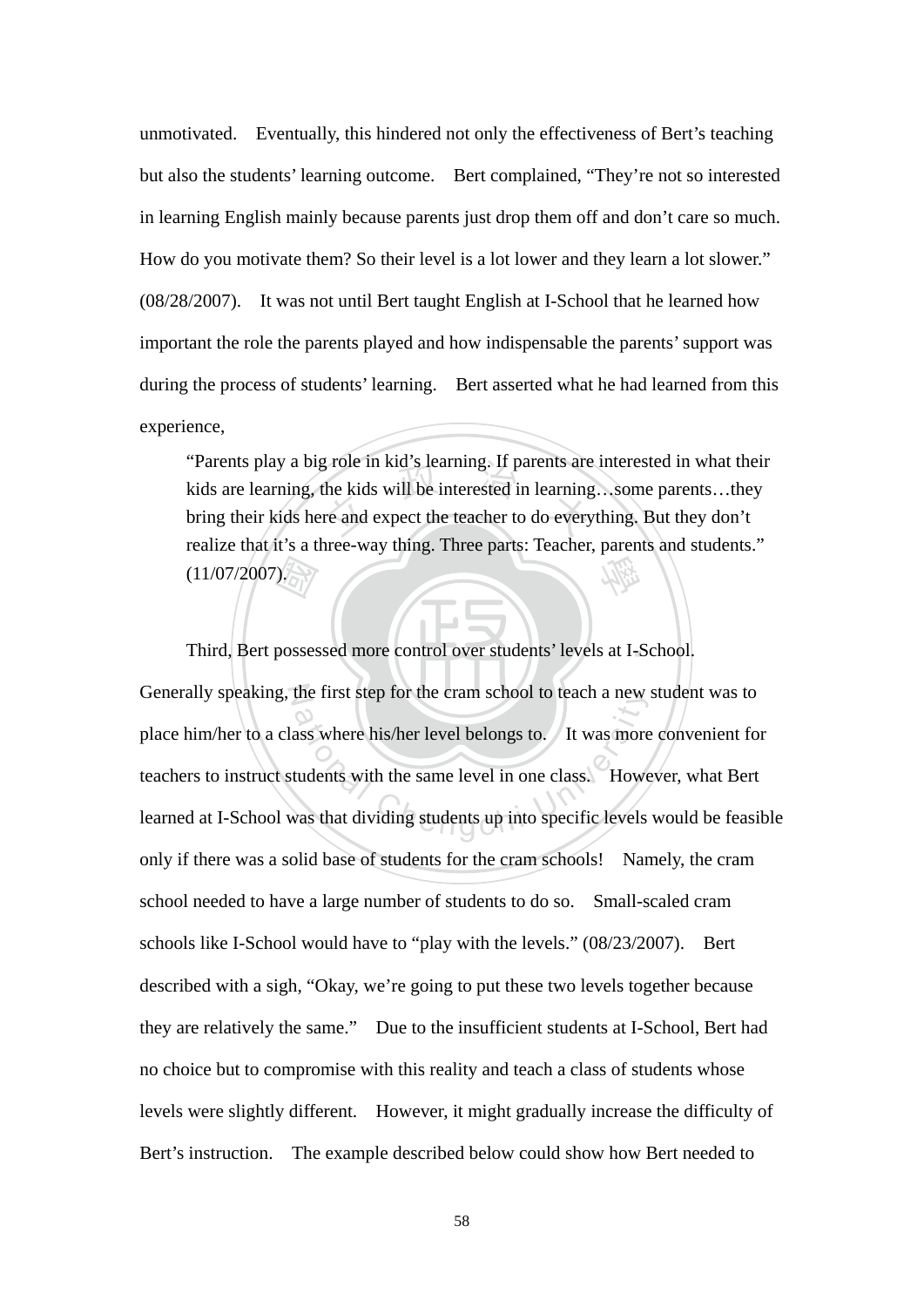sacrifice his teaching over the operation of I-School. During the investigation, there was a girl student who tried to study in the class which the researcher observed. After finishing teaching the girl for one class, Bert strongly discouraged his boss at the I-School from letting the girl study in this class because her level was far below the majority of the students. Bert worried that girl would not keep up with her classmates and eventually her interest in learning English would be ruined. However, the boss did not take Bert's advice under business consideration. The next class, the girl still showed up. Bert couldn't do anything but only accepted the result unwillingly.

limited budget, Bert had to teach almost all of the classes simply by himself. The level of the class Bert taught at I-School ranged from basic to high-intermediate and ality that Bert had to face every day level of the class Bert taught at I-School ranged from basic to high-intermediate and  $\overline{Z}$ eight hours almost every day. And on Saturday,<br>
v-nine hours a week of teaching" (08/30/2007).<br>
required so much energy from Bert that he learn Fourth, another reality that Bert had to face every day at the I-School was the heavy workload. Because I-School could not hire too many teachers due to their his working hour was from afternoon to evening, Monday through Saturday. Bert described, "I teach eight hours almost every day. And on Saturday, I teach nine hours...About forty-nine hours a week of teaching" (08/30/2007). Under such heavy workload, it required so much energy from Bert that he learned to pace himself and his teaching. Otherwise, his physical condition would definitely not be able to sustain him to the last class. He said,

"One thing a teacher always need[s] to learn is how to pace yourself. Do not put all your energy and all of your passion into just one class. And after two hours, you're so dead and you can't teach the other six you have to teach the rest of the day" (11/07/2007)

In fact, Bert had thought about recruiting another foreign teacher to share his workload at I-School. However, money indeed dominated everything that discouraged Bert from successfully recruiting the appropriate co-workers! On one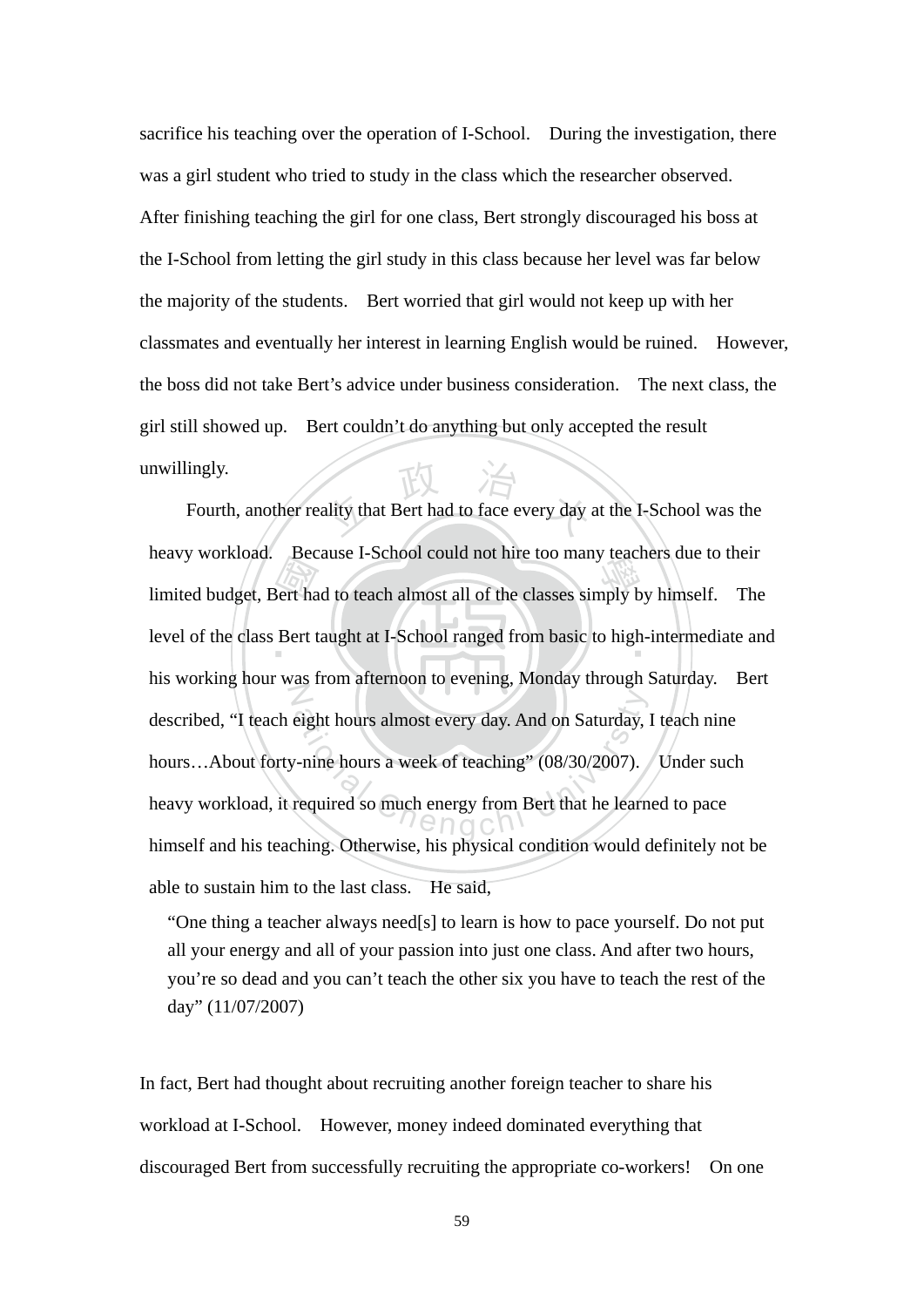back to the money issue—the more money you provide, the better teachers you can<br>hire/make. But the truth is that few cram school owners would be willing to spend by hiring a novice foreign teacher who charged less and gave in-service training to him/her, the novice foreign teacher would ask, "How much money will you pay me hire/make. But the truth is that few cram school owners would be willing to spend  $\mathbb{Z}$ ed to enhance the quality of the foreign teachers<br>rofit. If he considered making more profits for<br>of reducing the quality of his teaching. Bert n hand, Bert, as a curriculum director at I-School, was concerned highly about the reputation of I-School, he would therefore hope to recruit a good experienced teacher who really had passion for teaching and who highly valued students' learning. However, "it's almost impossible!" Bert said. The first reason was that most foreigners did not care about education. Their top priority was to make money in Taiwan. Even if there were good teachers, more money should be offered to hire those good foreign teachers because "good [foreign] teachers always go where the money is," Bert said (08/30/2007). On the other hand, if Bert tried to reduce the cost him/her, the novice foreign teacher would ask, "How much money will you pay me for showing up [in the training course]?" (08/30/2007). Again, the problem revolved much money on hiring the foreign teachers because it increased the cost of operation. Thus, if Bert attempted to enhance the quality of the foreign teachers, he made I-School lose their profit. If he considered making more profits for I-School, he might face the threat of reducing the quality of his teaching. Bert murmured, "running a business and being a teacher is[are] a difficult balance!" (08/30/2007).

 Last, as a curriculum designer, the most important thing for Bert was to implement the curriculum for some long-term goals. Two principles were followed by Bert when designing the curriculum at I-School. First, Bert appealed that "teachers should build a strong foundation of learning English for children." (02/15/2007). Although students might learn slower at the beginning of building the foundation, yet once students had finished building the foundation, their learning speed would rise like a rocket. According to Bert, the best way to cultivate the strong foundation of English learning was also through speaking. He believed that

60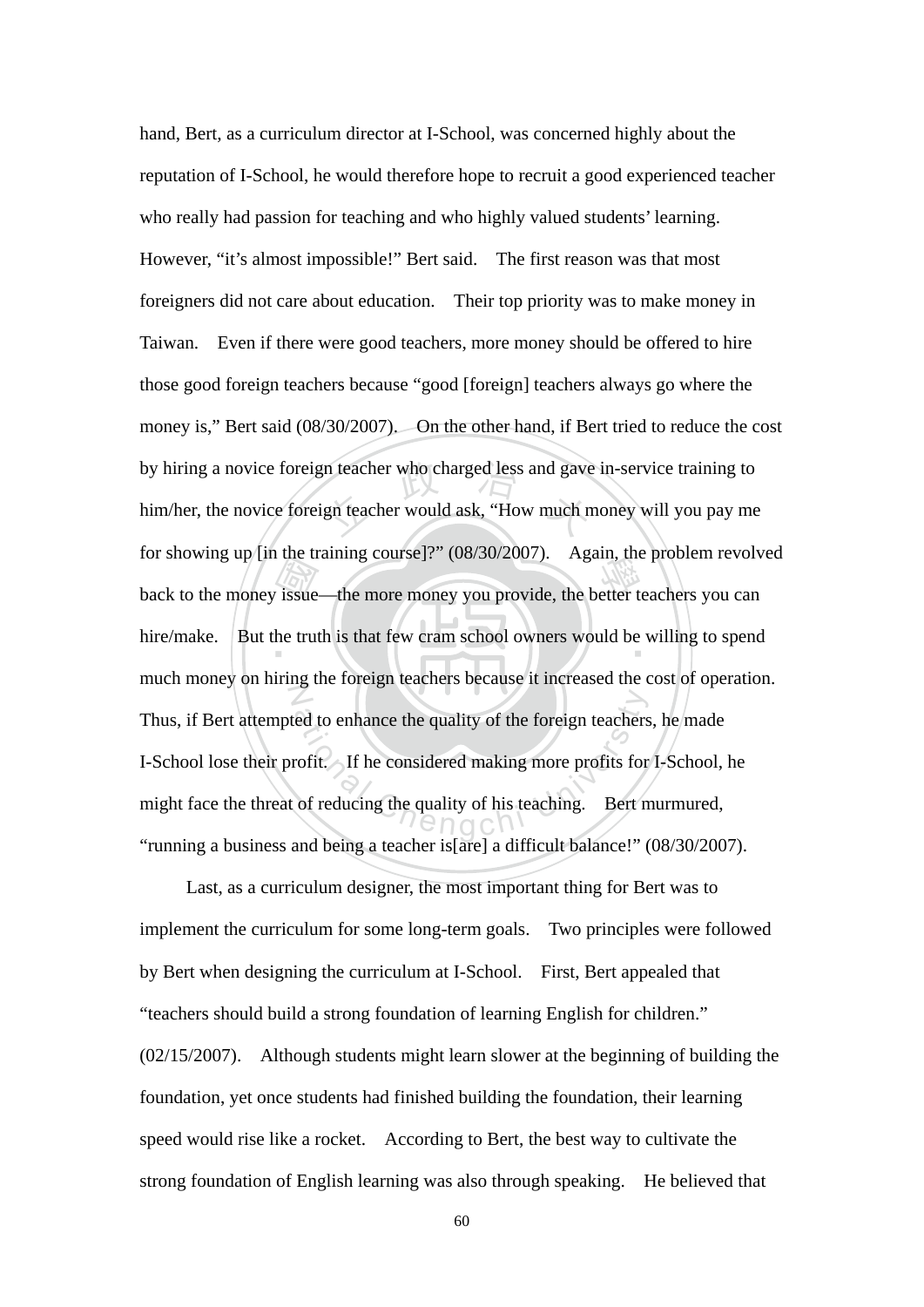speaking is the foundation of all languages in the world. To successfully acquire a language, students should learn to speak that language first. Only through speaking the language can the students build a strong foundation of the knowledge of that language.

Second, affected by the education he received in the United States, Bert emphasized the importance of application. He addressed,

> American system really focuses on the application. Use what I just taught you to do something….And because you are doing it, you are thinking about it, you're going to remember it forever. (02/26/2007).

 $\blacksquare$ only on the desk, after one or two years, the very student would definitely have no<br>idea of how to play the piano in front of a real piano. "Well, it's the same with<br>English. If you are not gonna use it, then you're not go is teaching belief by comparing learn concluded. Thus, in Bert's viewpoint, memorizing words or knowledge would not concluded. Thus, in Bert's viewpoint, memorizing words or knowledge<br>be as helpful as applying them in the environment. For this reason, Bert<br>create ample opportunities for his students to apply what they have learne<br>in cla Bert further explained this teaching belief by comparing learning English to playing the piano. He said that if you teach a student all the knowledge of playing the piano idea of how to play the piano in front of a real piano. "Well, it's the same with English. If you are not gonna use it, then you're not gonna be able to do it," Robert be as helpful as applying them in the environment. For this reason, Bert tried to create ample opportunities for his students to apply what they have learned from him Chinese-English translation, or guided writing.

#### **4.3.2 The classroom practices at I-School**

 Basically, Bert's teaching at I-School followed the sequence of the textbook. Each week, Bert meant to finish teaching one unit in the textbook. In practice, Bert spent a considerable amount of time on conducting activities for training students' communicative competence since he believed that oral ability is the prime goal for teaching English. Among them, the most educational but entertaining activity was *News-Telling*, which was regularly conducted once a week.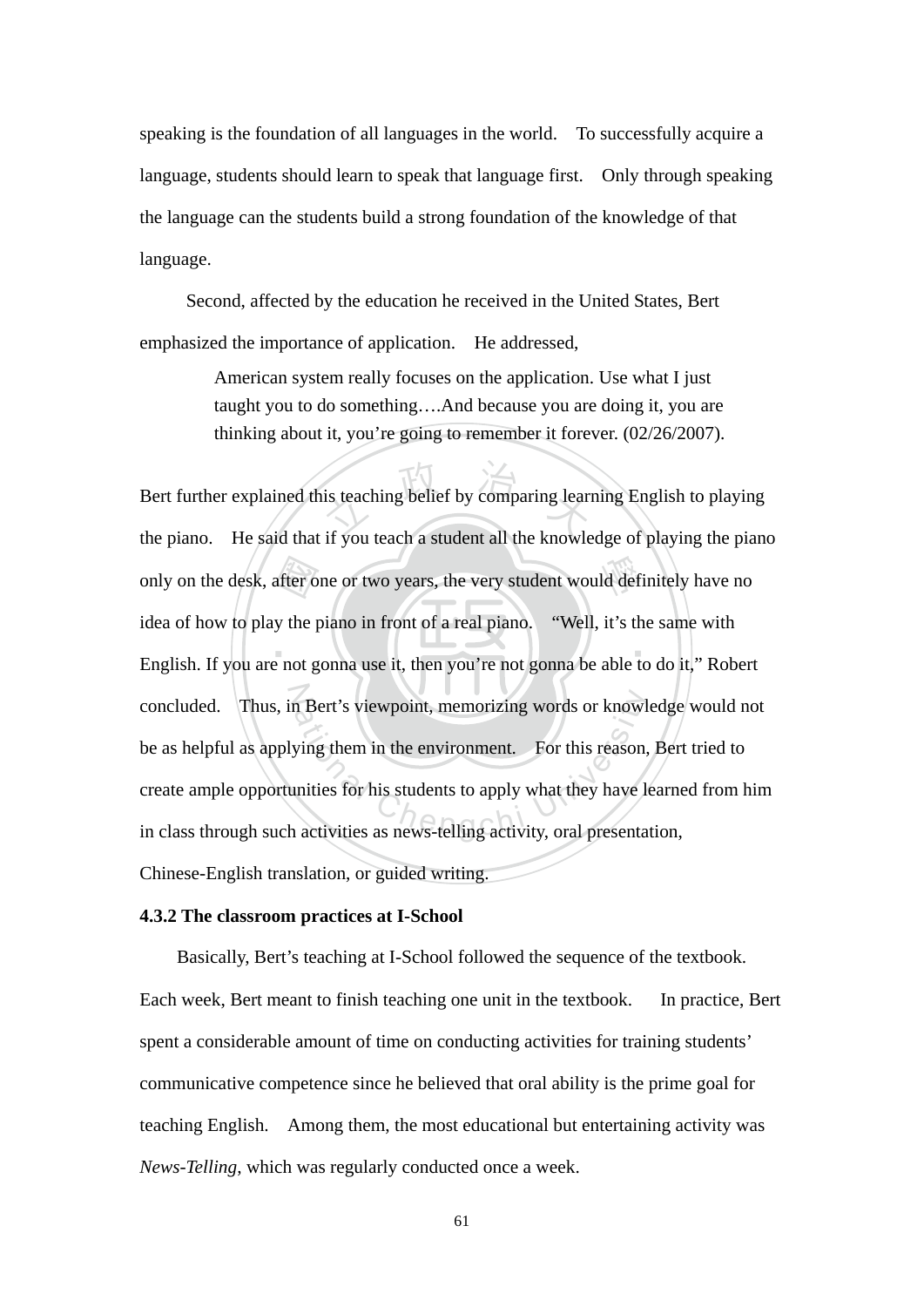The second prominent feature of Bert's teaching was his vocabulary teaching. Other than officially teaching vocabulary at the beginning of a new unit, Bert's vocabulary teaching could randomly occur at anytime during the class. If it was available, Bert would conduct Chinese-English translation practice or composition writing in class as well. Bert's classroom practices at I-School were elaborated in detail as follows.

# **Oral activities**

<u>.</u>

each unit of the summary of that story designed as close test for vocabulary<br>consolidation at the end of the unit. The sole activity that Bert gave to the students<br>to do was "Give me the FU<sup>4</sup>! Give me the feeling!"<br>Bert stand up and volunteer to read one sentence of a short paragraph with dramatic tone.<br>The paragraph being read aloud dramatically could be either from the main story in to do was "Give me the  $FU^4$ ! Give me the feeling!" Bert mentioned that because he  $Z$ to express feelings when they were talking. B<br>glish has a lot of feelings behind it." (09/06/2007<br>Bert by reading the sentence with an extreme die n g C n V or One of the oral activities Bert conducted at I-School was to ask each student to The paragraph being read aloud dramatically could be either from the main story in each unit or the summary of that story designed as cloze test for vocabulary noticed that students always read English monotonously, the purpose of this activity was to train students to express feelings when they were talking. Bert said, "English" is not monotone. English has a lot of feelings behind it." (09/06/2007). Sometimes, students did surprise Bert by reading the sentence with an extreme dramatic tone and produced certain amusing effect in class.

Besides the activity mentioned above, Bert would also grab every chance to correct students' pronunciations or intonations during class. Usually, these errors were frequently corrected during students' oral presentation, description of a piece of news, sharing their thought, and having short conversations with Bert. Apart from correcting students in class, Bert would also correct them during recess or after class when having a casual conversation with students in English.

<sup>&</sup>lt;sup>4</sup> 'FU' was a popular Chinglish slang used among teenagers in Taiwan nowadays. In fact, it represents the word, feeling, in English.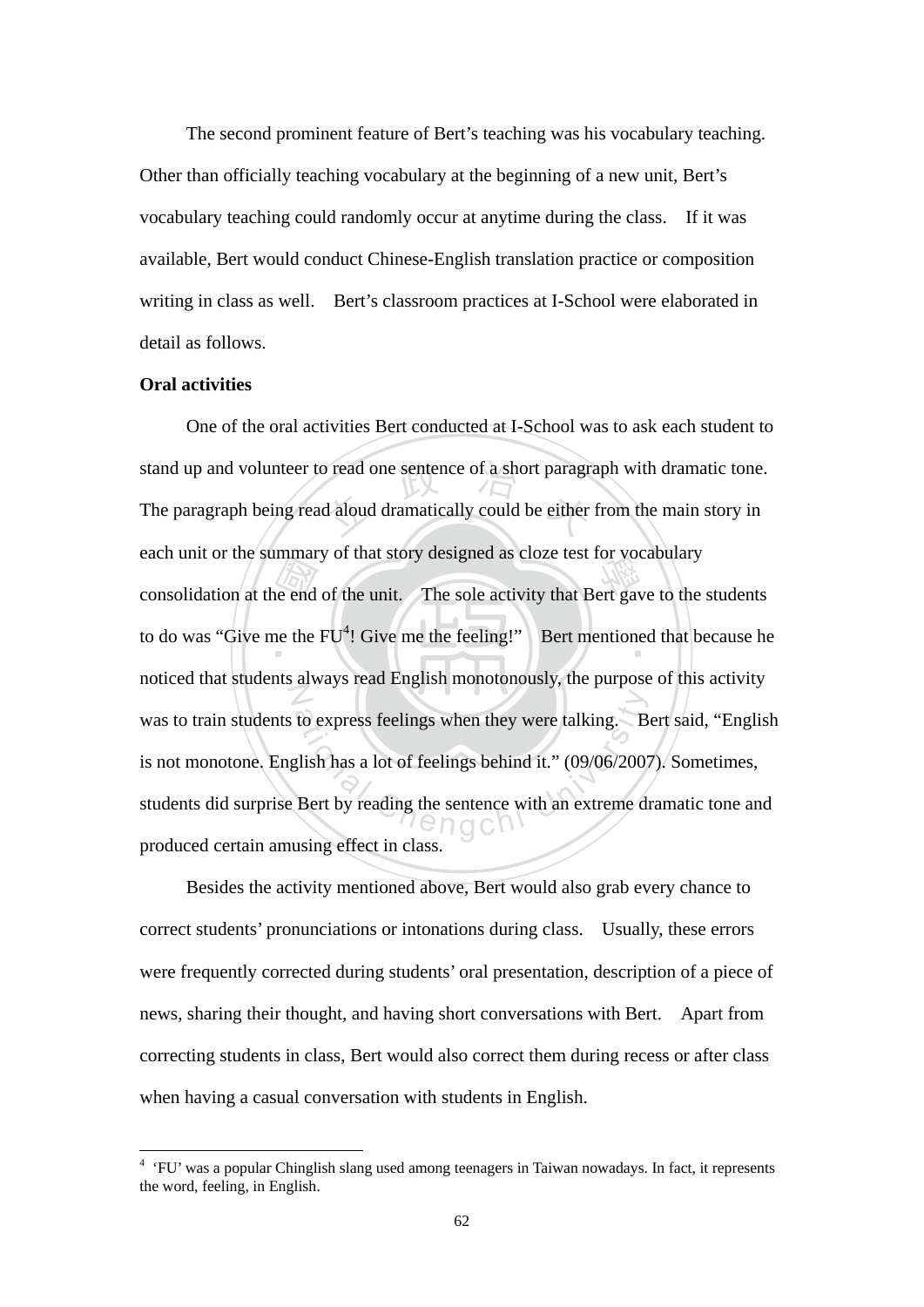News-telling

of this activity was to provide an opportunity for students to be able to express what they have known with their own words in English. prohibited students from reading Eng<br>to memorize the English written tex ‧ News-telling activity was designed to cultivate students' English oral ability for presentation. The way Bert conducted News-Telling activity was to ask students to read Chinese newspaper at home first, select a piece of news story which they were interested in, obtain the general idea of the news story, think about how to present it in English which they have learned and then present it in class. In Bert's opinion, the purposes of conducting news-telling activity were as follows: (a) to improve students' oral ability, and (b) to provide students opportunities to use their brain, thinking in English. Bert strictly prohibited students from reading English newspaper because he did not want students to memorize the English written text in the newspaper and merely recite it word by word during their presentation. After all, the whole purpose they have known with their own words in English.

N ent questions about the news he/she described to<br>ne provided was understandable by Bert and other<br>tion-asking and answering between Bert and the In practice, while one student was verbally reporting the news, Bert would keep asking the very student questions about the news he/she described to confirm whether the information he/she provided was understandable by Bert and other students. Several turns of question-asking and answering between Bert and the student enabled him/her to activate his/her listening and speaking ability at the same time. Plus, after the confirmation was done, Bert would give the correct expression. The correct expression Bert spoke out would also become the living material for students to learn English. The following excerpt exemplifies how Bert confirmed the information the student spoke and then gave the correct sentence

(One boy, Ian, was telling a piece of absurd news about a bakery that was fined because its smell was over the standard.)

Ian: In Taipei, one baker.

Bert: Who?

Ian: One bakery.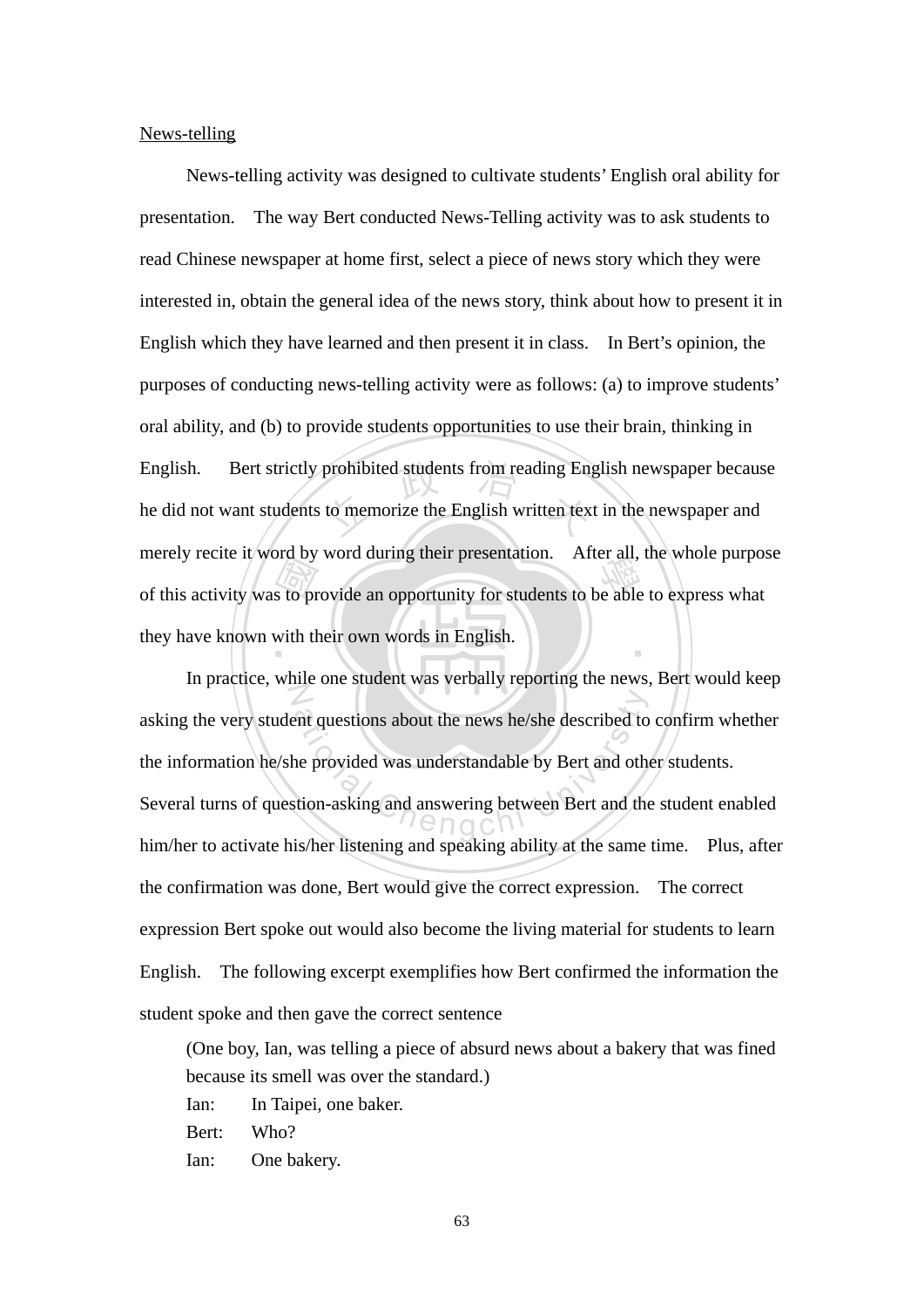| Bert: | A baker? The person or the place?                                      |
|-------|------------------------------------------------------------------------|
| lan:  | The place.                                                             |
|       | Bert: That's a bakery!                                                 |
| lan:  | He paid one hundred thousand dollars' ticket!                          |
| Bert: | The bakery in Taipei needs to pay a one-hundred dollar ticket! Really? |
|       | Wow~Why? (09/11/2007)                                                  |

ass.<br>talkin sentence "The bakery in Taipei need. teach the whole class. The following is another example of how Bert taught students Another benefit drawn from News-telling activity was that it helped students to enlarge the size of their vocabulary. It was because there were so many words that students were unable to express in English during their presentation that Bert could teach them the vocabulary on the spot. Take the previous excerpt for example. After Bert told Ian the correct sentence "*The bakery in Taipei needs to pay a one-hundred dollar ticket,"* Bert immediately wrote down the word, *ticket*, on the whiteboard to new words.

‧‧ (Susan was talking about a girl who was kidnapped by a man.)

| Susan: | She [the girl] was playing with her older brother. And in the        |
|--------|----------------------------------------------------------------------|
|        | countryAnd there was a man, ride a motorcycle and he took the        |
|        | five-year-old girl in the motorcycle.                                |
| Bert:  | Wait! Wait! He[the man] picked up the five-year-old girl and put her |
|        | on his motorcycle?                                                   |
| Susan: | Chengchi<br>Yeah!                                                    |
| Bert:  | [to the whole class] What does that call? When you take someone and  |
|        | say "Give me the money!"                                             |
| Ss:    | [silent but looking for it in their notebook]                        |
| Bert:  | Come on! What's the word? What's the word?                           |
| Angel: | Kidnap!                                                              |
| Bert:  | Kidnap! [He wrote it on the board and started to spell] K-I-D-N-A-P, |
|        | kidnap! So the man kidnapped the girl. $(09/11/2007)$                |

Besides, different students could tell different news to the class, which would consequently contributed different vocabulary in different semantic field for Bert to teach. On that day, after each student finished reporting their news, the vocabulary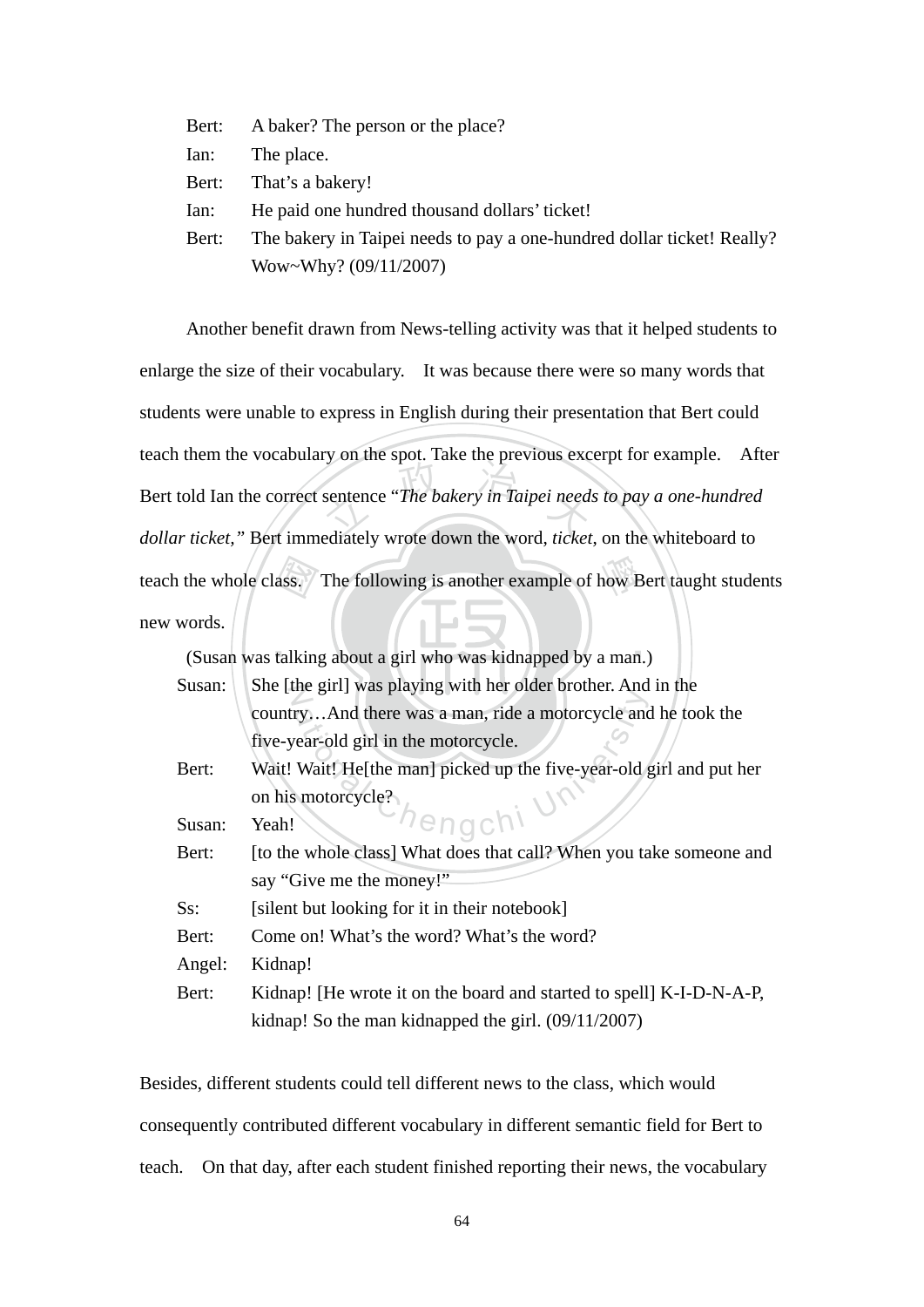that Bert taught from the News-Telling activity amazingly reached up to twenty-five words. Students learned words like "stroller", "chemical substance", "cancer", "bee hive", "manners", "explore", "flammable", "nursing home" and so on. Regardless of whether these words can be entirely absorbed by the students or not, the students at least had a deeper impression about the words because they were all derived from their own need of describing the news and therefore more useful and meaningful to them.

#### Method to oral error correction

soon as students produced an ungrammatical sentence, Bert would stop their talking<br>and correct them with grammatically-correct sentence on the spot. In Bert's opinion correct students' grammatical error<br>only observed in Bert's classroom. and correct them with grammatically-correct sentence on the spot. In Bert's opinion,  $\overline{Z}$ f conversation the students produce, and the most<br>sh. As a result, people will understand them be<br>students immediately to correct their grammar of As for the ways to correct students' grammatical error in their speaking, two approaches were commonly observed in Bert's classroom. The first one was similar to the approach which was adopted to correct students' incorrect pronunciation. As grammar is the structure of conversation. The more correct grammar the students have, the better structure of conversation the students produce, and the more fluently can the students speak English. As a result, people will understand them better. For this reason, Bert stopped students immediately to correct their grammar only to prevent students from "get[ting] into bad habits" (11/07/2007). The following excerpt was the example of how Bert corrected two students' errors in their talking.

|         | (Bert and his students were talking about what they did last weekend.) |
|---------|------------------------------------------------------------------------|
| Kevin:  | Sunday, I was stay at home and                                         |
| Bert:   | Last Sunday.                                                           |
| Kevin:  | Last Sunday, I stayed at home and read book.                           |
| Bert:   | Read book or study book?                                               |
| Kevin:  | Study book.                                                            |
| Howard: | [to Bert] Were you say "I love you" to your girlfriend?                |
| Bert:   | [not hearing it clearly] Say it again.                                 |
| Howard: | In the weekend                                                         |
| Bert:   | <i>On</i> the weekend. <i>Last</i> weekend.                            |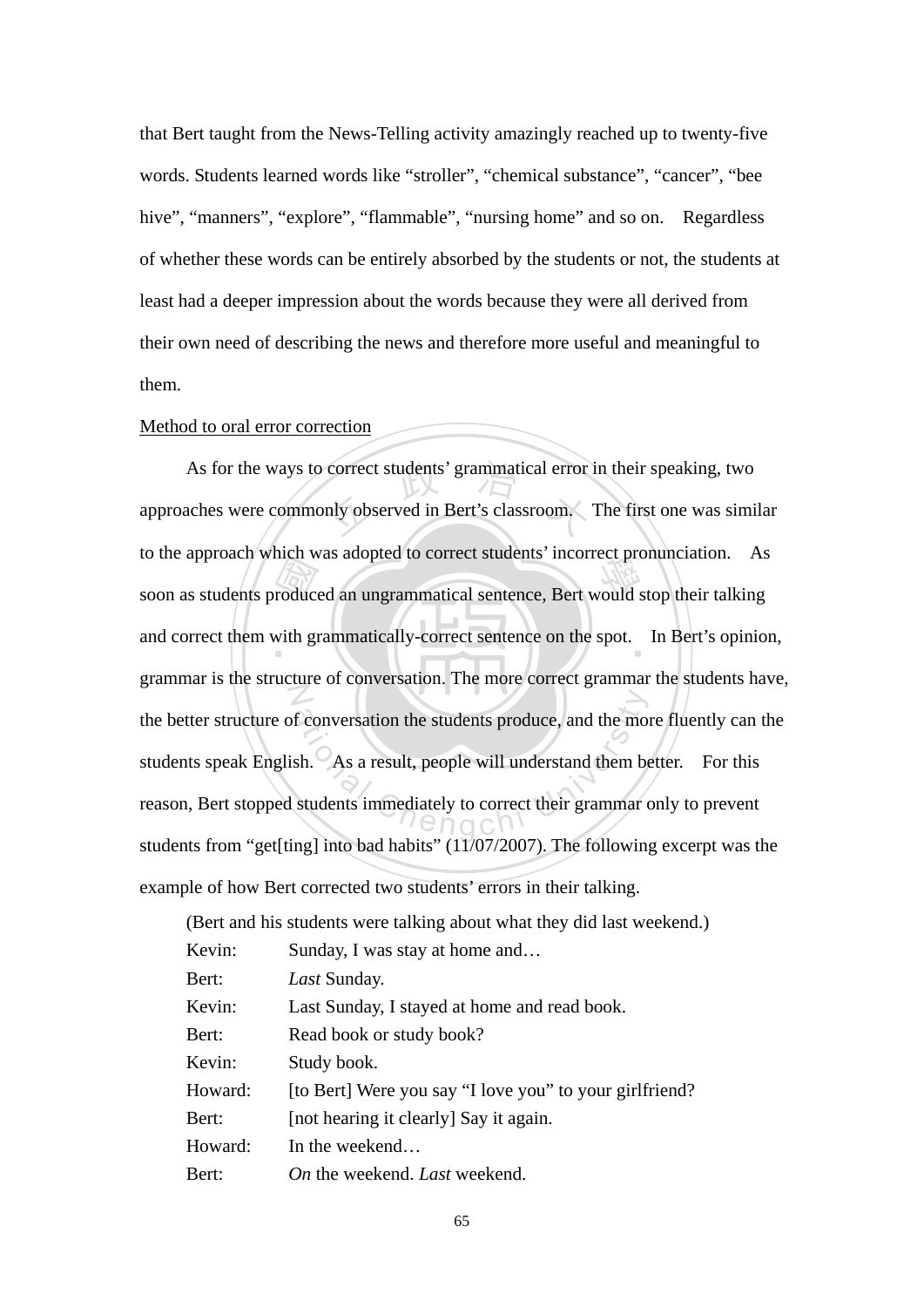| Howard: | Last weekend, were you                                  |
|---------|---------------------------------------------------------|
| Bert:   | Were I or did I?                                        |
| Howard: | Did you tell your girlfriend "I love you"? (10/16/2007) |

However, stopping students' talking and correcting students' grammar

immediately might have the risk of decreasing students' willingness of speaking because they were afraid of making mistakes and therefore avoided the opportunities to speak. In order to lower students' anxiety of making mistakes when they spoke English, Bert would also correct students' error by skillfully making a joke out of it.

This kind of error correction was exemplified in the following excerpt.

(Stacy began telling her news.)

- Stacy began telling her news.)<br>Stacy: One day, there was a woman walk on the road.
- Bert: There was a woman walking on the road.
- Stacy: Walking on the road. Then, *his*…
- **n** lking<br>it! Wa<br>ing th<br>man! ! Stacy: Walking on the road. Then, *his...*<br>Bert: Wait! Wait! You just said a woman. [the class laughed.] So are you woman! She came from Thailand! [ the class laughed even louder.]  $(10/18/2007)$ saying this is a special woman? [the class laughed again.] A special

# A unique method to encourage students to speak

encourage students to speak<br>above, Bert observed that Taiwanese students has<br>use they fear to make mistakes. Therefore, Ber As mentioned above, Bert observed that Taiwanese students had a tendency to avoid speaking because they fear to make mistakes. Therefore, Bert allowed his students to use Chinese to replace English words which they did not know in order to encourage students to speak English. For example, sentences like "I am very *guai* [well-behaved]" or "I am very *ching song* [relaxed]." would be frequently heard in Bert's class. After hearing students' Chinese words in English sentences, Bert would immediately teach the corresponding English to students from the context.

According to Bert, allowing students to do this was because he did not want students "to be scared of not being able to say just one word" (09/07/2007) and stop talking. Besides, when students were having conversation with foreigners, saying something

to fill the unknown word would decrease the opportunities of the communication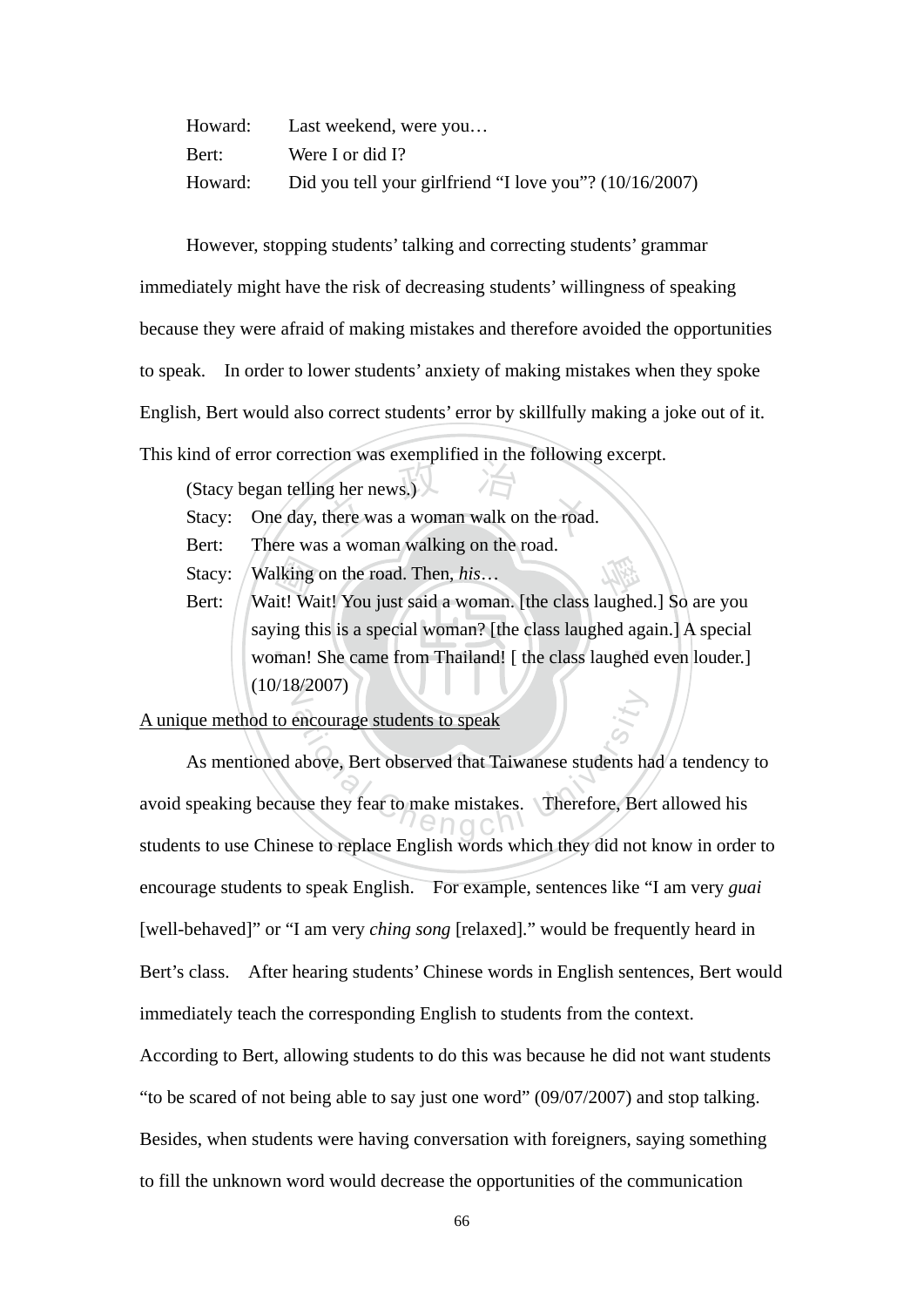breakdown. As long as the dialogue continued, the unknown word could always be explained in another way or be understood by foreigners in context. He further explained with an example,

If you are talking to me on telephone, then you said, "Tomorrow, I have to go to school to have a *kao shi.*" Then, I'll stop you and say, "What's *kao shi*?" and now you have to think, "ah…it's … you know I have to go and write the …piece of paper… "(09/07/2007)

make t<br>e was<br>lass w Bert's class. If students did not know how to say a word, what Bert needed them to<br>do was "to say Chinese instead so that I can stop him, take that Chinese, teach them in English and then make them say it again the right way." (09/07/2007). The With some explanation, the man on the phone might eventually become more likely to understand that "*kao sh*" means "test." Things are the same as what happened in Bert's class. If students did not know how to say a word, what Bert needed them to

following example was the conversation which happened in Bert's class all the time.

While the class was copying the sentence from the whiteboard, Ian raised his other students' writing without noticing him. Ken tried to help Ian to grab Bert's<br>
attention.<br>
Ken: Bert, Ian is *jiao ni*.<br>
Bert: [to Ken] "Bert, Ian is calling you. (09/06/2007)<br>
Ken: Bert, Ian is calling you. (09/06/20 hand and was about to ask Bert a question. But Bert was busying checking attention.

Ken: Bert, Ian is *jiao ni*.

Bert: [to Ken] "Bert, Ian is calling you." Say that again.

Ken: Bert, Ian is calling you. (09/06/2007)

At the time when the researcher was interviewing Bert about this aspect during the recess, several of Bert's girl students were staying in the classroom, drawing pictures on the whiteboard. In order to verify to the researcher whether this personal strategy was effective, Bert turned to ask those girl students in the classroom.

Bert: [to Ivy] Are you scared of speaking English?

Ivy: No!

Bert: No. [to Susan] How about you, Susan? Are you scared of speaking English?

Susan: No. (09/06/2007)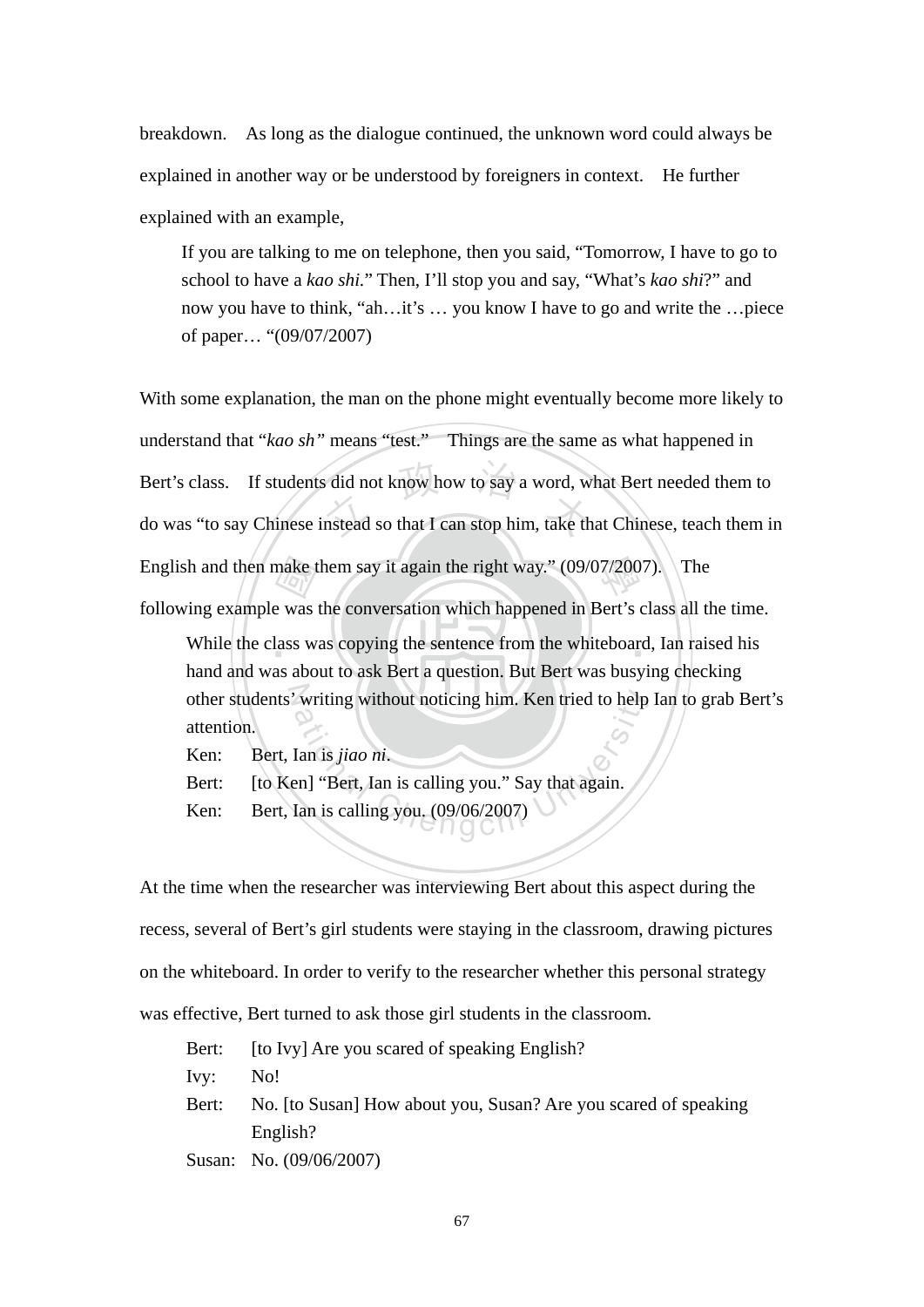Amazingly, when Bert asked this question to the girls, they all immediately answered "No." Even the quietest girl in class, Susan, also revealed that she was not afraid of speaking English.

#### **Vocabulary teaching**

Medicine is the supplementary words from their news-tening activity.<br>Apparently, Bert's emphasis on students' vocabulary learning was not second to their<br>oral ability learning. unit but also during their news-telling activity. Sometimes, the students could learn<br>forty to fifty words in only one class. These words might be the vocabulary words in ‧ Bert's vocabulary teaching was another representative feature of his English teaching. Like News-Telling activity which occupied a large proportion of each class time, Bert spent much of his teaching time on teaching vocabulary to his students, too. He not only taught students vocabulary at the beginning of each new forty to fifty words in only one class. These words might be the vocabulary words in the textbook or the supplementary words from their news-telling activity. oral ability learning.

#### N Selecting vocabulary to teach

as for the vocabulary from the article in a new u<br>ed word which was listed as vocabulary in the te<br>ones which he considered unimportant or not use Noteworthily, as for the vocabulary from the article in a new unit, Bert did not teach every bald-faced word which was listed as vocabulary in the textbook. Instead, Bert would skip the ones which he considered unimportant or not useful and select some other words which in the same article which he considered very important and useful for the students to learn. When ask about the criteria of considering what words important or useful to teach, Bert could not point out any specific ones. Bert expressed that the criteria might be based on his innate linguistic competence as a native English speaker and his experience as an English teacher in Taiwan for so many years.

#### Neuro-networking theory and its examples

Bert had several techniques to enlarge the size of students' vocabulary. Among the techniques Bert adopted, the core concept was to stimulate students'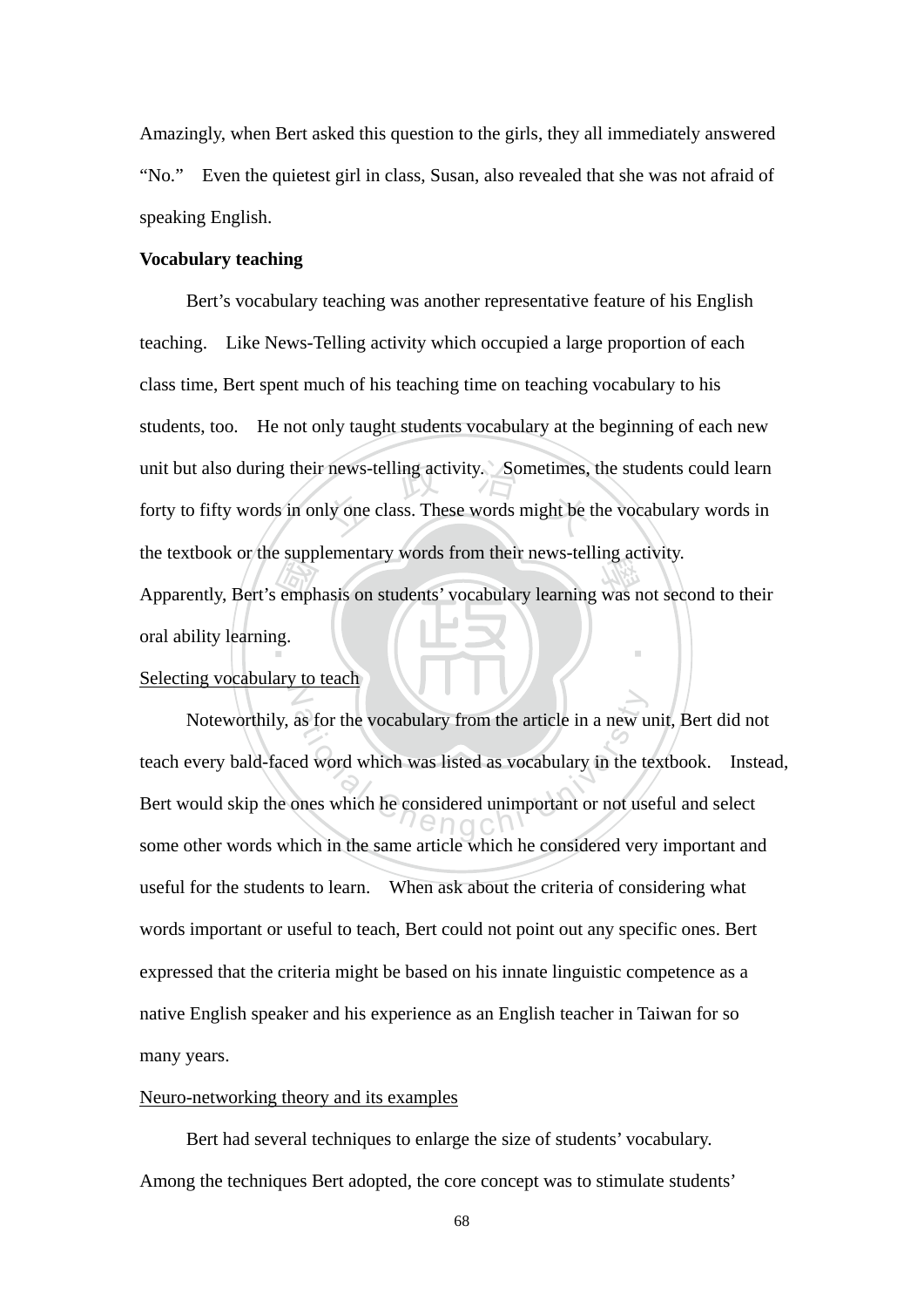"neuro-networking" of vocabulary in their brain—to help students relate the word to other words which possess the same or opposite meaning, like synonyms or antonyms, or to its variations of different word class. The following quotation explicitly explained what "neuro-networking" meant to Bert.

So in English, we can say "relax" or "take it easy" or "to rest", and we put all these words together, so we call it "neuro-networking." And that's the important thing…So, my job…as an English teacher, is to connect those things in their [students'] head (09/07/2007).

rt embodied this theory with the aim As for Bert's self-created "neuro-networking theory" for teaching vocabulary, some of the examples of how Bert embodied this theory with the aim to enlarge students' vocabulary are addressed as follows.

out themselves. The following example is to show how Bert taught the word "look aught<br>udents<br>ne foll First, Bert taught synonyms. When Bert taught vocabulary, he often pointed out over" and its synonyms. its synonyms to students either by teaching them directly or asking students to figure

Bert: \ Okay. Judy, what does "look over" mean? Turn the page and tell me.

Judy: to…[unable to pronounce the word]

ms.<br>
Judy, what does "look over" mean? Turn the pa<br>
unable to pronounce the word]<br>
b examine! What does "examine" mean? Do not<br>
vord starts with "c." [Bert gave students the first<br>
Rert please examine my homework " Bert: to...to examine! What does "examine" mean? Do not say "look over." One word starts with "c." [Bert gave students the first letter as a hint.] "Hey, Bert, please examine my homework."

Angel: Check!

Bert: It means to CHECK! "Examine" means "to check"! "Examine" means to "look over"! (09/11/2007)

From the excerpt above, it was obvious to see that Bert was trying to relate the new verb phrase, look over, to its synonyms, which his students had learned before—"to examine" and "to check." By this way, he also helped students to learn new vocabulary more quickly and to review the words that they have already learned. In other words, Bert helped students to build the knowledge of the new words on the old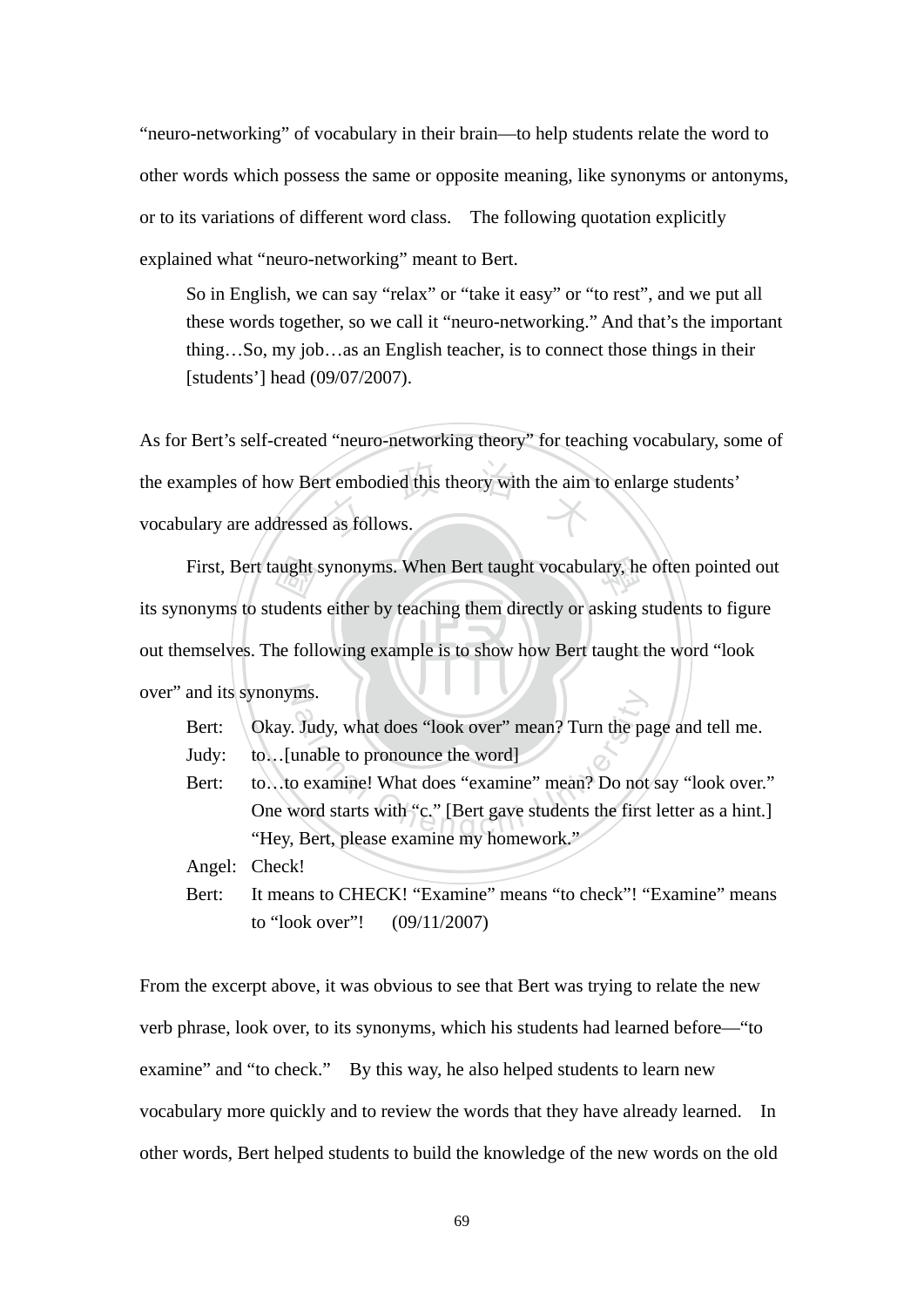ones.

 Second, Bert explained how the word was formed. A example was shown when Bert were trying to teach students "geography" while one student was talking to Bert about what mid-term exam subjects he was going to take the next day.

Kevin: Tomorrow, I have [a] Chinese test! Math test! Science! Writing!...er…and *di-li*[地理]! *Di-li* is…

Bert: Di-li….geography!

[Bert wrote "geo" first on the white board.]

- hy" [Bert wrote down "graphy" to functionally contained to the earth." That's what geography is 學 Bert: [to the class] Hey, learn that word right there. You see this word, geo. When you see the word, "geo," it means "rock" or "earth." So, if I say "geography" [Bert wrote down "graphy" to finish the word]. So, "geo" means "rock", and "graph" means "picture." So "geography" means "a picture of the earth." That's what geography is. [It] Tells you where every country is! America is here, Canada is here, Mexico is there. Got it?
- *A*<br>
dents<br>
ite it dents Ss: [Students nodded their head] Yes! Bert: Write it down! (10/11/2007)

‧ morphology to teach vocabulary to students. With such morphological knowledge, vocabulary to students. With such morphologic<br>ikely to memorize the word effortlessly. Also,<br>lp students to predict the meaning whenever the<br>h begins with "geo." The example above revealed that Bert adopted his linguistic knowledge of students were more likely to memorize the word effortlessly. Also, knowing such a logical way could help students to predict the meaning whenever they encountered an unknown word which begins with "geo." $\Box$ 

Third, Bert related the vocabulary word to the word with a similar meaning but different usage. The following example was a proof that when Bert was teaching the vocabulary word, mine, he also tried to teach students the differences between "mine" and "well."

| Bert: | What is a "mine"? Tell me in English!                                  |
|-------|------------------------------------------------------------------------|
| Ss:   | [silent]                                                               |
| Bert: | What's a "mine"? Ivy? Joan? Susan?                                     |
| Ss:   | [silent and puzzled]                                                   |
| Bert: | It's a hole in the ground that we try to get something above. If we're |
|       | talking about a GOLD mine, we dig a hole in the ground, trying to get  |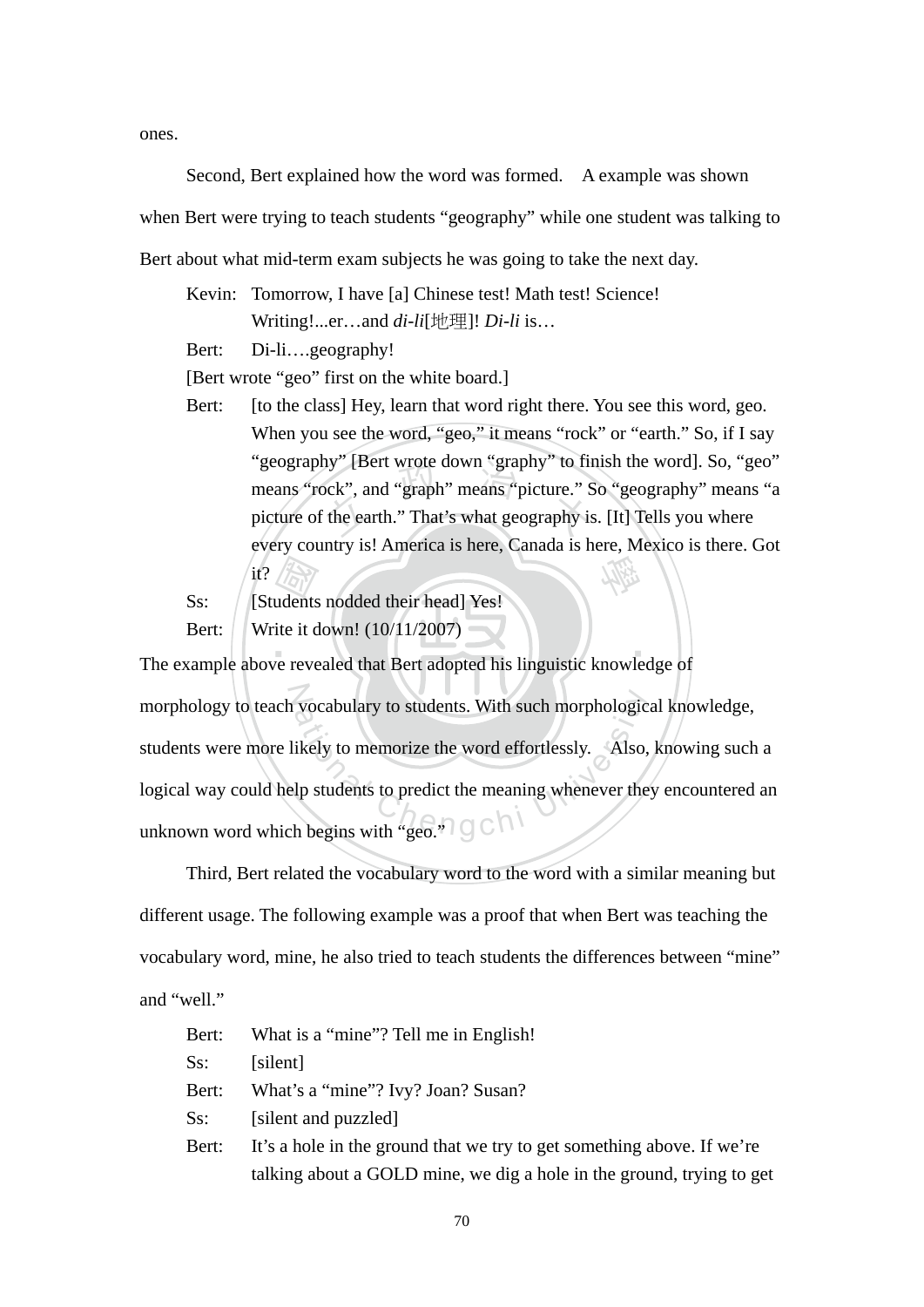gold. That is called….gold mine! If you're digging a hole in the ground, and you want to get diamonds, what does that called? A diamond mine! There's diamond, there's gold. What's another one? [thinking] Oh! Iron! If you're digging a hole, trying to get iron, an iron mine.

Angel: *Shi-you*[petroleum,石油]!

Bert: *Shi-you*?!...Now, if it's a liquid...[point to "mine" on the whiteboard] this is when we're trying to get something a solid. If you're trying to get a liquid, then that is called a "well" [write it down on the whiteboard]. So you can call something a "water well" or an "oil well" or what the other one? [thinking] "Gas well." But for a "mine", they're trying to get a solid. Gold, diamond, iron! Got it? (10/09/2007)

‧S neuron<br>
me thin<br>
Bert ca it could be clearly recognized that B<br>he" on petroleum. Although it was showed that Bert's neuro-networking theory did work well on students—teaching wrong inference, Bert can immediately clarify what students might be confused with and teach them another new word. From the above excerpt, it could be clearly recognized that Bert's student immediately related the usage of "mine" on petroleum. Although it was a wrong inference, yet it students to infer one thing to another. Meanwhile, just because of the students'

Adopting funny stories to teach vocabulary

The means word.<br>
The state of the view of the state of the view of the view of the view of the view of the view of the view of the view of the view of the view of the view of the view of the view of the view of the view of In addition to Bert's neuro-networking theory and its instruction, Bert would sometimes use funny jokes which related to the vocabulary word he was teaching to enhance students' comprehension. The following was an example of a funny joke used by Bert to teach the word, *invisible*.

- Bert: This one [invisible] is very easy. Joan?
- Joan: Something you can't see.
- Bert: Yeah. There you go! "Invisible" means you can't see it... [began to tell the funny joke] I was watching a movie and there's a guy in the movie and said, "I have a superpower!" And everybody said "what's your superpower?" And he said "I can become invisible!" and then everybody said, "Really? Okay! Show us!" And then he said, "But I can only become invisible when no one is looking!"
- Ss: [laughed out loud] (10/09/2007)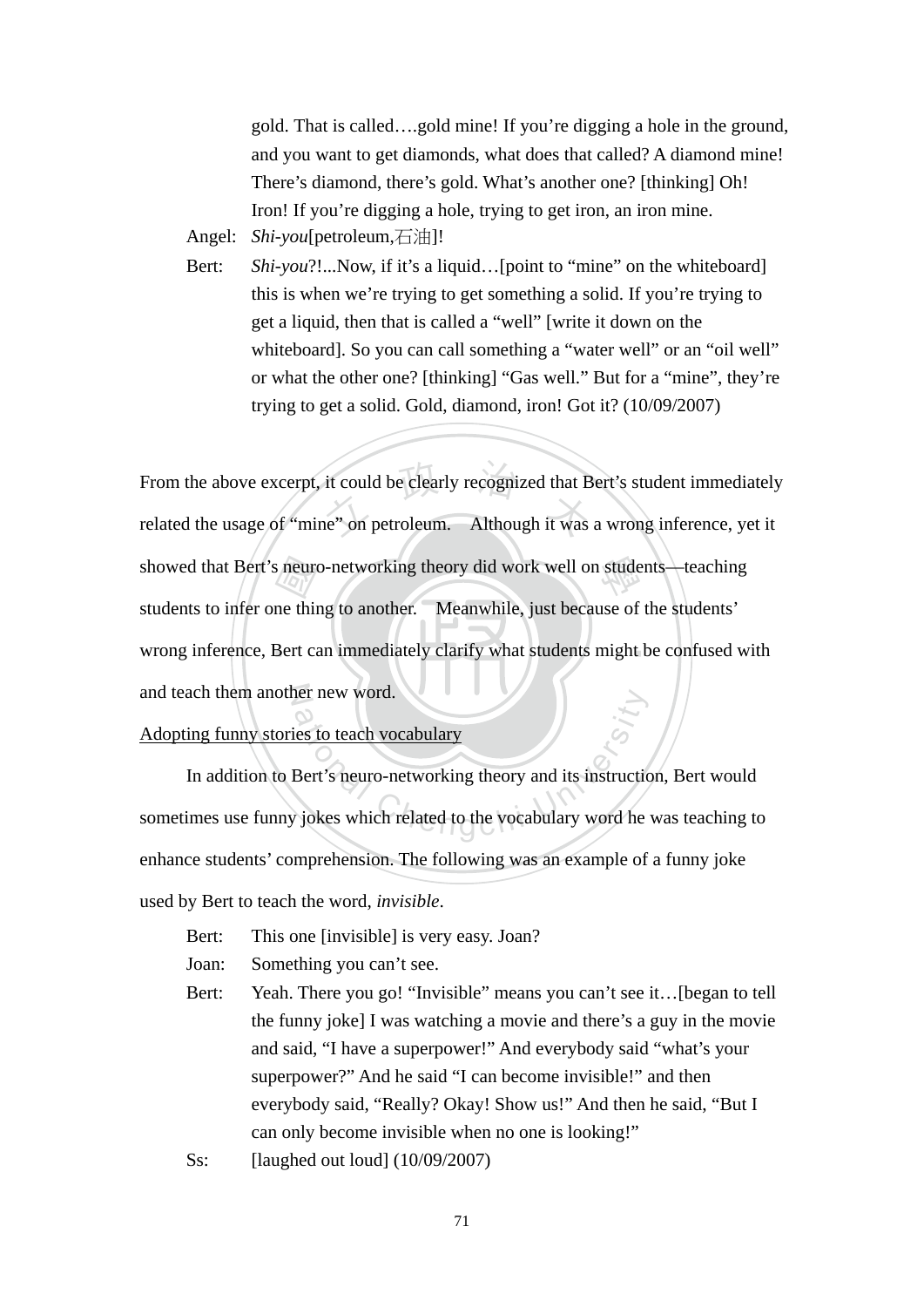TEL 75 As long as students can understand the meaning of "invisible" which Bert explained in the first place, it would not be difficult for them to see the humor of the punned sentence, "I can only become invisible when no one is looking." This kind of example could be frequently seen in Bert's class when he taught vocabulary to students. Obviously, it was another evidence of how Bert adopted stories to help him reach the purpose of his teaching. (See 4.1.2) By telling funny stories/jokes, it would not only consolidate students' understanding of the very vocabulary word but also become a means to judge whether students truly understand Bert's instruction of that vocabulary word.

# The assessment of students' vocabulary learning

 $\blacksquare$ bmes to<br>vas so-<br>s to a When it comes to the assessment of the vocabulary Bert taught in class, the test simulated the form of General English Proficiency Test. For some reason, Bert test simulated the form of General English Proficiency Test. For some reason, Bert<br>always pronounced it in Chinese when referring to this assessment. In fact, it was a<br>test which students were asked to fill in the blank wi most formal one was so-called "*mo ni kao*" [模擬考]. This is a Chinese pronunciation which corresponds to a "mock exam" in English. Bert said that "mo ni kao" was a always pronounced it in Chinese when referring to this assessment. In fact, it was a test which students were asked to fill in the blank with the correct word in a sentence. was always the vocabulary word which they have just learned. It usually consisted of ten to twelve questions at a time. This kind of assessment was always conducted when Bert finished teaching one unit in the textbook. As for the procedure of conducting mo ni kao, Bert would ask students to copy the questions displayed on the board first. If students had any questions about the spelling of the words when they write down the questions, they were free to ask Bert anytime. When all the questions were jotted down, the students could therefore answer the questions by themselves.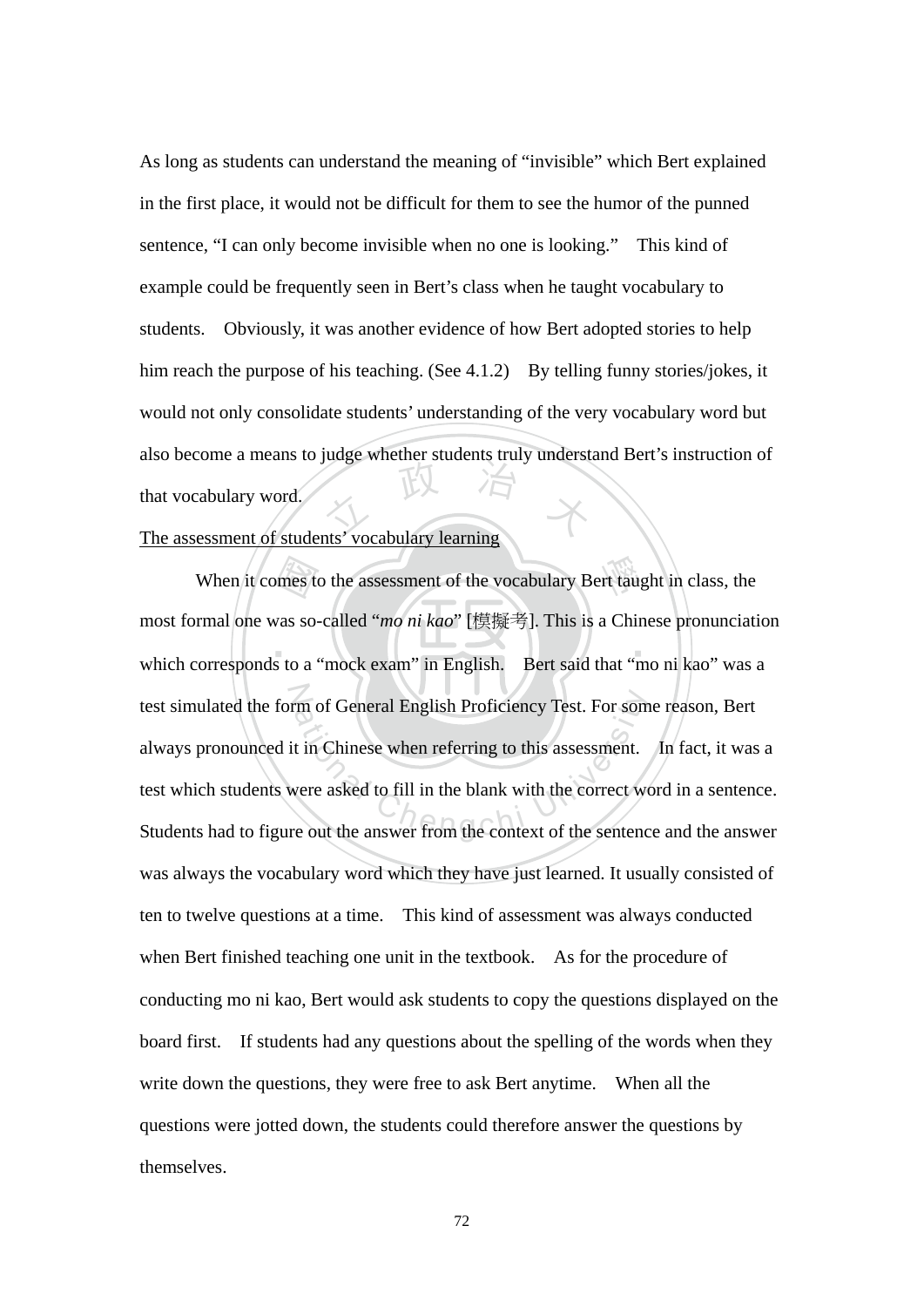In order to help students to answer the question, Bert would frequently speak

Chinese in class when he wanted to give hints for students. When giving hints to students, Bert needed to explain the sentence structure of the question and indicated students to choose a correct word to fill in. Thus, he would explain the grammar and speak Chinese to let students understand what he said as quickly as possible.

(Bert was checking one student's answers in his simulated test. After checking the answers, Bert began to explain the question to him.)

The strongest? 怎樣 ?<br>ture" is a noun. We are looking for "inter "most"? We need an adjective. super hero? The tallest? The strongest? Or what?] (10/16/2007) Bert: Superman is the most "literature" super hero?! "Literature" is a noun. 它是名詞。我們在找 most, most 就是要什 麼?就是要形容詞,對不對?The most 怎麼樣的 super hero?The tallest? The strongest? 怎樣? ["Literature" is a noun. We are looking for "most." What do we need to write after "most"? We need an adjective, right? So, the most blah

per he As described above, Bert explained the characteristic of superlative to student in N Fing the whole mock exam, Bert was often seen<br>nany students by explaining the grammar in Chi Chinese and taught the student to use that characteristic to choose a correct word for answer. In fact, during the whole mock exam, Bert was often seen to indicate the correct answers for many students by explaining the grammar in Chinese just like the excerpt above.

However, even though Bert called this kind of assessment a mock exam, it was not a test essentially but at most an exercise for students to complete by themselves individually first and then confirmed the answers by the whole class. If there were some words the students forgot, they could always refer back to the textbook and find out the answers. Besides, the punishment, or the homework, from Bert was only to audio-tape the sentences a few times at home. Without the real pressure of taking a test, students were unlikely to take mo ni kao seriously, meaning making effort to memorize the vocabulary they learned. All they were required to do was to use their short-term memory to fill in the answers and complete the exercise for this time. As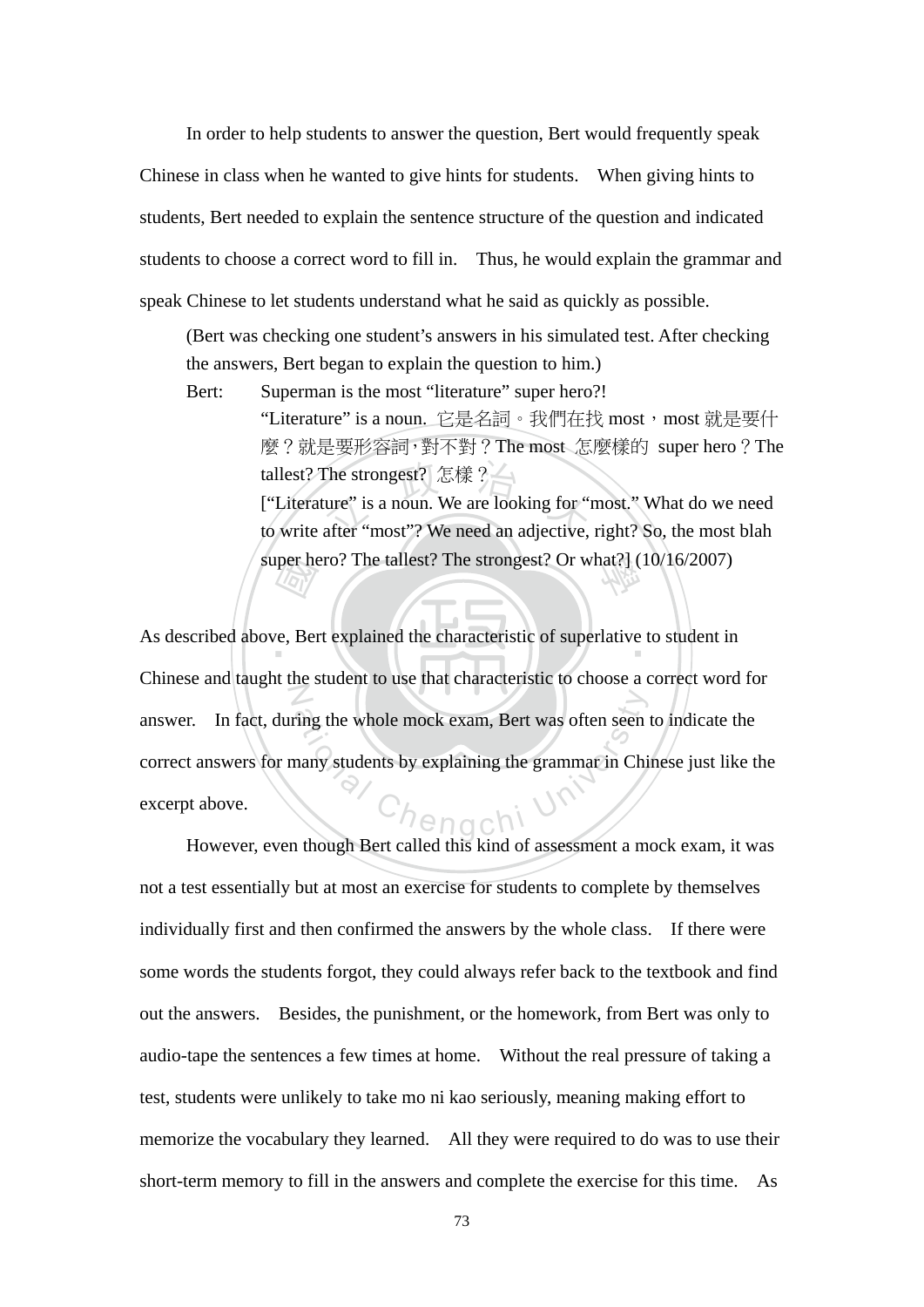a consequence, the students were observed to be more likely to forget the words they learned in the speaking or writing activity. An example took place when students were required to translate one Chinese sentence into English. During the translation, different students had respectively asked Bert how to say "*fa xian*" [發現] in English for several times. However, Bert had just taught the word, discover, in the previous mo ni kao two days ago. The students had asked this word for so many times that it propelled Bert to nearly lose his temper.

(After telling several students privately in class that *fa xian* means "to discover"…Susan asked him again.)

Susan: Bert, how to say "*fa xian*"?

to say "*fa xian*"?<br>[to himself] How many times do I h<br>ten million times in class, right? [to 學 Bert: *Fa xian*?! [to himself] How many times do I have to teach that word? I teach like ten million times in class, right? [to the class] "fa xian", find out, or discover. (10/18/2007)

out, or discover. (10/18/2007)<br>From the example above, it is obvious that sometimes the learning outcome was<br>always as good as what Bert had expected although he had made so much effort ‧ during his vocabulary teaching. From the example above, it is obvious that sometimes the learning outcome was not

# **Teaching Reading**

ational Chengchi University<br>and the special skills in teaching oral skills and interesting the scaling<br>change of the scaling reading. The scaling reading with the scaling reading<br>of the scaling reading reading. The scaling Unlike his abundant and special skills in teaching oral skills and vocabulary, Bert did not show many innovative skills in teaching reading. The scarce skills which were found in this aspect was that he would write down the new words he was about to teach in the article on the whiteboard and ask students to find those vocabulary words in their books and underline them. According to Bert, it was a technique used to train students' scanning skill. Bert explained,

What I do is to write the vocabulary on the board, have the students underline the words in the book, so now they are learning scanning. That's another important technique. (08/30/2007)

After teaching the meaning of all the vocabulary listed on the whiteboard, Bert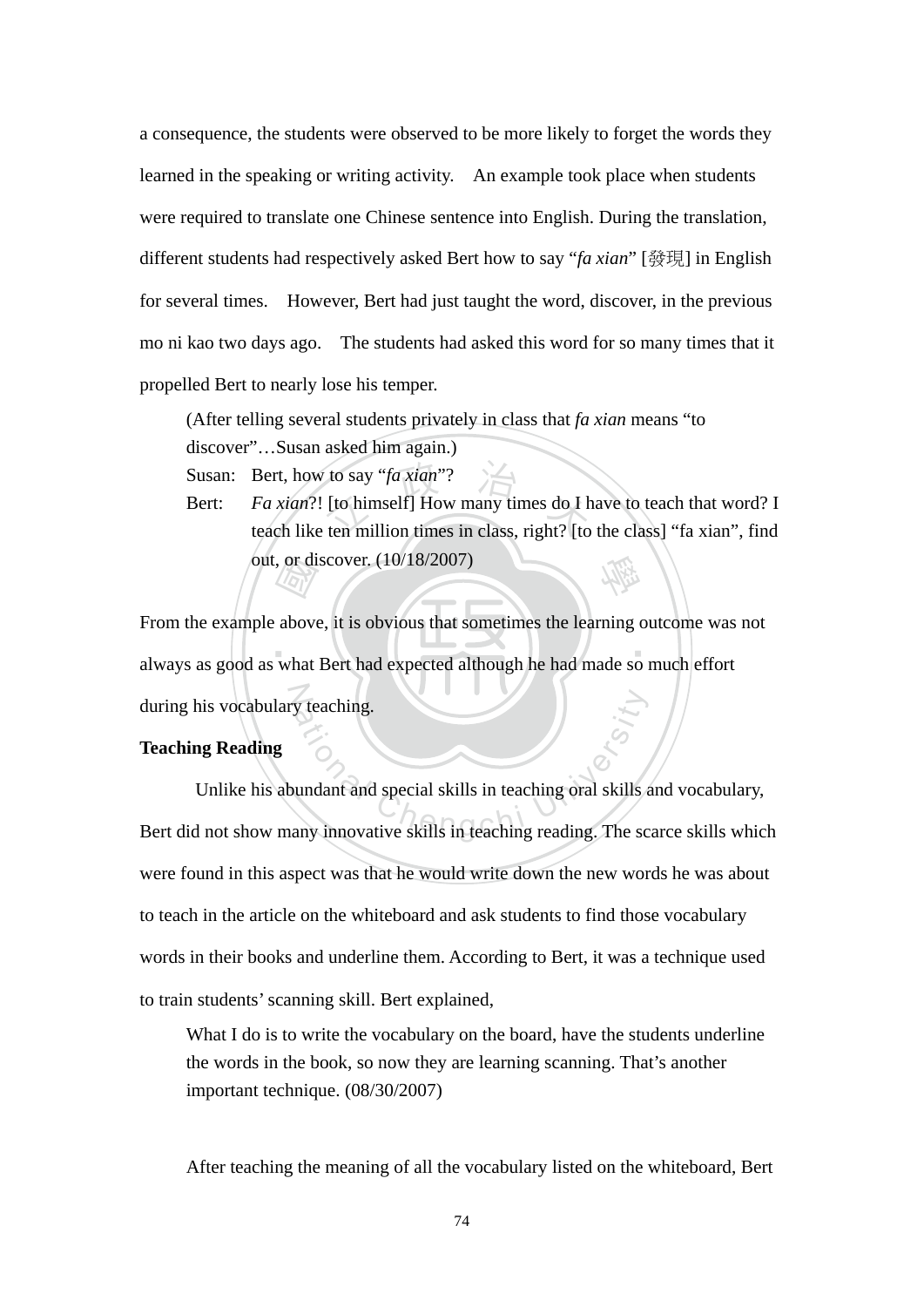would read the article to students first and ask students to read aloud the whole article again. However, without any explanation of any sentence with complicated grammar or any indication of the structure in the article, Bert moved straightly to the post-reading exercise. By asking students the answers to the post-reading questions, Bert helped students to further verify their reading comprehension. Bert believed that the only purpose of teaching reading was "to ask students to obtain the main idea in order to let them comprehend the whole meaning of the story."  $(09/11/2007)$  It was not necessary to teach students every single sentence in the article.

of the article even though they might have been taught each new word in the article.<br>One example was when Bert was asking students where the diamonds are naturally However, Bert's interrogatory style of teaching reading comprehension with the hope for students to fully capture the main idea of the whole story was perhaps to One example was when Bert was asking students where the diamonds are naturally Z the hope for students to fully capture the main idea of the whole story was perhaps too optimistic. Sometimes, students were found not to gain the complete understanding formed. In order to answer this question, students needed to comprehend the following two sentences which are with a relative clause.

ational Chengcia and the set of the set of the set of the same in that both extreme heat and enormous pressure is that diamonds were formed far below the Enditions exist. (New Century Reading, Level 4, 1 *…but it is certain that both extreme heat and enormous pressure are needed. It is, therefore, likely that diamonds were formed far below the Earth's surface where these conditions exist*.(New Century Reading, Level 4, p.73)

After inquiring all the students in class, Bert found no one could answer the question. In order to enable the students to answer the question, Bert started to ask students an easier question as a guidance for them to understand. First, he asked students "where are the diamonds made?" Still, no one answered him but kept looking for the answers in the article. After few minutes, there was finally one student who spoke out the answer—"Diamonds were formed far below the Earth's surface." Followed by the answer given, Bert continued to ask the whole class another question.

Bert: In this sentence, it says "it is, therefore, likely that diamonds were formed far below the Earth surface where these conditions exist." What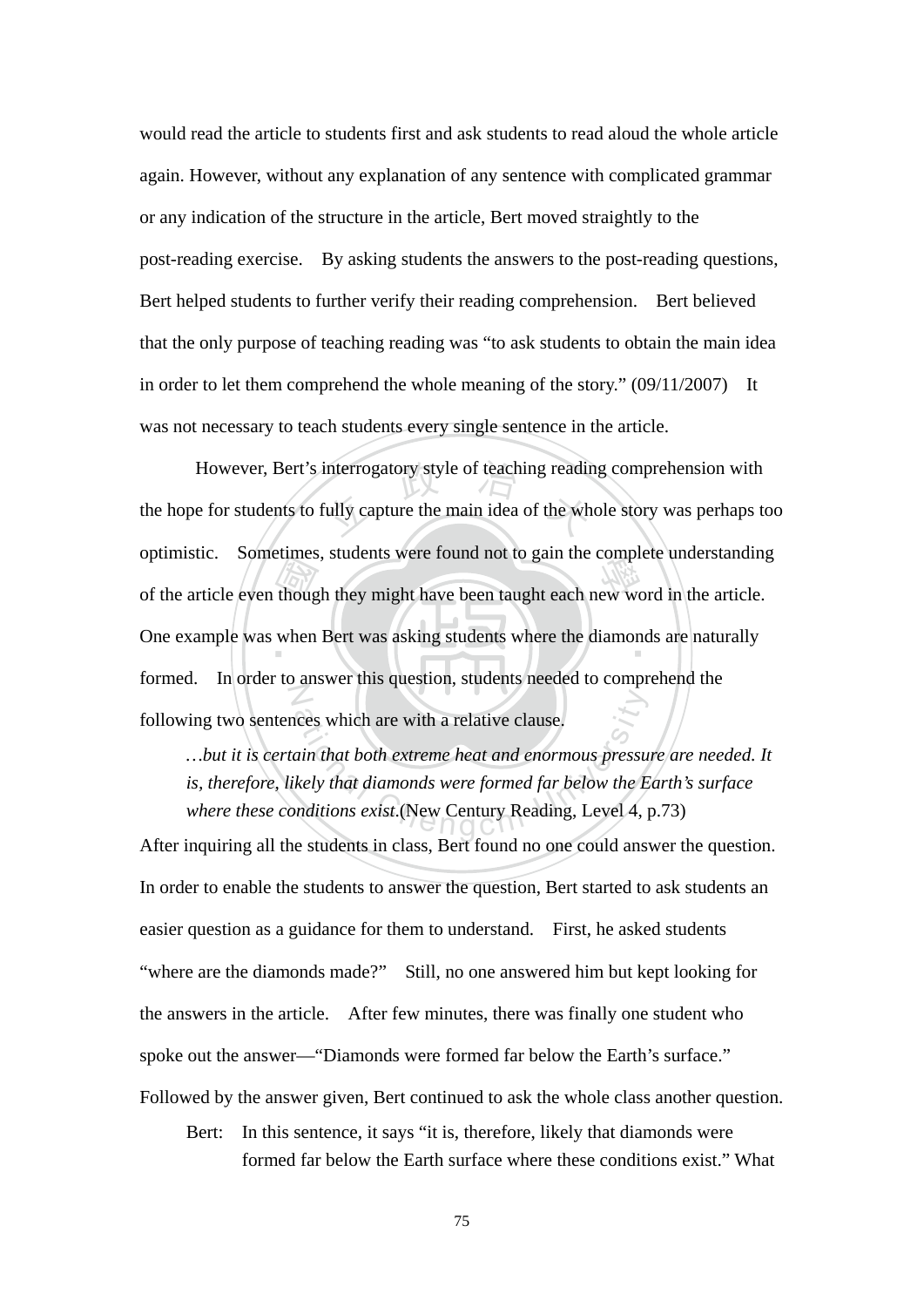#### conditions? What conditions, Ken? (10/16/2007)

between these sentences and gave him<br>verybody's gonna be standing up for However, Ken didn't know the answer, either. Ken was made to stand up by Bert until he figured out the answer. Bert kept asking the same question to Kevin, Ivy, Stacy and Susan. Unfortunately, they all turned out to stand up like Ken for not knowing the answers. At this time, Bert was so upset that there were too many students standing up in class that he guessed it might be due to unknown words in the sentences like *conditions* or *form.* He started to teach the words to the class and asked the question again. However, it took Bert nearly ten minutes to induce the correct answer from the class. The following example illustrated how frustrated Bert was when no one could comprehend these sentences and gave him the correct answer.

know the word, condition, means? Perhaps you don'<br>
condition means. I remember teaching this to you.<br>
zhuang kuang [ $\frac{1}{N}$ ]]<br>
It says "therefore, it's likely that diamonds were forn<br>
are made "formed" means "made" "Far Bert: Oh-oh! Everybody's gonna be standing up for two hours. Ok! Do you know the word, condition, means? Perhaps you don't know the word

Angel: *zhuang kuang* [狀況]!

Bert: It says "therefore, it's likely that diamonds were formed." Diamonds where these conditions exist." What conditions? What situations are At these conditions exist." What conditions? What is a set of the set of the proof.<br>
E DIAMONDS?<br>
At I know! "By which diamonds are naturally..."<br>
At I know! "By which diamonds are naturally..."<br>
At I consider this conditi are made… "formed" means "made." "Far below the Earth surface we talking about? [almost hysterically] WHAT DO YOU NEED TO MAKE DIAMONDS?

Angel: I know! I know! "By which diamonds are naturally..."

Bert: NO~~~~[with great pain] I remember teaching this to you. I remember asking this question. "WHAT DO YOU NEED TO MAKE DIAMONDS?" [extremely excited but hopeless] What do you need? [to Ivy] SAY IT!!

Ivy: It is….

- Bert: [nearly went crazy] Ian! Stand up! Say it!
- Ian: E…Enormous pressure!
- Bert: [Shouted] Enormous pressure and....

Ian: Heat!

Bert: [to girls who stand up] you need what? What do you need to make diamonds?

Stacy: Enormous pressure and heat!

Bert: Enormous pressure and het! These are CONDITIONS you need! You need enormous pressure and what? Heat! You need enormous pressure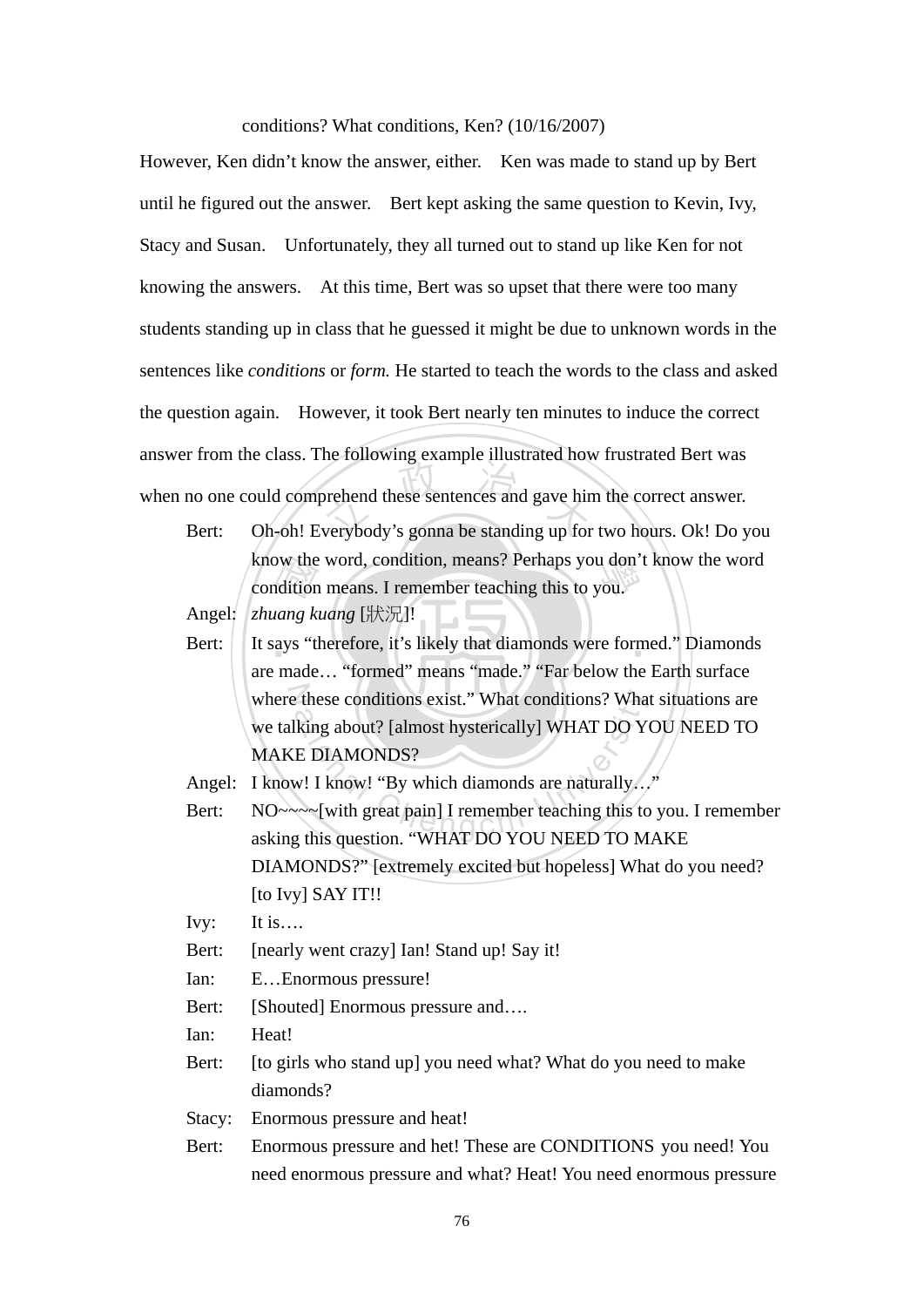| and heat to make what?                                 |  |
|--------------------------------------------------------|--|
| Ss: Diamonds!                                          |  |
| Bert: to make diamonds. [with a relief] $(10/16/2007)$ |  |

Observing that students might gradually understand what these two sentences mean from students' faces, Bert turned to ask one girl student the original question he raised for a final confirmation. After spending ten minutes asking students questions, Bert finally helped his students to comprehend two sentences in the article. Bert's not being able to explain complex grammar sentences to his students revealed one of Bert's disadvantages—not having formal training of teaching grammar.

#### **Teaching Writing**

translation. Bert gave students a Chinese paragraph which consisted of five<br>sentences or so. Then, he started to teach students the English keywords so the<br>could translate it into English. After learning the keywords, stud Teaching Writing<br>In Bert's writing class, the only activity which was observed is paragraph translation. Bert gave students a Chinese paragraph which consisted of five ‧ translate the paragraph. As usual, Bert would walk around the class, read students' ph. As usual, Bert would walk around the class<br>he questions they proposed, and teach them how<br>ct sentence in English. Students who finished to<br>r translation to Bert for correction. If there was sentences or so. Then, he started to teach students the English keywords so that they translation, answer the questions they proposed, and teach them how to write the grammatically-correct sentence in English. Students who finished the translation first should take their translation to Bert for correction. If there was any error appearing in the translation, Bert would patiently teach the student how to revise it. After that, the student would be sent back to his/her seat to revise the translation independently again. Noteworthily, students would not be allowed to go home until Bert accepted their revision. Many students were observed to revise three or four times before going home. After a while, when almost every student had left the classroom, there would one or two student left behind. Bert would still patiently sat by their side, teaching those students how to revise their translation until they completed the task satifactorily. Such responsible attitude toward teaching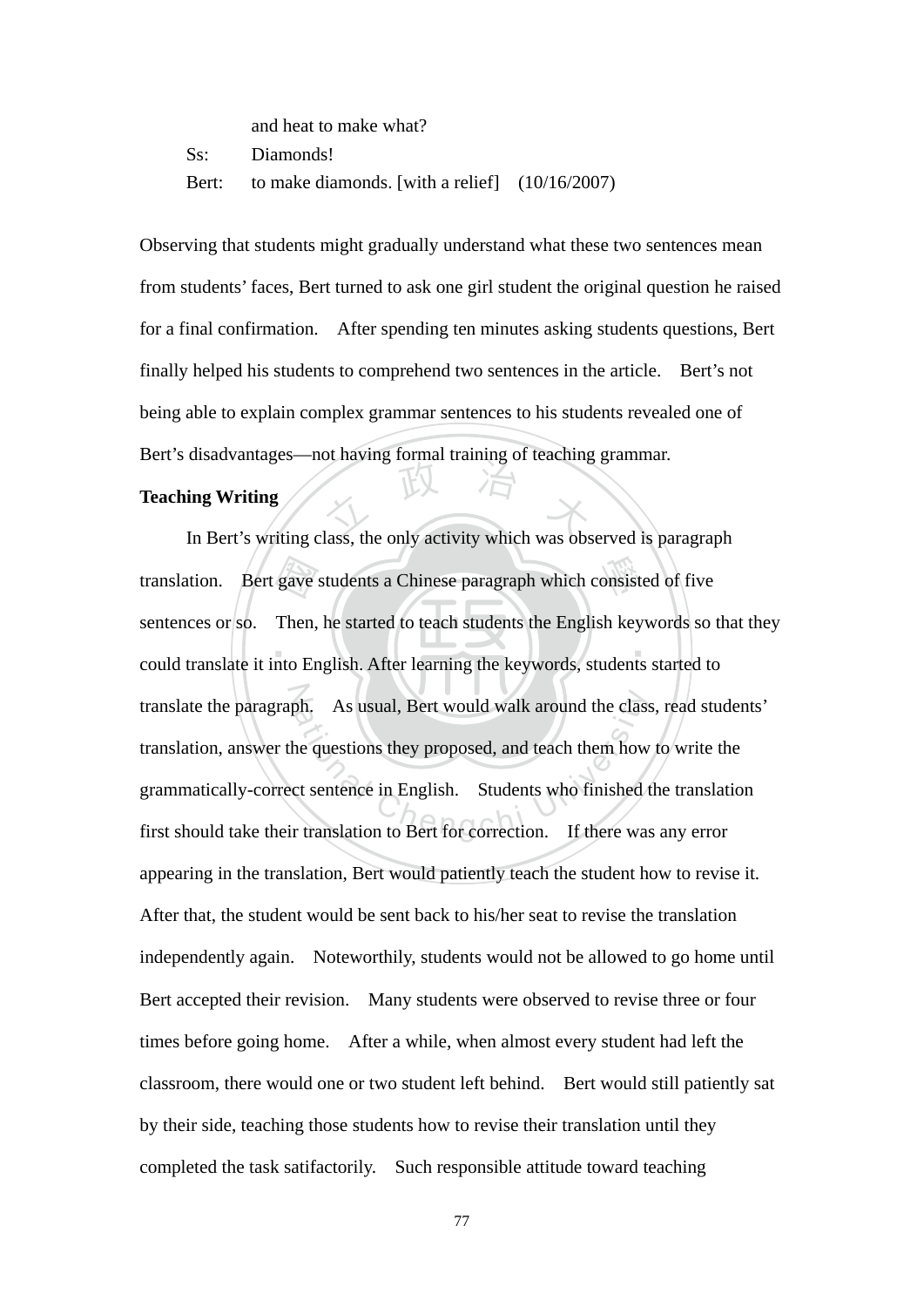impressed the researcher greatly. It was expressed by Bert that he learned how to be a real teacher who cares for children's education when he was in K-School. (Please see 4.1.1).

#### **Classroom Management**

Than all the section of the power to control students with grades.<br>
Students are more likely to obey teachers in public schools because they fear always taught English independently and managed his classroom quite successfully.<br>Unlike other foreign teachers, Bert highly valued the importance of classroom Students are more likely to obey teachers in public schools because they fear their N Subsect from their students. The only way to achieve the said,<br>commanagement skills. He said,<br>earn that respect and you have to show them the<br>wer... How? Good classroom management! (11 Foreign teachers have often been accused of their clumsy classroom management skills (Chuang, 2006; Chou, 2004; Lin, 2002). In order to compensate for this weakness, one Chinese teacher is often assigned to assist one foreign teacher's teaching in class. However, no Chinese teacher could be seen in Bert's class. He Unlike other foreign teachers, Bert highly valued the importance of classroom management. It was because Bert realized that unlike teachers in public schools, grades would be lowered by their teachers. On the contrary, cram school teachers have to EARN the respect from their students. The only way to achieve this goal is to have good classroom management skills. He said,

…you have to earn that respect and you have to show them that you do have that kind of power… How? Good classroom management! (11/07/2007).

Besides, from observing the interaction between Chinese teachers and students, Bert found that students tend to respect Chinese teachers because they always discipline the students and provide support like a surrogate parent. "Kids get attached to the teachers," Bert said (09/06/2007). However, without giving students any disciplines, foreign teachers were only recognized by students as someone to play games with. Hence, an awful consequence occurred. Bert stated,

…foreigners end up having a lot of discipline problems because children don't see him as a teacher. They only see him as someone who comes in and does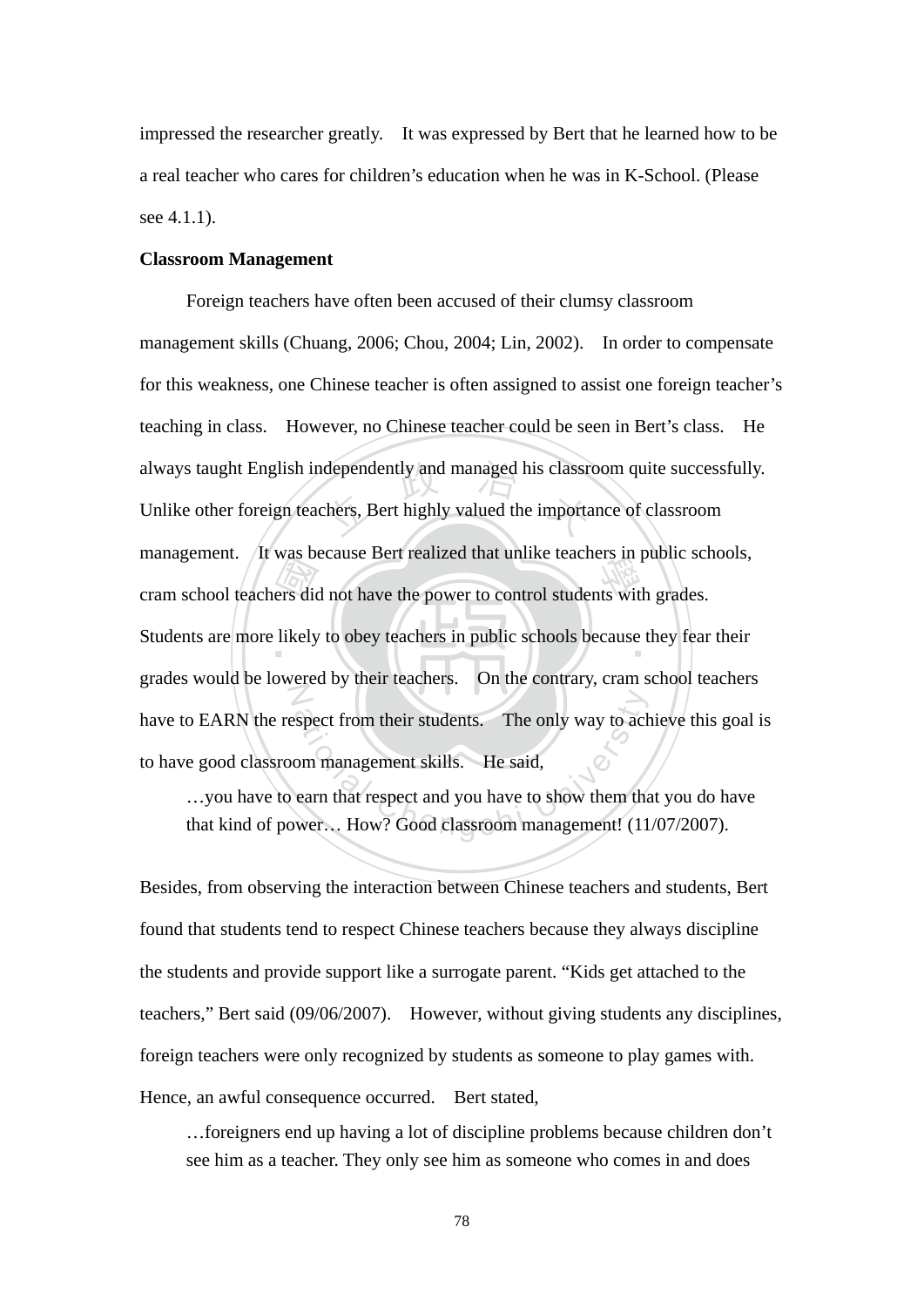these things and he plays games and then he goes away (09/06/2007).

In order to be viewed as a real teacher like his Chinese counterparts, Bert expected himself to teach English on his own and be able to discipline his students in class. Bert tried hard to learn classroom management skills. Bert started with reading books. Bert recalled and elaborated on how he learned to keep students quiet in class from the book called "*Classroom Management.*"

help…but if you just stand there, and look at them…not say a word, the kids<br>shut up (02/08/2007). It's a great book. It teaches you how to deal with kids. And one of the issues is "Don't yell at the kids." It doesn't help. Being angry and yelling, it doesn't shut up (02/08/2007).

learning classroom management skills at I-School, the cram school where he is clared<br>was te However, Bert declared that most of his classroom management skills were actually currently teaching. Bert's classroom management skills manifested in class at acquired when he was teaching at K-School (See 4.4.1) and even until now, he is still I-School are described as follow.

Bert's classroom management skills manifested<br>and as follow.<br>atted an environment for students to learn English<br>re in Bert's class was always entertaining but ed First, Bert created an environment for students to learn English with fun. The classroom atmosphere in Bert's class was always entertaining but educational. Students can learn English and have fun at the same time. Bert called this "a serious fun." He believed that "learning should be fun and it should be serious." (02/26/2007). For Bert, teachers do not have to be fierce to make students learn. The most important thing for teachers is to create an environment where students want to stay and learn something from the teachers. Thus, Bert used interesting stories, jokes and exaggerated gesture and intonations to raise students' spirits in learning. But if there was someone whose spirit got too high and behaved badly, Bert would immediately pull the whole class back in the normal track. The class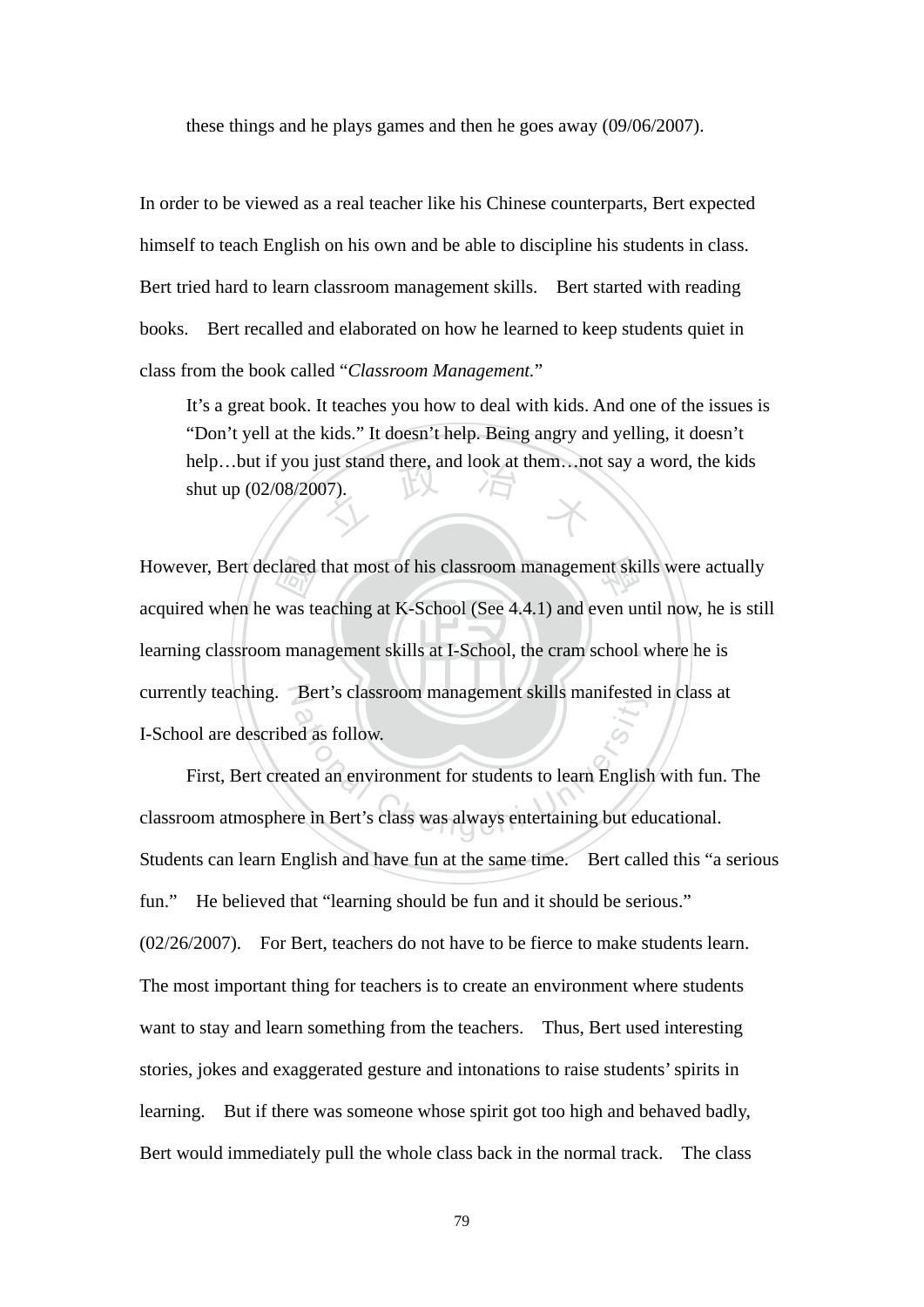dynamics would just swing high and low constantly during the class.

Second, in order not to let students "cross the line," Bert set rules for his classroom and enforced them with a firm attitude. He said, "you set limits and then you don't waiver in your limits. You have to be consistent." (08/23/2007) For example, one of the rules he set was "No Chinese." As long as Bert heard any student spoke out Chinese, he would make him/her stand up and translate the Chinese sentence(s) that he/she just said into English. Otherwise, he/she would not be allowed to sit down until he figured out how to say it in English. The following was an example.

tell Bert something about a transport. (Ken was trying to tell Bert something about a transport plane. But he didn't know how to say it.)

Ken: Bert, I see...one three zero....

rt, 1 se<br>studer<br>1 *shu j*<br>1 shu j<br>Kevir Ken: Bert, I see...one three zero....<br>[Kevin, the student who sits next to Ken, asked him what he wanted to say.] Ken: *Yun shu ji.* [carrier, 運輸機]

Kevin: [laughed loudly] *Xian shu ji?* [salty crispy chicken nuggets, 鹹酥雞]

Ken: [to Kevin loudly] *Yun shu ji!* [carrier, 運輸機]

Bert: [to Ken, annoyed] Ken, are you talking to me or are you talking to en, annoyed] Ken, are you talking to me or are y<br>
1? Stand up! What do you wanna say?<br>
0.<br>
0. What? So you just stay there, don't move! (10) Kevin? Stand up! What do you wanna say?

Ken: Oh, no.

Bert: Oh, no what? So you just stay there, don't move! (10/09/2007)

Bert made Ken stand up in class and he kept teaching vocabulary to the class. After a while, Bert asked Ken if he figured out the English or not. Ken shook his head but he took out a picture to Bert. Bert looked at the picture and taught Ken to say the English sentence which he wanted to express at first—"I saw an airplane called the C-130." According to Bert, this kind of punishment could not only warn students against speaking Chinese in class but also enable Bert to teach English based on the Chinese they wanted to say.

Third, Bert disciplined students with a firm but not fierce attitude. Influenced by his past learning experience (See 4.1.1), Bert strictly requested his students to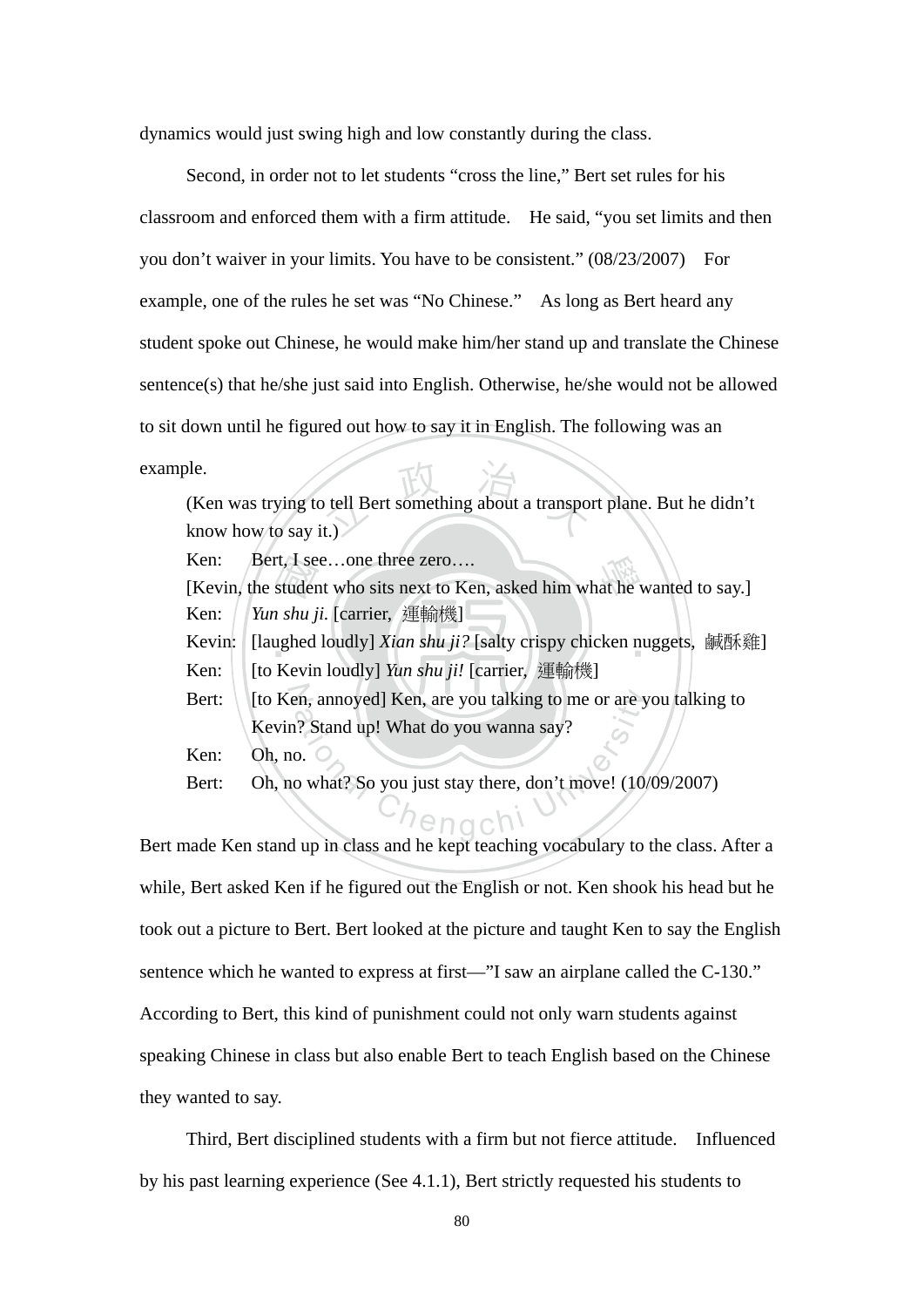The way Bert taked to Kevin after class was not very angry, but very serious. Bert<br>explained that in this way, Kevin would therefore really understand and not be overly<br>defensive. With this serious but not so fierce approa ehavior got worse and worse, Bert in<br>ing to convince him not to make the defensive. With this serious but not so fierce approach, it saved Kevin's dignity, N The Summary of the Summary of the Summary Series are set and Kevin after class.<br>
The following long<br>
Chenge Was about to leave the classroom Bert stop concentrate on him, or on other students' presentation. One day, Kevin, one of the rowdiest students in class, broke the rule. At first, Bert tried to warn Kevin not to be distracted and talked to his classmates but in vain. He did not shout at Kevin because he did not want to spoil the atmosphere while every other student was concentrating on finding out the answers to the mock exam. Instead, Bert suggested Kevin behave well immediately; otherwise, his scores of the mock exam would be used to decide the load of the homework for the whole class. Bert intended to impose peer pressure on Kevin to force him to behave. Unfortunately, it did not work. When Kevin's behavior got worse and worse, Bert insisted on talking to him in private after class, trying to convince him not to make the same mistake again. The way Bert talked to Kevin after class was not very angry, but very serious. Bert reduced the confrontation between Bert and Kevin and enabled Bert to clearly convey the message to Kevin. Eventually, "he's not going to do it again just trying to make me angry. He's gonna learn from it," Bert said. The following long transcription was the conversation between Bert and Kevin after class.

*(When everyone was about to leave the classroom, Bert stopped Kevin.)* 

Bert: [to Kevin] You, stay! Boy, I wanna know...I wanna know what the problem is!

Kevin: [head's down and silence]

Bert: What's the problem? What's the problem?

Kevin: [shrug his shoulders]

Bert: What's the problem? I wanna know. You can't focus! You have to learn to focus! You have to learn to control your mouth! Okay?! Remember what I've told you about being a bully?

Kevin: [nod his head]

Bert: Yeah! Control your mouth! You will say things that hurt people. Kevin: I don't hurt people.

Bert: Okay! You will say things that make people "Yuck!" Okay?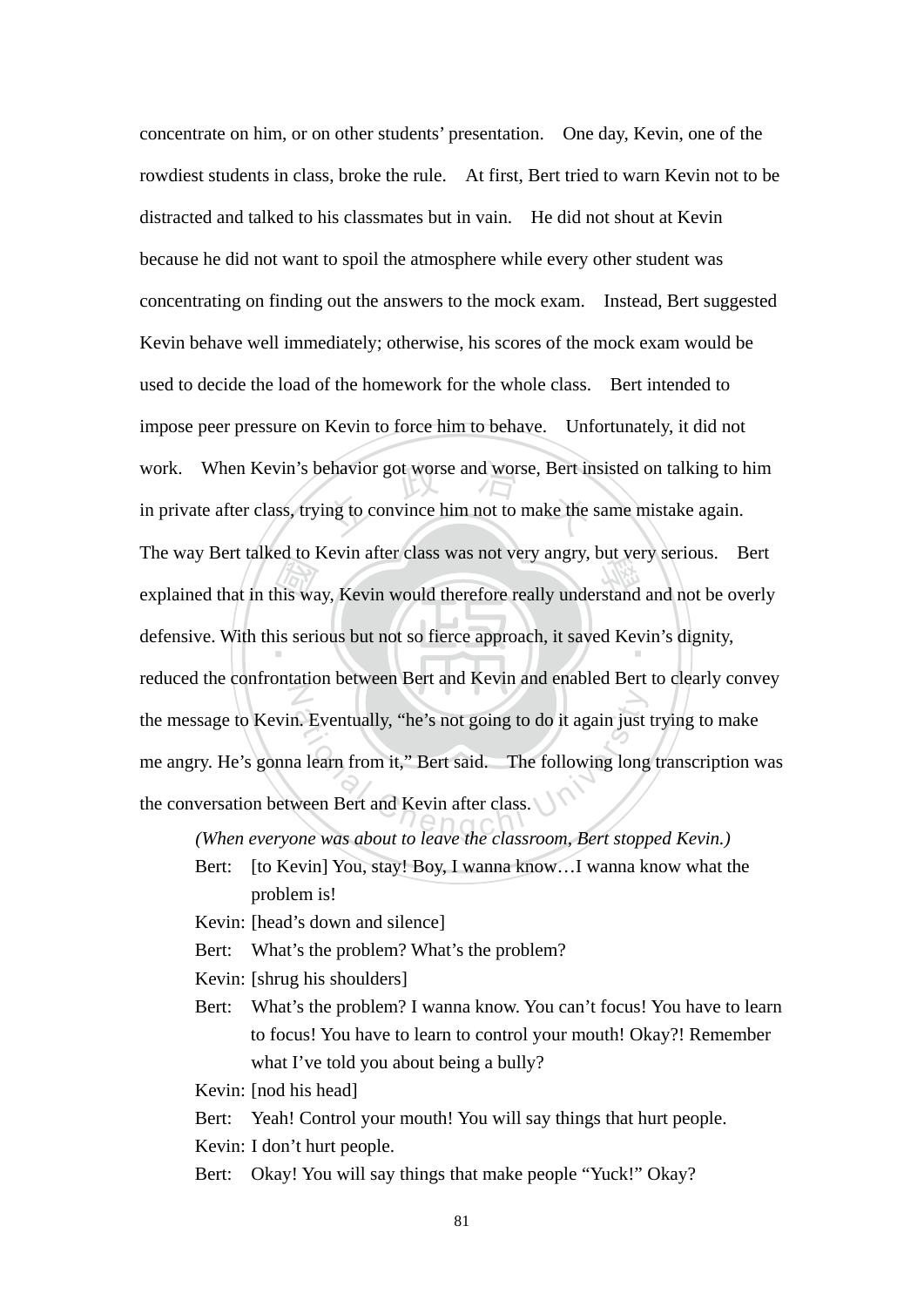Kevin: O~[a sound which means "I see" in Chinese.] Bert: Think about what you want to say before you say it! Kevin: I know. [grab his bookbag and want to leave] Bert: [stop Kevin] Ah-ah! Don't say I know, I know. Tell me. Say "Bert, I will think about what I say." Kevin: Bert, I will think about what I say. Bert: Before I say. Kevin: Before I say. Bert: Good. You promise? Kevin: Okay!(10/16/2007)

were always provided with time to ask Bert everything that they did not know in the having double homework when he or she failed to answer Bert's questions. It was<br>because before Bert asked students questions about the teaching content, students<br>were always provided with time to ask Bert everything that t different purposes. In terms of individual punishment, it was used to encourage<br>students to ask questions. Usually, an individual student would be punished by textbook. After that, Bert would randomly pick students to answer his questions. If Bert would randomly pick students to answer him<br>now the answers, he/she got more homework.<br>onsequently learned to ask questions. Fourth, Bert used "individual punishment" and "group punishment" for different purposes. In terms of individual punishment, it was used to encourage because before Bert asked students questions about the teaching content, students the student did not know the answers, he/she got more homework. To avoid being punished, students consequently learned to ask questions.

Individual punishment was also placed to encourage students to answer questions voluntarily. Bert mentioned that the biggest challenge for him to overcome was students' inability to volunteer. He said,

Their inability to want to try answer the question. Even if they know the answer. Even if they think they know. They won't raise their hand. They won't try to communicate. So I have to punish them for not trying. (11/07/2007).

In order to increase students' participation in the class activities, Bert often threatened students by giving them more homework or some punishments if they did not raise their hand to answer the question. Take the reciting activity for example. Bert asked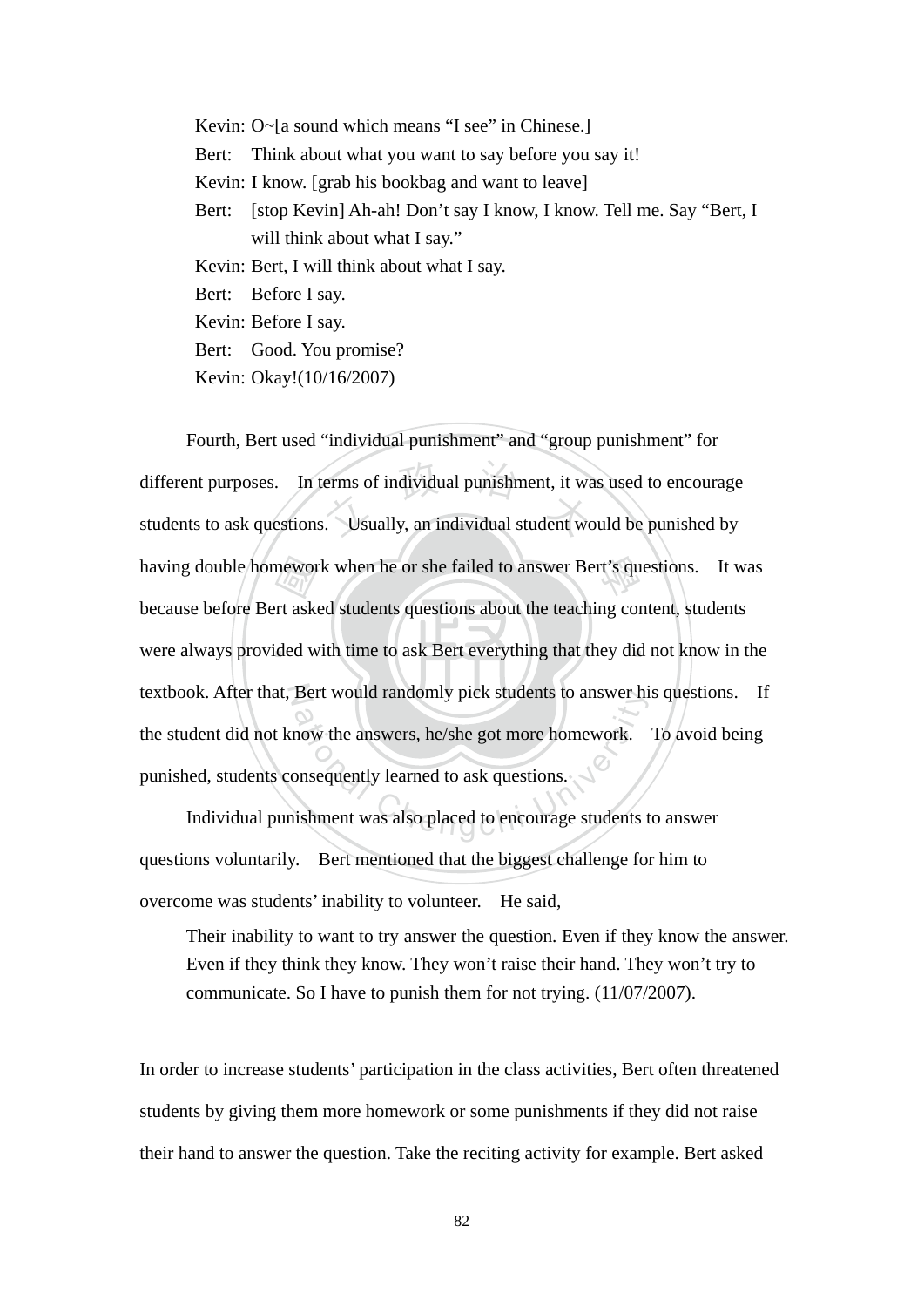students to stand up and read the sentence with feelings. When he asked who wanted to be the first to read, each student in class quickly raised their hand and eagerly hoped to be chosen to read the sentence first. Even if they could not be the first, they were still keen to be the second or the third. No one wanted to be the last one. When the researcher was puzzled by this interesting phenomenon, Bert explained that in this activity, the last person would be required to read the whole article from the first sentence to the last one. Thus, every student would strive not to be the last one.

d by the sking s<br>king s<br>Ian] C ome goals, like to get one student behavior. The former goal has been Bert disciplined Kevin in the previous pages. The latter was often observed in Bert's<br>class and presented by the following excerpt. As for group punishment, it was often used when Bert wanted to employ peer-pressure to reach some goals, like to get one student behaved in class or to force someone to answer the question. The former goal has been well-exemplified by how class and presented by the following excerpt.

(Bert was asking students a post-reading question.)

Bert: [to Ian] Okay, where did the idea of giving women diamonds from?

Ian: [silence but trying to find the answer in the book]

Bert: If you don't know, then I'm going to ask Stacy. If Stacy says "I don't know." Everybody gets more homework! (10/09/2007)

ation't know, then I'm going to ask Stacy. If State<br>  $\therefore$  Everybody gets more homework! (10/09/2007<br>
employ group punishment to force Stacy to anset Bert threatened to employ group punishment to force Stacy to answer his question. Even though Stacy was not sure of her answer, Bert successfully compelled her to give him the answer eventually. In addition, even if Stacy gave the wrong answer, other students would also hurry to provide the correct answer because they worried to have more homework. By alternatively using the two kinds of punishment at will, Bert successfully developed students' habit of asking and answering questions voluntarily.

Last, Bert built a good relationship with his students. Bert described two elements in his ideal relationship with students was "authority" but "equality." As for authority, Bert believed that he, as a teacher, should have the power over students'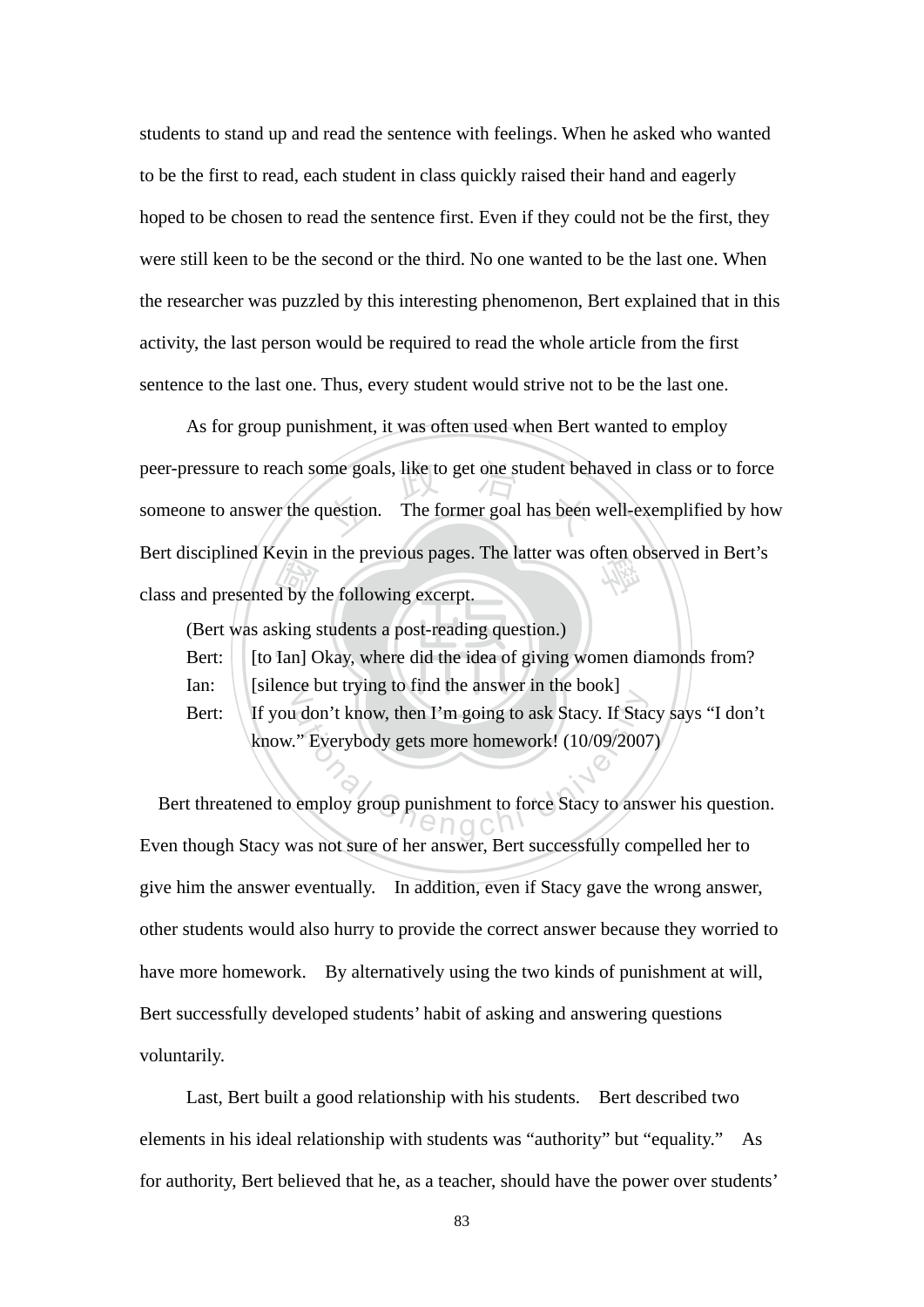behaviors in class. Once students misbehaved, Bert was entitled to correct their wrong deeds, such as being distracted in class, unable to hand in homework on time, bullying other classmates. Meanwhile, Bert and his students shared an equal relationship in terms of teaching. He explained,

You[students] are equal because you are a person and I'm a person. I know more and I have the experience…but you can teach me, too…I am always learning from my students and my students are always learning from me. (02/15/2007).

rds mean in English. Based on this belief, Bert encouraged students to teach him things in class, especially what certain Chinese words mean in English.

 $\mathcal{L}$  ,  $\mathcal{L}$  ,  $\mathcal{L}$  ,  $\mathcal{L}$  ,  $\mathcal{L}$ personal life with his students in class. By sharing his life, Bert strengthened the connection between students and himself. In addition, Bert cared about students' lives, too. Because of the heavy study load, some of his junior high schools would take their textbook or workbook to the I-School either for junior high schools would take their textbook or workbook to the I-School either<br>preparing the test or doing their homework during the recess. Interestingly, Be<br>always curious about what they learned in junior high school Bert would also treat his students as his friends. Bert often shared his connection between students and himself. In addition, Bert cared about students' lives, too. Because of the heavy study load, some of his students who studied in preparing the test or doing their homework during the recess. Interestingly, Bert was always curious about what they learned in junior high school and discussed it with distribution of ocean currents in the geography textbook to a girl student. This showed that Bert's attention was not limited to students' English learning only. He cared about all of their learning!

### **4.4. The Formal Education Teaching Experience in Taiwan**

This section presented Bert's formal education teaching experience in Taiwan. It consisted of two parts. The K-School was described in the first part. Such teaching experience in K-School has benefited Bert a lot. He learned to care about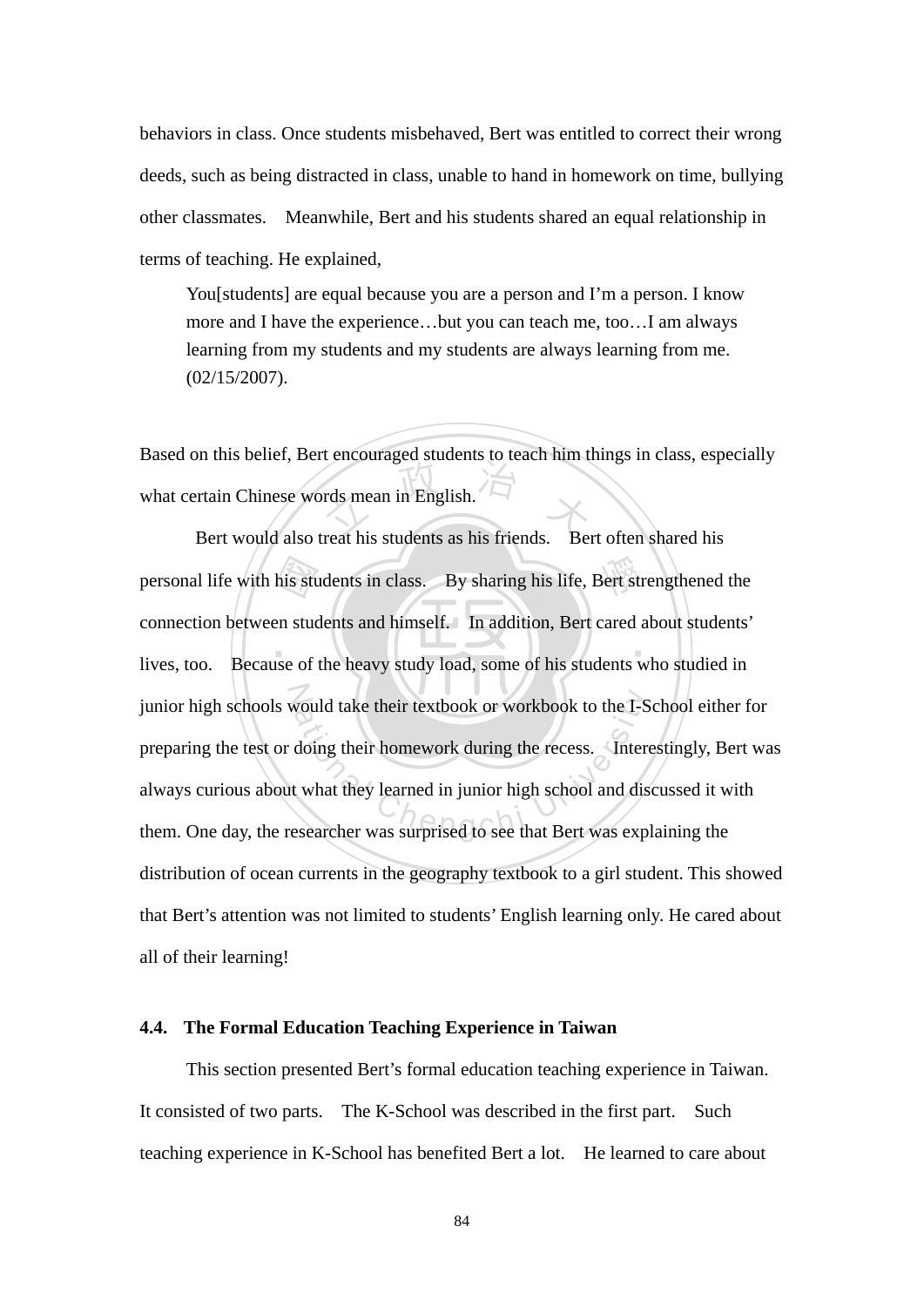Moreover, to teach in public schools, Bert also had to face the doubt toward his teaching from the Chinese teachers who possessed different concepts of teaching 學 students' education and to be a real teacher. For Bert, the experience he obtained in K-School was so precious that he highly praised it with the following statement. "Foreign teachers who actually experience that type of thing would have that spark of teaching possibilities; they actually become good teachers." (11/07/2007) The second part comprised with Bert's teaching in Li-Li Junior high school. In Taiwanese public school system, Bert had to deal with teaching thirty-six multi-leveled students in one large classroom. Thus, Bert's strategies toward such a teaching environment were described in terms of the teaching practice and classroom management skills. teaching from the Chinese teachers who possessed different concepts of teaching from his own.

# **4.4.1. K-School**

and the same of the same of the same of the same of the same of the same of the same of the same of the same of the same of the same of the same of the same of the same of the same of the same of the same of the same of th When teaching in Green Village and Doris' English Center, Bert was also N The Bert's help when there were problems in their<br>eople. It gives me a sense of achievement," Bert<br>use of his wider knowledge of computer, Bert w known for being good at computer among foreigner teachers. Almost every foreign teacher would ask for Bert's help when there were problems in their computers. "I always like to help people. It gives me a sense of achievement," Bert said. (02/08/2007) Because of his wider knowledge of computer, Bert was recommended to the academic administers of K-School. One of them reached Bert and requested him to work in K-School as an IT technician and a computer teacher as well. Though being surprised, Bert accepted their offer. Bert described how he was recruited into K-School.

The funny thing about them is they called me! I had no idea. "We understand that you know a lot about computers, can you come and see and work for us?" "Sure!" So I went in. Wow, this is really cool…So I started working for them. (02/08/2007)

K-School is a private, non-profit Pre-K12 institute, providing college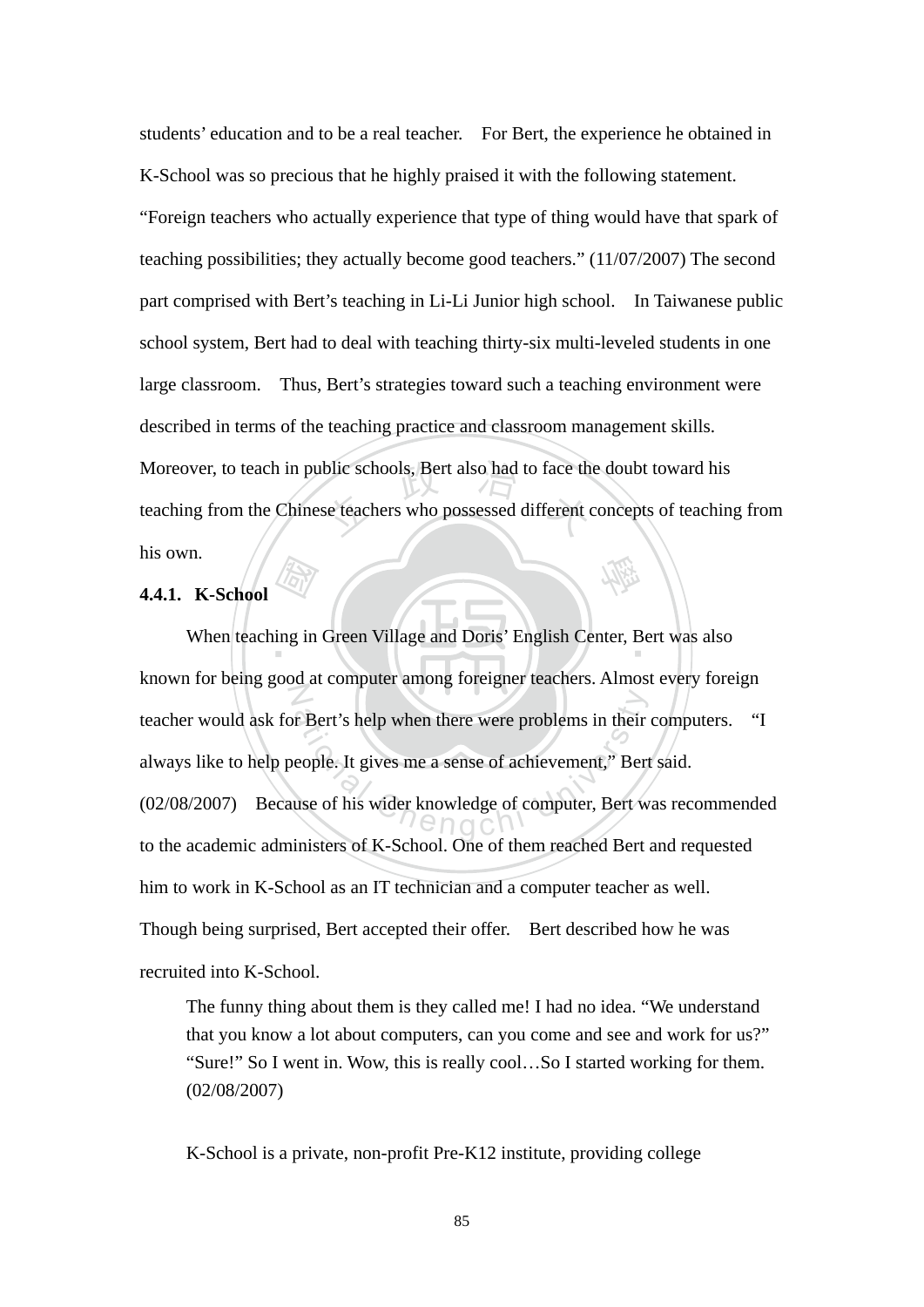preparatory program leading to a U.S. high school diploma. It was established in 1989 and accredited by the Western Association of Schools and Colleges (WASC) in California, USA. (K-School official website, 2008/8/5). Only students who possess foreign passports can be allowed to enroll in this school. In fact, Bert was very appreciated to have such an opportunity to work in K-School. The experience there has advanced Bert's professional expertise to a higher level. Namely, Bert's vision of education had broadened his knowledge of the roles a teacher played which was no longer limited to the cram school environment only.

to their students' learning. From his personal interaction with his colleagues and observing the teachers' interaction with students, Bert gained plenty of valuable e cram schools where Bert used to w<br>ng environment where teachers dedic observing the teachers' interaction with students, Bert gained plenty of valuable  $Z$  $(23/2007)$  He also learned the way in which the<br>
n regard to teacher-student relationship, Bert reaspected by students. He explained<br>
K-School we always called all of the teachers Compared with the cram schools where Bert used to worked at, K-School is by far a more formal teaching environment where teachers dedicate themselves to educating the students, carefully planning their courses and paying extreme attention experience. As for the operation of the school, Bert learned "what a structured system is like."  $(08/23/2007)$  He also learned the way in which the curriculum should be set up. In regard to teacher-student relationship, Bert realized that teachers are supposed to be respected by students. He explained

When I was in K-School, we always called all of the teachers, Mr. Something or Mrs. Something. And that all maintain an air of respect. (11/07/2007)

Meanwhile, teachers should also maintain a respect for their students in return. Bert continued to explain, "You respect the students and their ideas and opinions. And you guide them." (08/23/2007) Thus, Bert had developed his own belief of teacher-student relationship—authority and equality. As for students' learning, Bert obtained a clearer picture of how students studied in a formal educational environment. Bert also learned a lot of classroom management skills and verified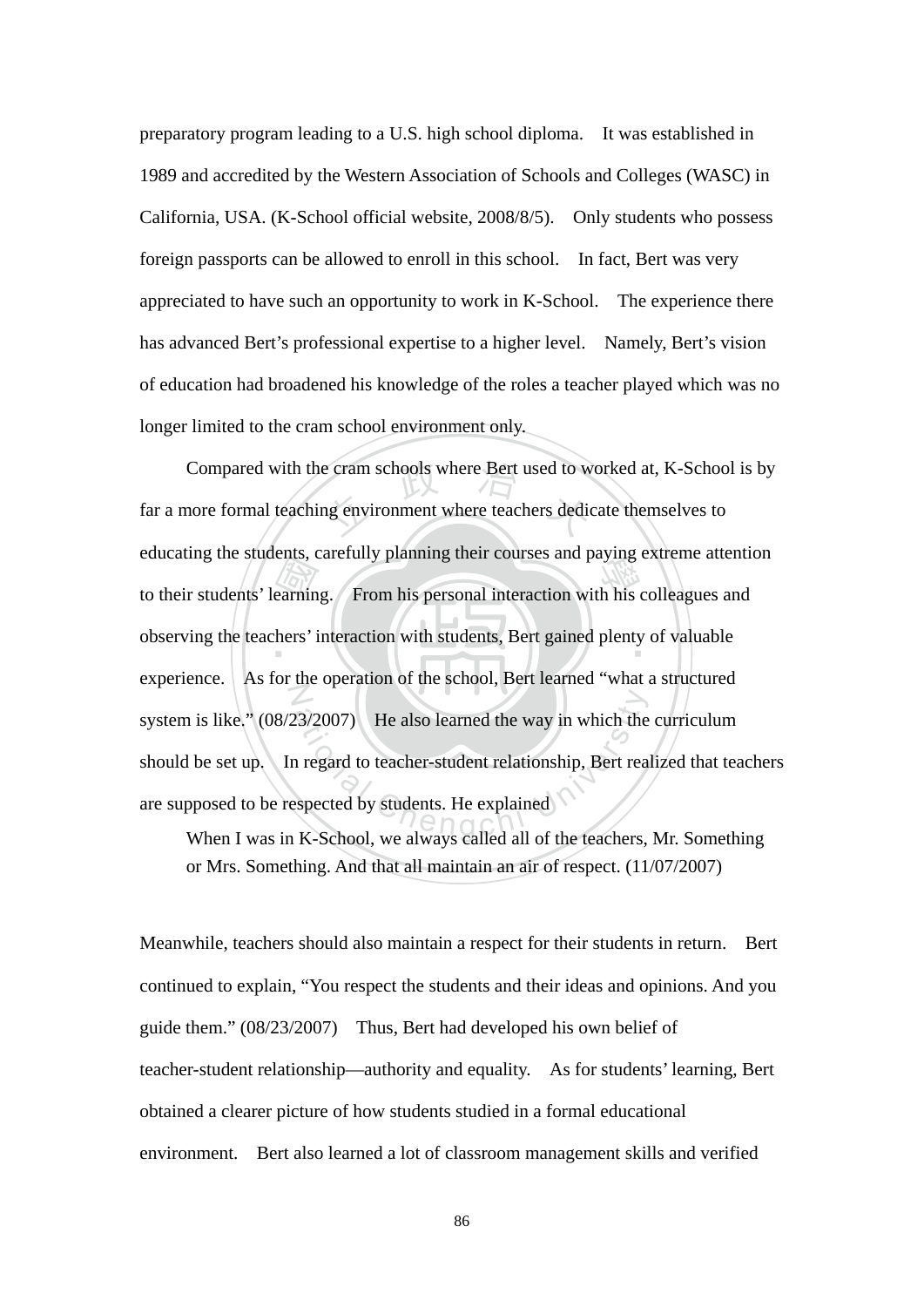his teaching belief which was derived from observing his two unforgettable teachers as a student in high school (See 4.1.2). He stated,

As a teacher, we are not supposed to tell them [the students] what to do, and we are supposed to help them find for themselves. So, if students have question, I try to help them think about the question and a specific direction, so they can make the conclusion themselves. (11/07/2007)

indings are presented as follows. However, among the various benefits Bert received from working for K-School, the most important one was that it had turned Bert into a real teacher. "I learned how to be a real teacher in K-School," Bert claimed. (11/07/2007) As for what Bert learned to be a real teacher, the findings are presented as follows.

 $\mathcal{L}$  ,  $\mathcal{L}$  ,  $\mathcal{L}$  ,  $\mathcal{L}$  ,  $\mathcal{L}$ ple" v<br>17).<br>consci teacher is an example" who affects students' personalities and changed them as a behaviors in class and kept asking himself questions such as "How am I affecting behaviors in class and kept asking himself questions such as "How am I affecting<br>kids?", "How are kids going to learn from me?", and "What is it that I don't see about<br>myself and they're going to see in me and imitate me b First, teachers should set a good model for students. Bert believed that "every person (02/08/2007). Students may imitate their teacher's behaviors either consciously or unconsciously. Therefore, Bert was highly cautious of his own kids?", "How are kids going to learn from me?", and "What is it that I don't see about myself and they're going to see in me and imitate me because they like me?" These to students. Bert stated, "Because it's not just about you teaching a subject. It's about you teaching everything who you are." (02/15/2007) In addition, Bert never drank alcohol and he stayed away from going to pubs. For Bert, it was extremely inappropriate for the students to have a drunken teacher in class. He cared about whether he was setting a good model for his students and his reputation as well. "Kids are smart. Even if you are not saying it, the kids see it," Bert said. Besides, in Bert's opinion, the common behaviors of foreigners' going to pubs and drinking all night long was actually an escape from the Taiwanese culture. Bert explained,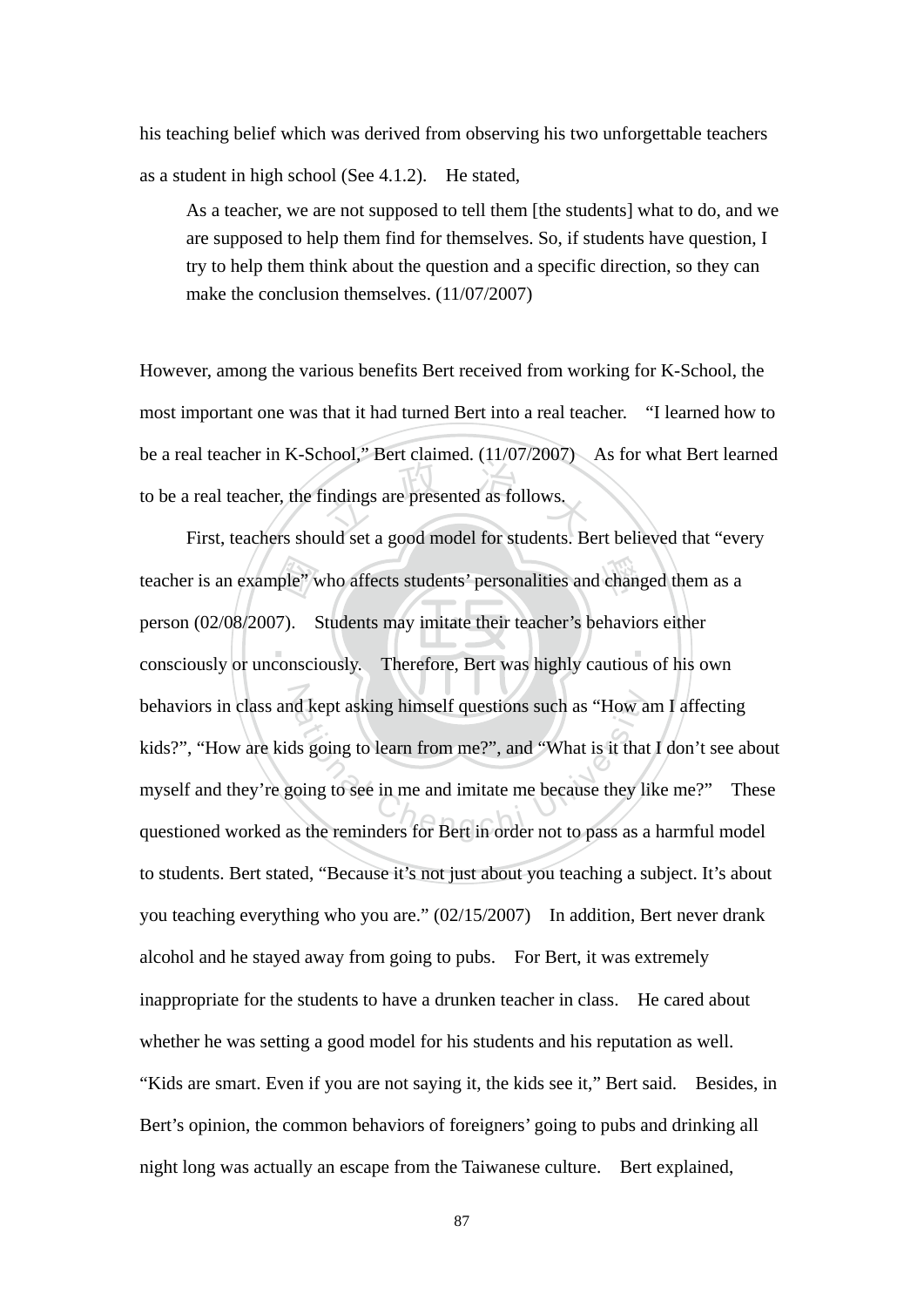"Because the cultures are so different, you have to have a way of escaping that culture and finding a way to break out." (02/08/2007) However, it was an awful way for foreigners to deal with a culture other than their own. Instead of escaping themselves from the Taiwanese culture in pubs and getting drunk, "the best way to deal with a culture is to learn how they [local people] are doing it and why they are doing it," Bert suggested. Therefore, Bert was often seen to ask his students or friends to explain the reason to him every time when there was anything related to Chinese cultures that Bert did not understand.

in K-School, Bert started to ponder the rightfulness of the content of his stories and<br>the connection between the stories themselves and their educational purposes. Ber es with morals." As mentioned in t<br>ach many teaching goals in class, sue the connection between the stories themselves and their educational purposes. Bert  $\mathbb{Z}$ d to sieve out the inappropriate content in advanced to sex, violence, controversial political issues<br>tudents' minds, Moreover, he tried to tell the s Second, "tell stories with morals." As mentioned in the previous section, Bert loved to use stories to reach many teaching goals in class, such as arousing students interest, training their listening ability, or teaching vocabulary from it. However, while no longer randomly picked up any story he could think of and shared it with students in class. He learned to sieve out the inappropriate content in advance, avoiding the plots that were related to sex, violence, controversial political issues or anything which may damage students' minds. Moreover, he tried to tell the stories with morals to their students. The following excerpt at I-School was an example to show how Bert used a story to teach students a moral. It was his personal experience of being annoyed by the noise of plastic bags when he watched movies in Taiwan.

(Bert took the plastic bag which one of his students used for her drink.)

- Ss: Why?
- Bert: Because when I go, in Taiwan, to see a movie. And everybody would get the food in the plastic bags and then sit down. And when you're watching movies, you read the Chinese words. When I watch movie, I have to listen what they say!

Bert: Wait! [to the class] Do you see this? What's this? It's a plastic bag. I hate plastic bags.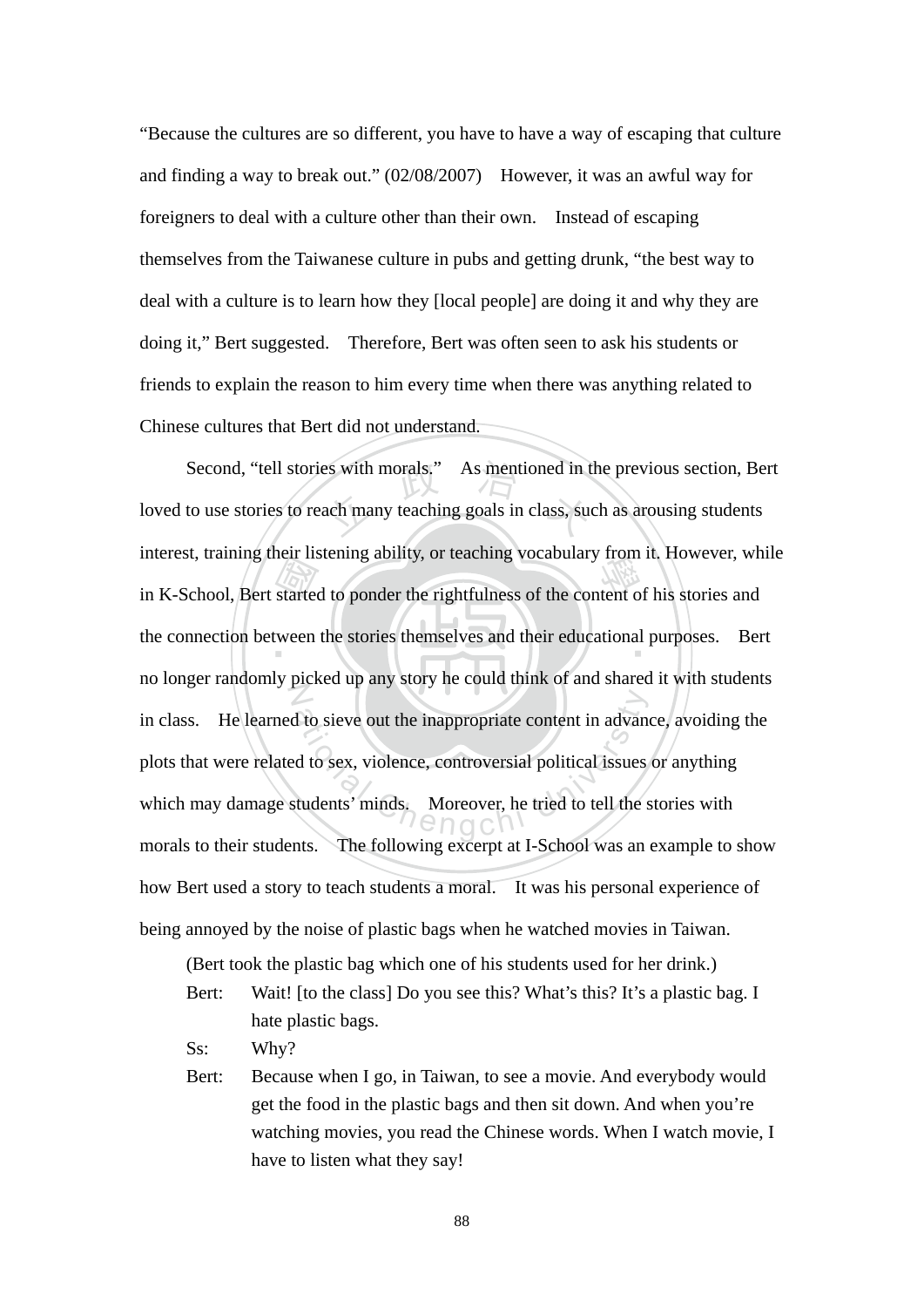- Joan: You can say to them, "Hey, be quiet!"
- Bert: [Bert ignores her] Anyway, so right at the important part of the movie, in the movie, they're gonna tell you who killed who, and why they did this. And when and how and where and whatever. And the person [in the movie] said, "and I…" [Bert began to squeeze the plastic bag in his hands and made noises.]
- Ss: [laughed]
- Bert: And it's not just one bag! It's the whole movie theater. And I can't hear them [the conversation in the movie]. The whole theater's noisy with plastic bags. So DO NOT TAKE PLASTIC BAG FOR FOOD, WITH FOOD INSIDE, INTO THE MOVIE THEATER, OKAY? (09/11/2007)

Example to see a movie in Taiwan and now easily then understanding of the movie<br>could be destroyed by the noise from Taiwanese people's one small random act. The<br>students not only learned to be considerable toward the inco Bert tried to tell his students how di students not only learned to be considerable toward the inconvenience of foreigners in N in their [students'] head, they're thinking that st<br>
lish. They are learning morals of life," Bert state<br>
ld a serious attitude toward students' learning. From the excerpt above, Bert tried to tell his students how difficult it was for a foreigner to see a movie in Taiwan and how easily their understanding of the movie Taiwan but also learned to respect other people's right to enjoy their movie in a quiet movie theater. "So in their [students'] head, they're thinking that story, so they're learning not just English. They are learning morals of life," Bert stated.

 Third, Bert held a serious attitude toward students' learning. Influenced by the teachers in K-School, Bert learned to be responsible for his teaching and to care about students' learning. Bert said, "You have to be serious about their education…if the students see that you don't care, then they don't care. [But] if they see that you care, then they care." (10/11/2007) In spite of revealing his care by respecting students' opinion in class, Bert also displayed his responsible attitude even after class. As mentioned earlier in Bert's teaching at I-School, Bert always checked students' translation assignment one by one and asked them to revise it several times before they go home. Bert was also observed so many times to have students who failed in the test stay after class and Bert would teach them until they passed the exam at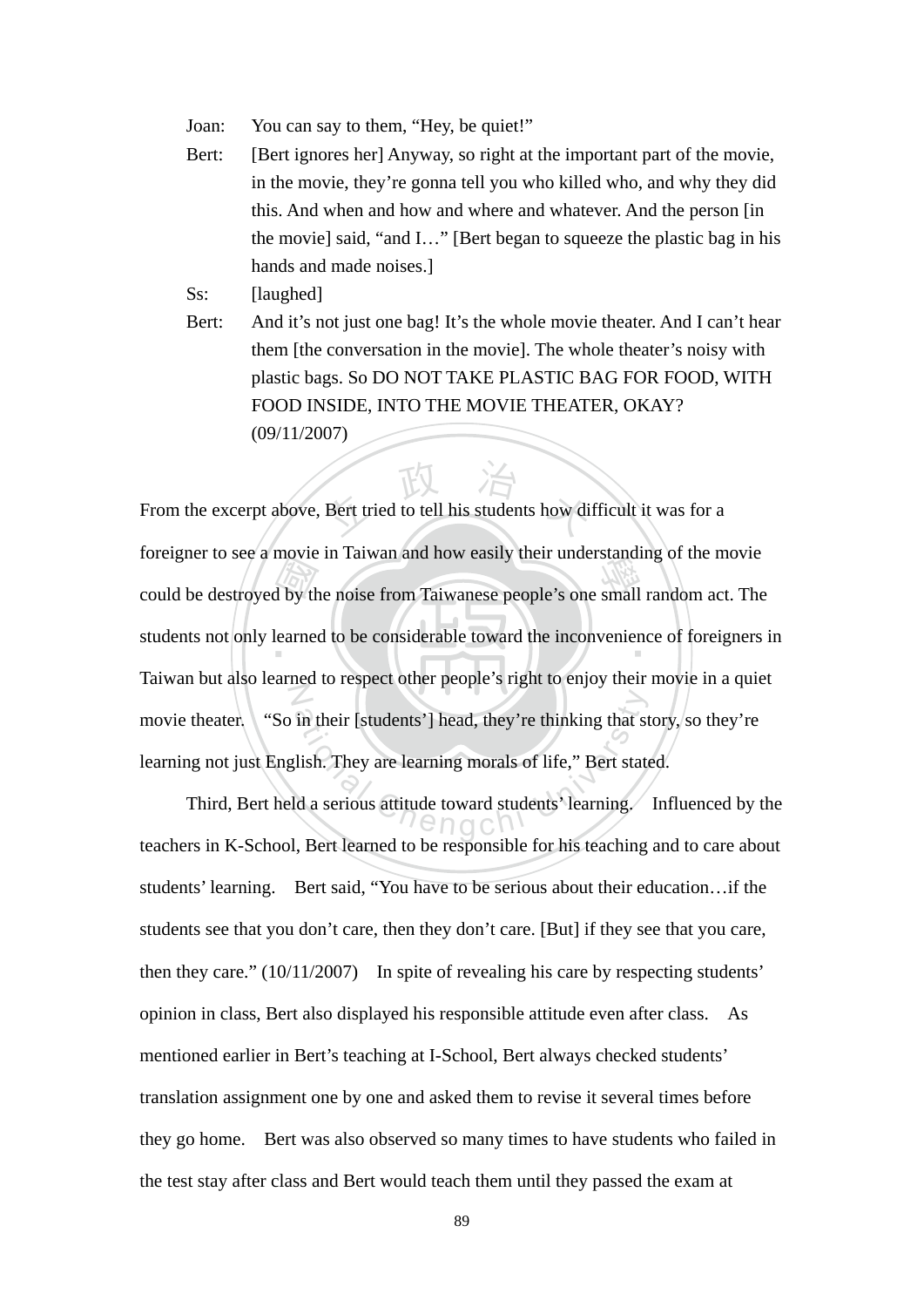the term of the term of the term of the term of the term of the term of the term of the term of the term of the term of the term of the term of the term of the term of the term of the term of the term of the term of the te questions after class]! Why? Money! My time's up. Gotta go! Bye!" Thus, it revealed that one of the spirits Bert learned from Kaohsiung American School seriously take students' education into account regardless of his private time or<br>money. I-School. Moreover, Bert welcomed all questions which students asked him after class and patiently explained to them. One day, when the researcher was about to interview Bert, he was found to answer one of his students' question about the meaning of the word "imply" and the difference between "shy" and "introverted." Bert asserted, "if they [students] wanna know, you shouldn't ignore them…And then I'll spend time after class to help them" (09/11/2007). Again, such serious attitude toward students' learning was another trait which differentiated Bert from many foreign teachers. Bert explained, "A lot of foreign teachers will [ignore students' revealed that one of the spirits Bert learned from Kaohsiung American School was to money.

Fourth, another technique which Bert learned to be a real teacher from  $\mathbb{Z}$ K-School, Bert seldom gave homework to his y<br>dult students both in Green Village and Doris' E<br>ed in K-School that he learned different ways of K-School was how to give homework and to hold a responsible attitude toward homework. Before K-School, Bert seldom gave homework to his young students at Jolly School or his adult students both in Green Village and Doris' English Center. It was when Bert worked in K-School that he learned different ways of giving homework so as not to bore his students. He was also conscious of the important purpose of homework which propelled him to hold a serious attitude toward students' homework. Bert delineated the important purpose, "Homework is supposed to help them [students] learn." (10/09/2007). Firmly followed this purpose he realized in K-School, Bert always explained to his students the reason why he gave the kind of homework to students and specified the consequence of not doing it. Furthermore, Bert checked all of students' homework all by himself. Bert attributed his hard work of seriously checking students' homework to the following reason:

If you show them [the students] that, then they'll work much harder for you. If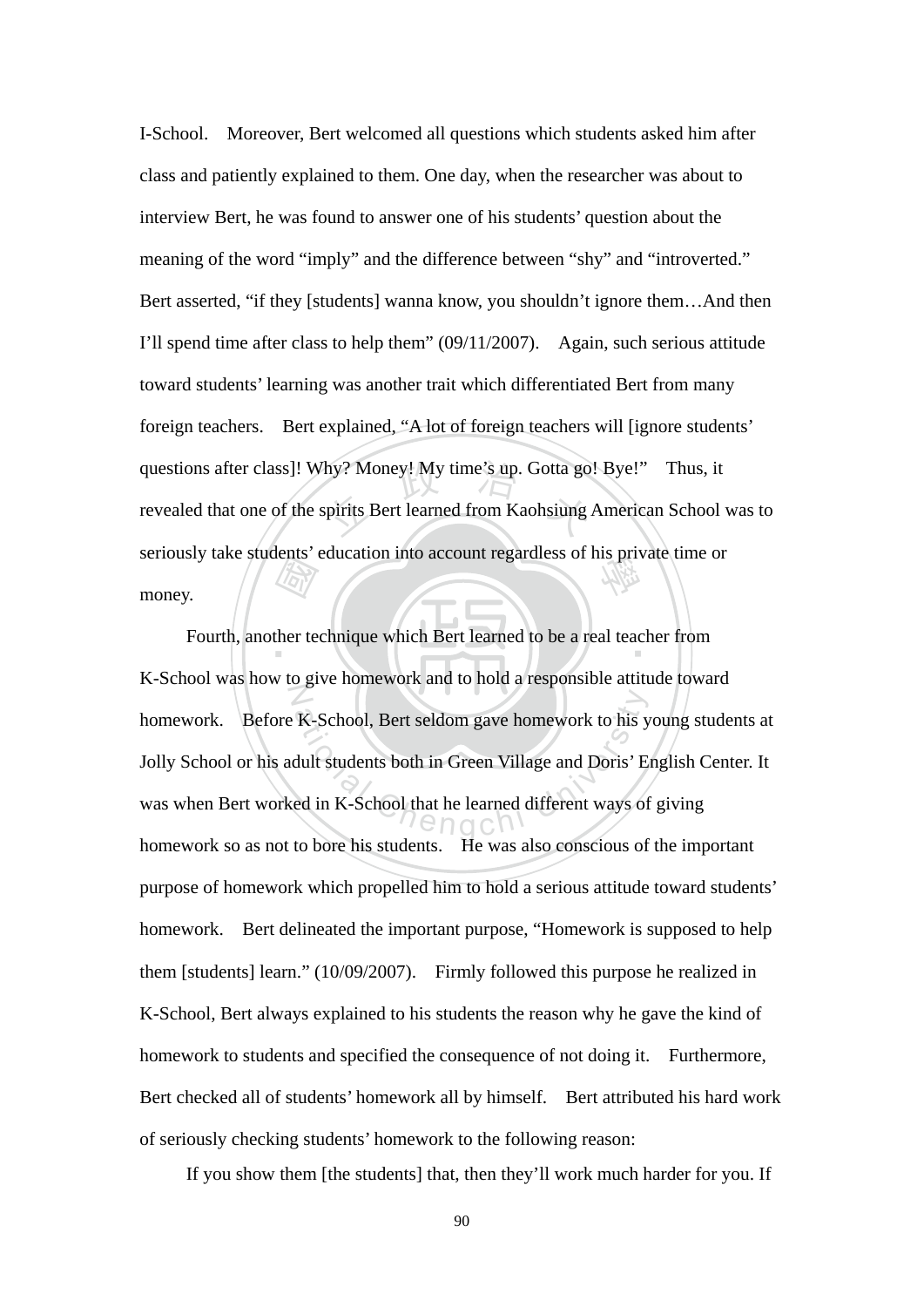you are just lazy, then they'll be lazy. Kids only work as hard as you make them work. (10/09/2007)

believed that even a novice teacher with fewer teaching techniques would become a<br>better teacher if he/she had a passion for teaching. He explained, "Because in the realized that a real teacher did not play games with students. Instead, almost all of the teachers in K-School were enthusiastic about their teaching and "they actually impart better teacher if he/she had a passion for teaching. He explained, "Because in the N ill do your best. And you will become a better te<br>ry good at teaching but eventually it [the teachin<br>1/07/2007). Therefore, a teacher's passion wo Last, Bert recognized the most essential quality of a successful teacher—passion! "If you want to be a real teacher in Taiwan, you have to have a passion for teaching," Bert said (09/06/2007). Just as the requirements which were set for the applicants who wanted to teach in K-School on their official website, each teacher Bert encountered at this school had already had at least two years of teaching experience and a passion for teaching. When observing their teaching in class, Bert teachers in K-School were enthusiastic about their teaching and "they actually impart ideas and language to these younger people," Bert said. (09/06/2007) Besides, Bert beginning, even if you are a bad teacher, but you enjoy teaching, you will try and you will learn and you will do your best. And you will become a better teacher than somebody who is very good at teaching but eventually it [the teaching method] is always the same." (11/07/2007). Therefore, a teacher's passion would also trigger his or her desire to become a better teacher. Gradually, this kind of belief had also governed Bert's daily reflection for being a better teacher. He said,

"I really want to be a better teacher. Every time I go to the class, I'm always thinking "How can I be a better teacher? What can I learn that makes this class a little more interesting?" (02/08/2007)

Undoubtedly, what Bert had learned from K-School was not merely how to be a real teacher; it made him be a better teacher!

 Despite of those good experiences in K-School, Bert also experienced the dark side of the school operation in Kaohsiung American School. Bert witnessed how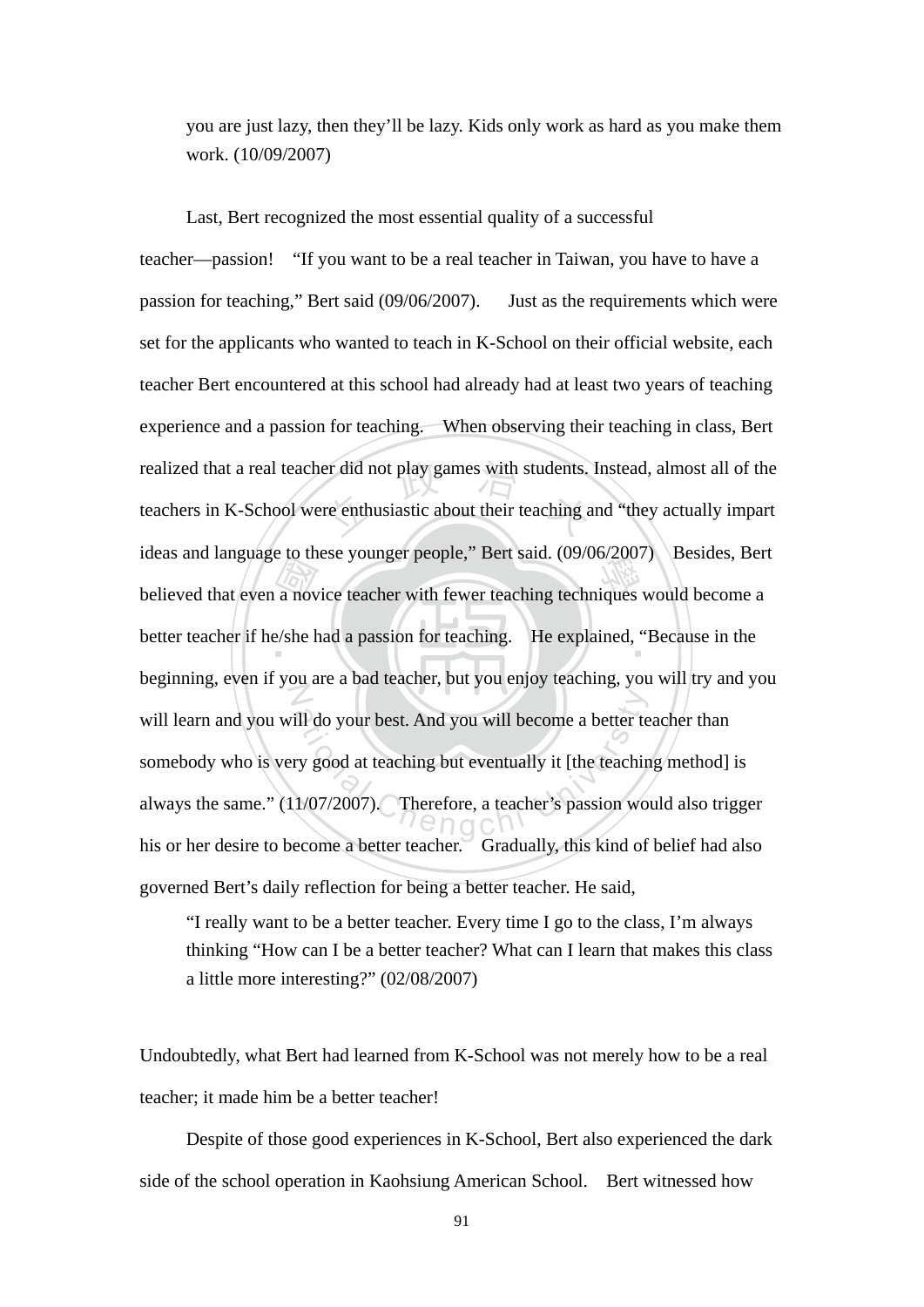Some of them even showed up in school and questioned the teachers, "Why isn't my<br>son reading those science books? Why isn't my son memorizing the science books? did not earn the support from the parents, especially the Chinese parents. Parents<br>were very worried to see their children not reading textbooks at home but to "play of son reading those science books? Why isn't my son memorizing the science books?  $\mathcal{I}% _{M_{1},M_{2}}^{\alpha,\beta}(\varepsilon)=\mathcal{I}_{M_{1},M_{2}}^{\alpha,\beta}(\varepsilon)$ rdered to change the whole curriculum model of<br>of work of the previous principal. He abandone<br>logy and separated the computer class from all t parents and the principal literally interfered with the teachers' teaching and altered the school policy. When Bert first worked for K-School, the principal endeavored to promote the integration of technology in the curriculum. Teachers were encouraged to use the technology as a tool for their teaching. Accordingly, each classroom had one computer. Teachers began to design project-like assignments for students to apply the knowledge they learned in the classroom. Students were also encouraged to use computer in the classroom or at home to search for the information they need on the Internet to complete their projects. Unfortunately, this kind of innovative instruction were very worried to see their children not reading textbooks at home but to "play on the computer" instead. As a matter of fact, it increased the anxiety among parents. What's on the test?" In order to ease their anxiety, the new principal who just assumed his office ordered to change the whole curriculum model of the school and undo the four years of work of the previous principal. He abandoned the notion of integration of technology and separated the computer class from all the other subjects. "This is our computer class. And this is the only time we touch computers in the whole school," Bert recalled. (02/15/2007). The new principal also prohibited the teachers from giving students too many projects to do in one semester. Only one term project was allowed in one semester. Worst of all, the new principal laid off most of the teachers with a PhD or master degree because they charged higher salary from the school. In order to reduce the cost of operation, he chose to hire much younger teachers who helped the school to save money but possessed less experience. Bert could not agree with this awful policy. In his opinion, although the policy of recruiting new teachers could bring in the new ideas, the old teachers and the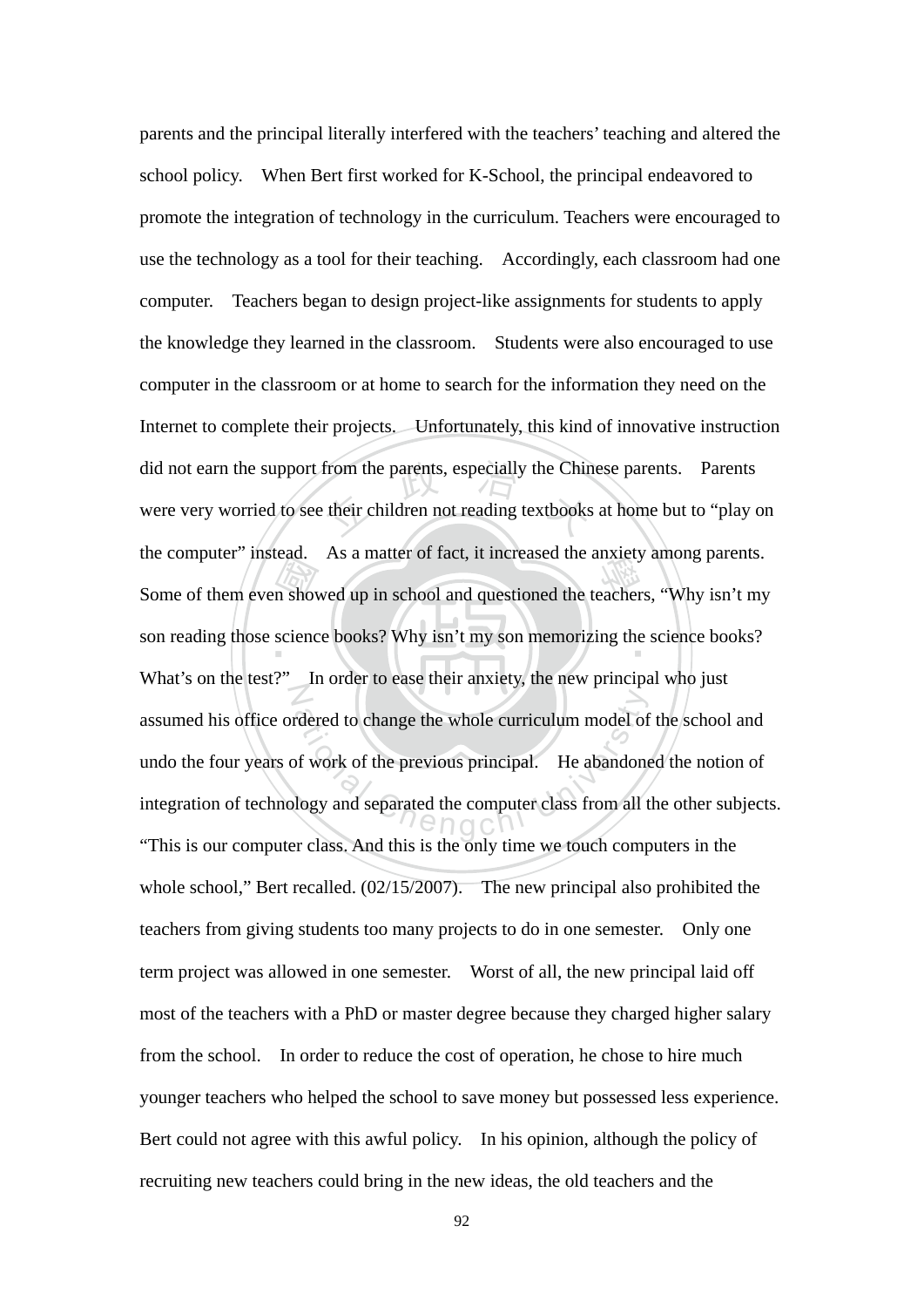experience and the knowledge from them should also be kept to guide the new teachers at school. Bert said, "You know you have to have the balance. You have your teachers that know how to teach and then you bring in new teachers. They learned from each other…but all of those were gone! Really frustrating!" (02/15/2007) Because of the disagreement with the new principal's policies and feeling frustrated by the deteriorating environment, Bert left K-School where he had dedicated his four years to teach computer courses and learned the precious knowledge of teaching.

rom h<br>ior His hat if any foreigners who wanted to the teaching experience like he has was because he/she would be more likely to "know what a real teaching is about and<br>what is expected from him/her" (09/06/2007). All in all, Bert highly appreciated his teaching experience in K-School. He strongly recommended that if any foreigners who wanted to teach in formal schools in Taiwan, they should acquire the teaching experience like he had with K-School. It what is expected from him/her" (09/06/2007).

# **4.4.2. Li-Li Junior High School**

N also engaged in teaching English in several publicant e of them was Li-Li Junior High School. In Second lead to the researcher to observe his class. One year after leaving K-School, Bert moved to Taoyuan to teach at I-School. Meanwhile, he was also engaged in teaching English in several public schools in the Taoyuan County. One of them was Li-Li Junior High School. In September, 2006, Bert was recommended to the researcher to observe his class.

‧

 When teaching in Li-Li Junior High School where the school administrator only gave him one class period to teach English in one week, Bert viewed himself as a support role, focusing on teaching students' listening and speaking. From Bert's observation, the Taiwanese public educational systems usually emphasizes much on reading and writing. Therefore, Bert expected himself to "come in and bring that level up, which are listening and speaking" (02/08/2007). However, Bert asserted that if he was in charge of all the English teaching hours of this class, meaning this class was totally his and there would be no Chinese teacher involved, he would definitely integrate four skills' training in his teaching.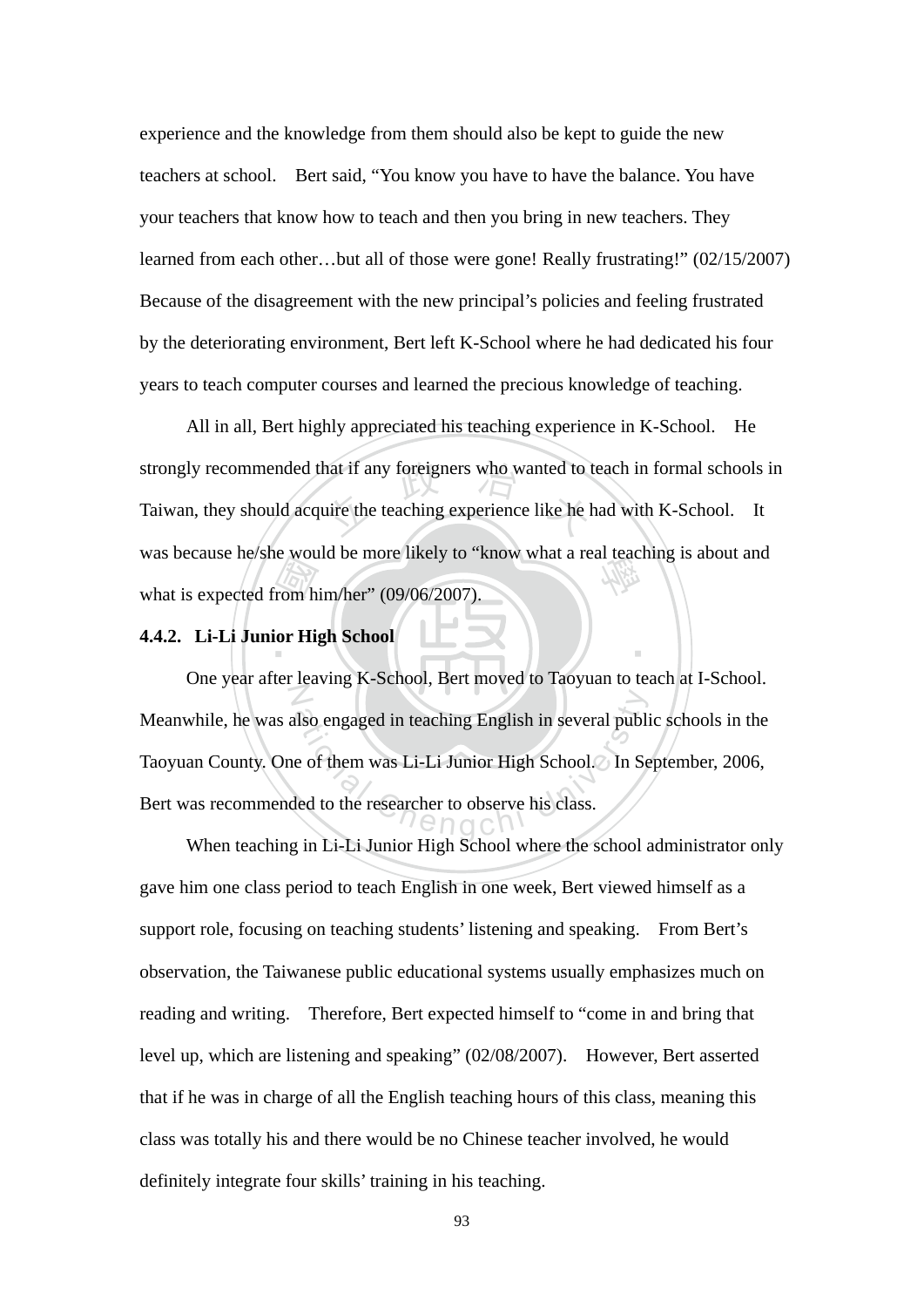e no idea how to say [answer] it." (02<br>**1lti-level students in one large class**  In addition to being a support role, Bert also had to locate the level of the majority in this class first in order to decide what to teach and how to teach the students. Usually, Bert's approach to understanding students' level was to spend about ten to fifteen minutes asking students some basic questions like "When's your birthday?" or "What's your hobby?" From students' reply, Bert quickly realized that the level of this class was varied; some of them were in inter-mediate level but some were still in "A-B-C level." Fortunately, students' listening ability was better than their speaking because Bert noticed that students could "understand [his questions] right away, but they have no idea how to say [answer] it." (02/15/2007)

### **4.4.2.1 Strategies on multi-level students in one large classroom**

As is widely known, English teachers in public schools in Talwah are<br>well-known to having to teach multi-leveled students in large classrooms. For this<br>difficult teaching condition, Bert's strategies were as follows. First difficult teaching condition, Bert's strategies were as follows. First, "meet N ational Chengchi University of the lower-level students would have<br>the lower-level students would also improve to<br>ting effort in learning English. However, altho As is widely known, English teachers in public schools in Taiwan are somewhere in the middle," Bert said. Bert would try to keep his English teaching at the middle level of the class so that higher level students would have a sense of achievement whereas the lower-level students would also improve to the upper level easily after their making effort in learning English. However, although Bert had such an ideal thinking of including the whole class, he expressed his sense of helplessness with the lower-level students whose English level was near to none in this class. He said,

I can see one kid over there. I know they don't know any English. I feel really bad when I am teaching the class like that, because all these other students understand [me] and I don't want to leave that student out. I don't want to ignore that student. But sometimes, I have no choice. (02/26/2007)

Bert confessed that sometimes he had no choice but to aim at teaching the majority of the students and ignored the less competent ones. Bert knew that as a teacher, he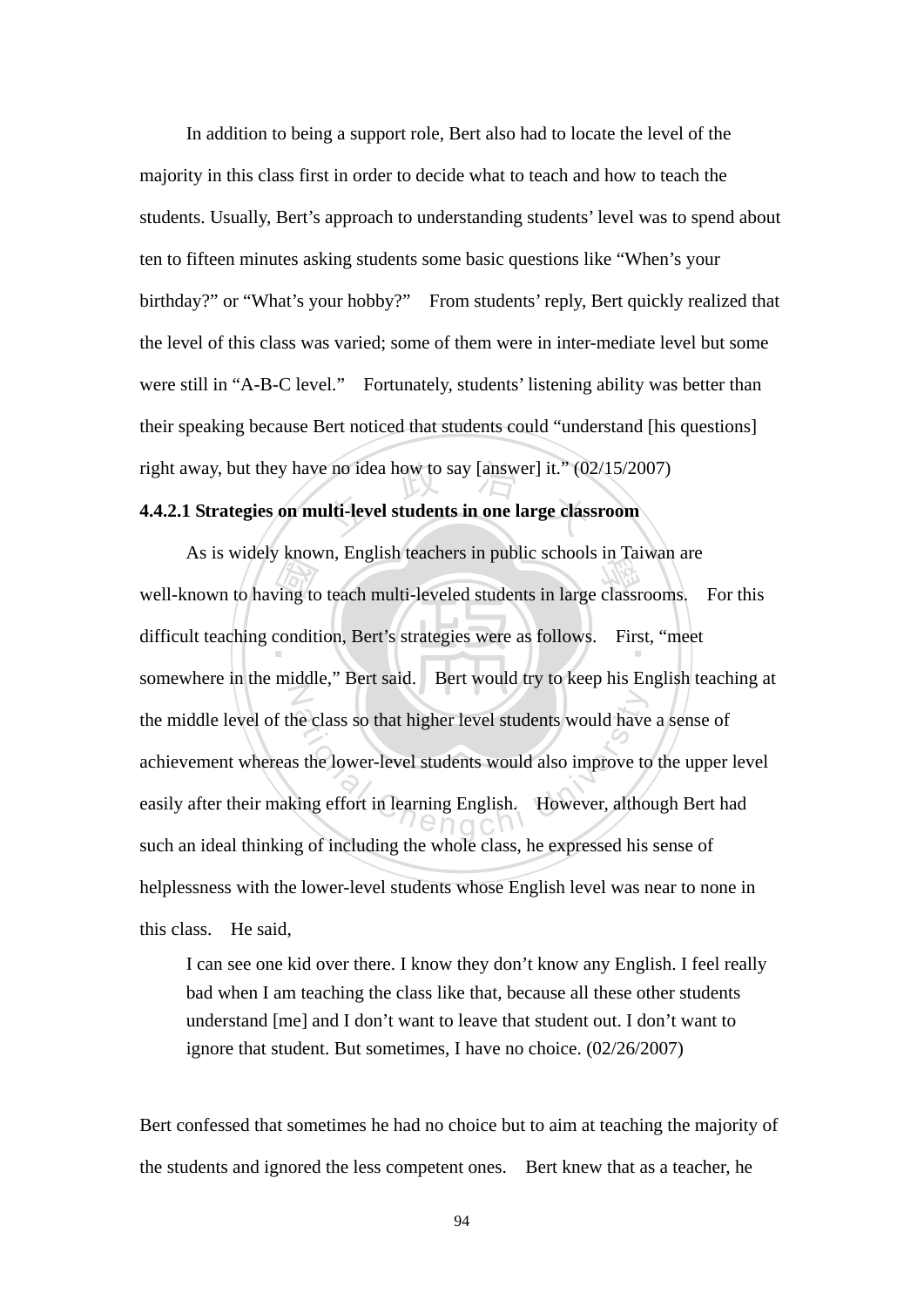the other students were writing their own. It showed that although Bert realized his teaching weakness in such conditions when students' levels were so different in one doesn't matter for them," Bert explained with a slight frustration. (02/26/2007) In spite of feeling frustrated to some extent, Bert was still found to try to help lower teaching weakness in such conditions when students' levels were so different in one N had to be clearly aware of how much time he was given to teach the material. If he spent too much time on bringing up one lower level student, the other students would feel bored. Bert said, "you are sacrificing the majority of student for teaching one. You can't always do that." (02/26/2007). Moreover, even if Bert wanted to help those lower level students after class, he still encountered certain problems. Those students were often unwilling to stay after class, and they would make various excuses for leaving the school. If Bert threatened them to lower their grades, things would get even worse. It was because those students were already failing. "So it spite of feeling frustrated to some extent, Bert was still found to try to help lower level students to write down the answer to the post-reading questions in class when all class, he still tried his best to be a responsible teacher and try hard to make learning actually happening to those low-achievers.

The Sum of the University which Bert employed was to "focus on the Chengchi University of the Chengchi University of Chengchi University of Chengchi University of Chengchi University of Chengchi University of Chengchi Univ The second strategy which Bert employed was to "focus on the teaching quality, not quantity" (02/28/2007). Bert believed that with so different levels in one class, one of the feasible solutions was to maintain the quality of his teaching in class; that is, Bert would lower the speed of his teaching in order to make sure that most of the students in class had comprehended his teaching. Otherwise, with such limited time for teaching English, if the teacher insisted on teaching too many materials, he/she would "make everybody miserable." (02/28/2007). It might be difficult for higher-level students to digest so much knowledge in a short time, let alone the average students or the lower-level ones.

 Third, when it comes to motivating the learning interests of students with different levels, Bert discovered a universal strategy which was suitable for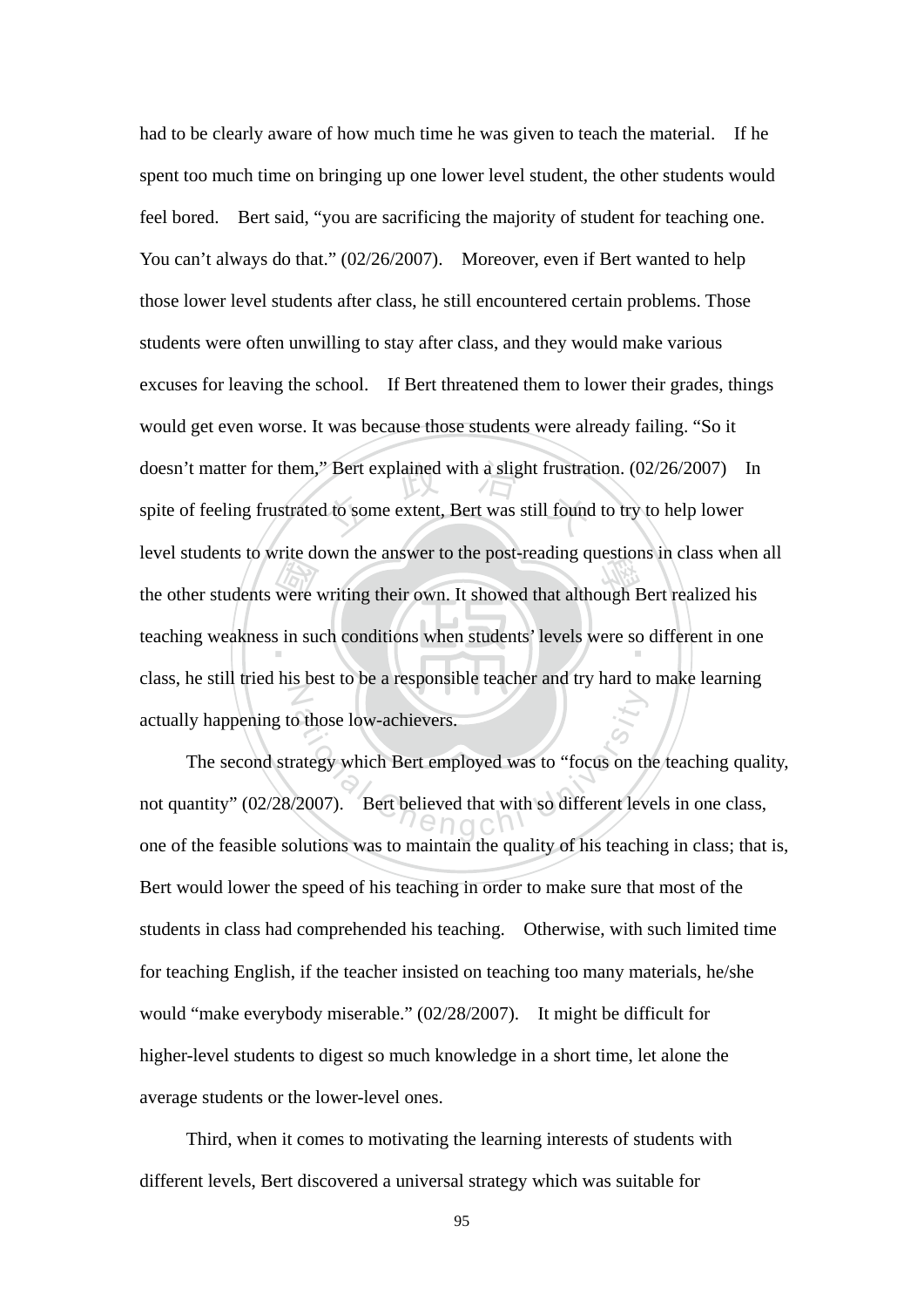motivating every level of students—making the class full of fun. Bert described, "every student has a different way of motivation. But one general thing that I discover that motivates almost all students is fun. If they can have fun, they're interested. If they're interested, they'll study." (02/26/2007)

As what Bert did in cram schools, the two typical techniques that Bert adopted to create an interesting English learning atmosphere in class were subtle jokes and stories. Regarding making jokes, the following excerpt was an example of how Bert deliberately mistook one student's name, Peter, as another disgraceful meaning in

- Thinese, *pi tui* [劈腿<sup>5</sup>], and to create an amusing effect in class.<br>Bert: Yes! Let's see. Number Thirty-six!<br>[No. 36 stood up.] Bert: Yes! Let's see. Number Thirty-six! [No. 36 stood up.]
	- Bert: Then, what's your name?

No. 36: Peter!

<u>.</u>

en, wh<br>er!<br>tui? [tl<br>cr!<br>1 Pi-tr ‧ Bert: | Pi tui? [the whole class laughed out loud.] Good name! I like it! Pi-tui? No. 36: Peter!

學

 $(11/01/2006)$ Bert: OK! Pi-tui! The first question.... [The class laughed again.]

ation<br>g subtle jokes, Bert also drew students' attention<br>his personal experience in Taiwan or in the Unit In addition to making subtle jokes, Bert also drew students' attention in class by saying stories about his personal experience in Taiwan or in the United States. Bert's story-telling technique for making the class fun was highly praised by his students in Li-Li Junior High School. Among the six students interviewed by the researcher, all of them considered Bert's teaching very interesting. One of the students explained that "[it was] because sometimes he would tell us things he encountered in Taiwan and his opinion about it." (05/30/2007). Besides, two of these students also reported that when hearing Bert's stories, their listening ability improved and their vocabulary enlarged. (05/30/2007). Therefore, from the result of students' interviews, it

<sup>&</sup>lt;sup>5</sup> It was a Chinese expression, which used to describe an unfaithful affection which one man or woman may have more than one lover.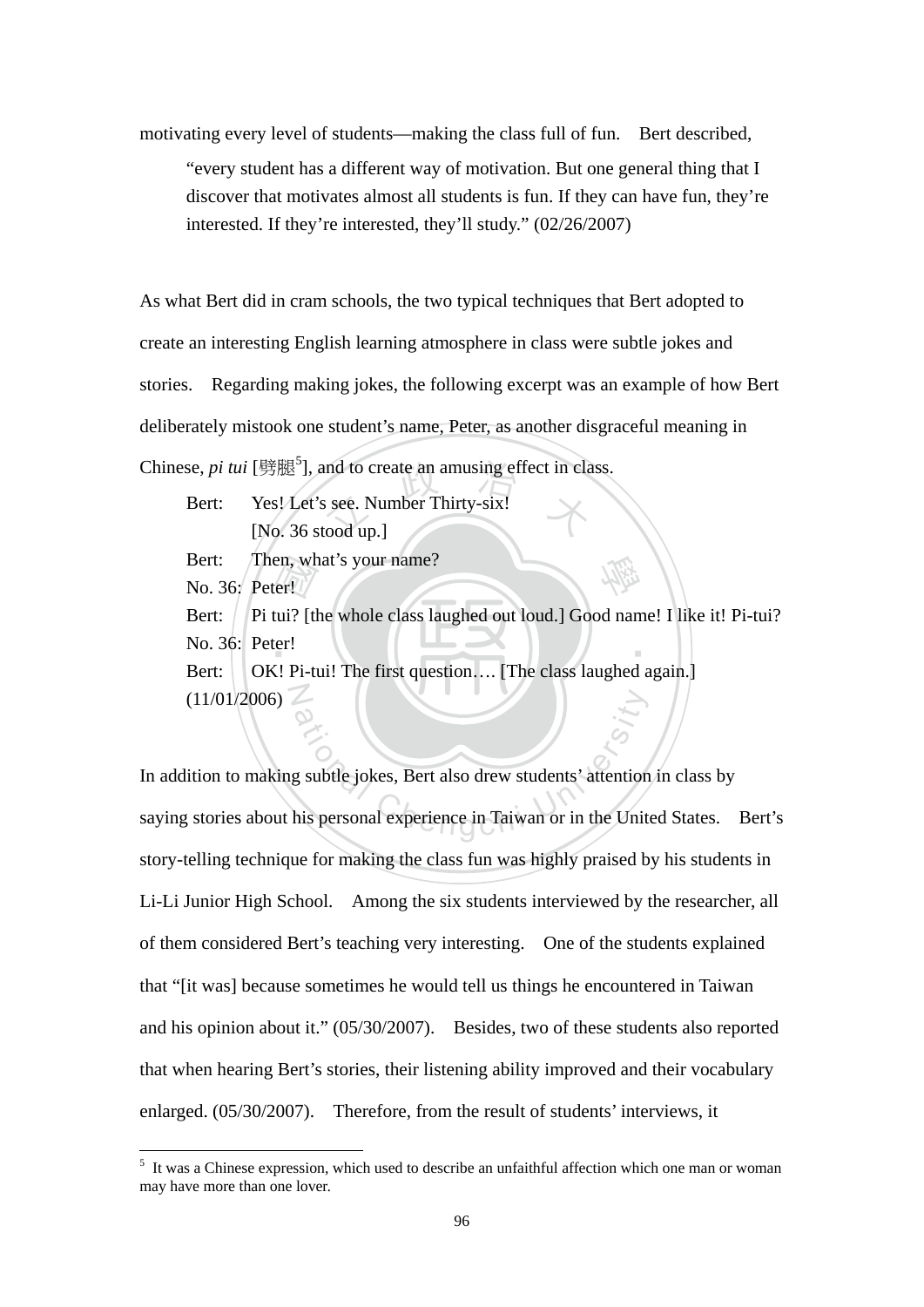indicated that Bert's story-telling in Li-Li junior high school not only made the class interesting but also benefited students in terms of improving their listening ability and the acquisition of the vocabulary. In addition, from the researcher's observation, the class was often more energetic when Bert finished telling them interesting stories. Because the spirit of the class was aroused, the students were all happier to recite the reading article happily louder than they used to be. Their excitement toward learning English could be clearly heard from the volume of their voice. It also saved time for Bert to keep reminding the whole class to open their mouths when asking them to recite the reading article as usual.

m<br>hool, l<br>e to sa as usual.<br>t was observed to be careful about hi stories to students in EI-EI junior high school. Unlike using inote conoquiar<br>expression at I-School, Bert used a more formal expression in English. For example, Bert would choose to say "going to" instead of "gonna" in front of the class. N Figh School. One obvious example was the<br>Illoween car accident when he was twelve in the<br>Illoween car accident when he was twelve in the<br>Iniversity of  $\bigcap_{n=0}^{\infty}$  Chenger was confused the Noteworthily, Bert was observed to be careful about his wording when telling stories to students in Li-Li junior high school. Unlike using more colloquial Besides, Bert was cautious about the verb tense he spoke when telling stories to the students in Li-Li Junior High School. One obvious example was that Bert's description of his Halloween car accident when he was twelve in the United Stated. Originally, when hearing Bert's story, the researcher was confused that the verbs Bert used in his story were all present tense instead of past tense. When the researcher read the articles which this class had just learned in the past few weeks, the truth was unveiled. Those articles were all written in present tense! Bert used present tense to describe the events because it was in accordance with the students' current learning. One week later, the new article Bert taught was written in past tense and he was, therefore, starting to use past tense to describe his events in Taiwan to students.

 The last strategy Bert employed in this class was to keep walking around the whole classroom. Bert realized that in such a large class, students would easily become absent-minded or distracted from the teaching. Thus, in order to keep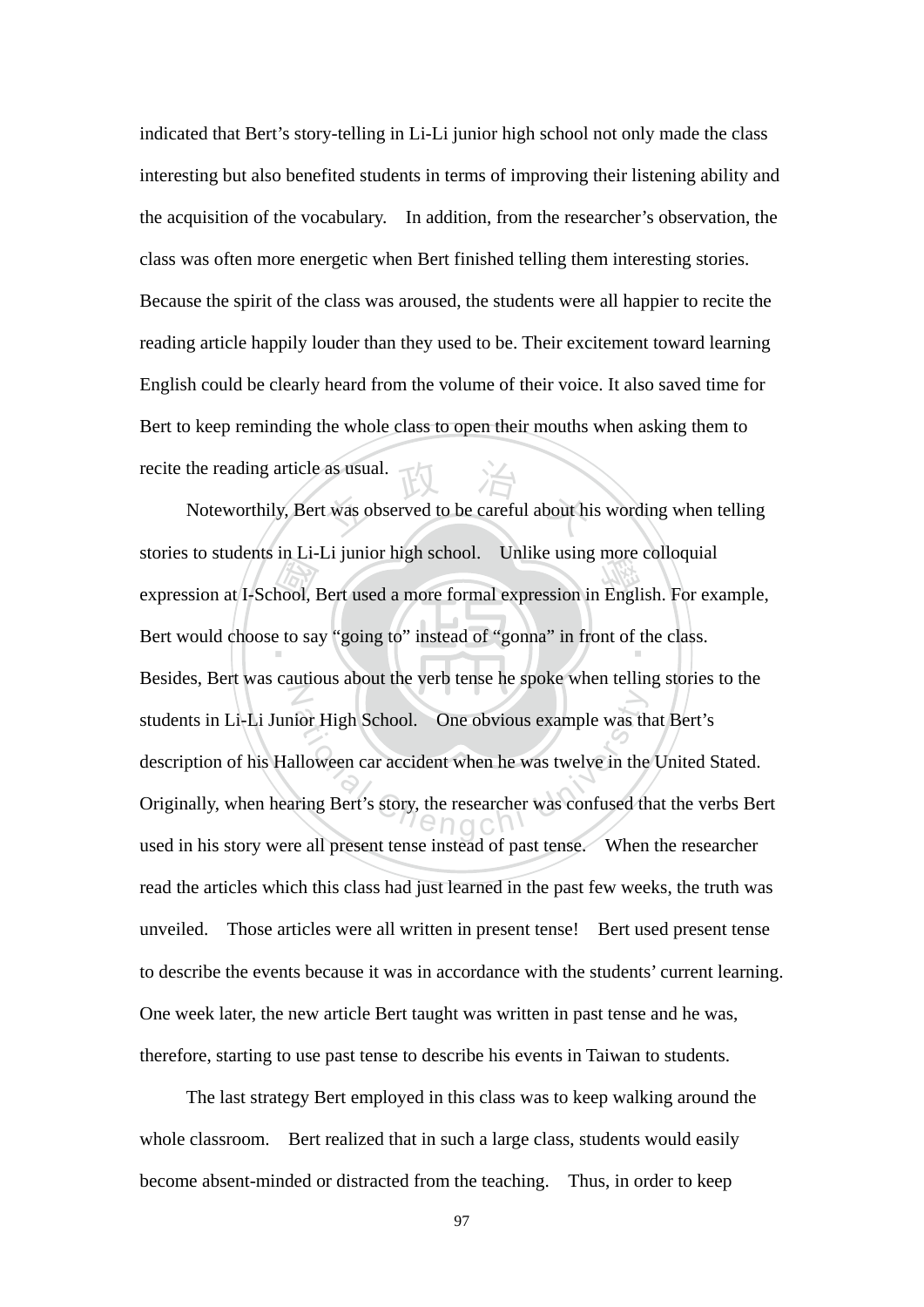students alert in class, the most common scene observed in this class was Bert's frequently moving around the class. He would move to the left side of the classroom and shortly to the right side. Few minutes before, Bert was just in the front of the classroom, but soon, he would be in the back. Keeping walking around the class allowed Bert to ensure students' paying attention in class and increased the opportunities for Bert to interact with the students. The researcher was surprised to see that even though Bert had a car accident the day before the class and had his knee and legs injured, Bert still insisted on walking around the class.

### **4.4.2.2 Bert's Classroom Practice in Li-Li Junior High School**

between the public school and the cram school. Because it [the teaching method]<br>works both well," Bert stated.  $(08/23/2007)$ . Owing to its similarity, Bert's teach **n Practice in Li-Li Junior High Sc**<br>t, Bert's teaching practice in Li-Li Ju works both well," Bert stated. (08/23/2007). Owing to its similarity, Bert's teaching N gnificant or different approaches which Bert em<br>such as teaching speaking, vocabulary and readin<br>the different classroom management skills which As a matter of fact, Bert's teaching practice in Li-Li Junior High School was similar to that at I-School. (See 4.3.2) "I tried to teach pretty much the same practice in Li-Li Junior High School would not be described in detail in this section. However, only the significant or different approaches which Bert employed in Li-Li Junior High School such as teaching speaking, vocabulary and reading would be specified. Besides, the different classroom management skills which Bert used in this class would also be described.

### **Teaching Speaking**

 Although Bert set his own role as a supporter to teach students' speaking in Li-Li Junior High School, not many opportunities were provided by Bert to train students' speaking ability. In this class, Bert's main job was to teach reading comprehension. After Bert finished teaching vocabulary and reading, only little time was left for Bert to train students' speaking ability. The only technique Bert could employed to train students' speaking ability was to randomly pick up one student and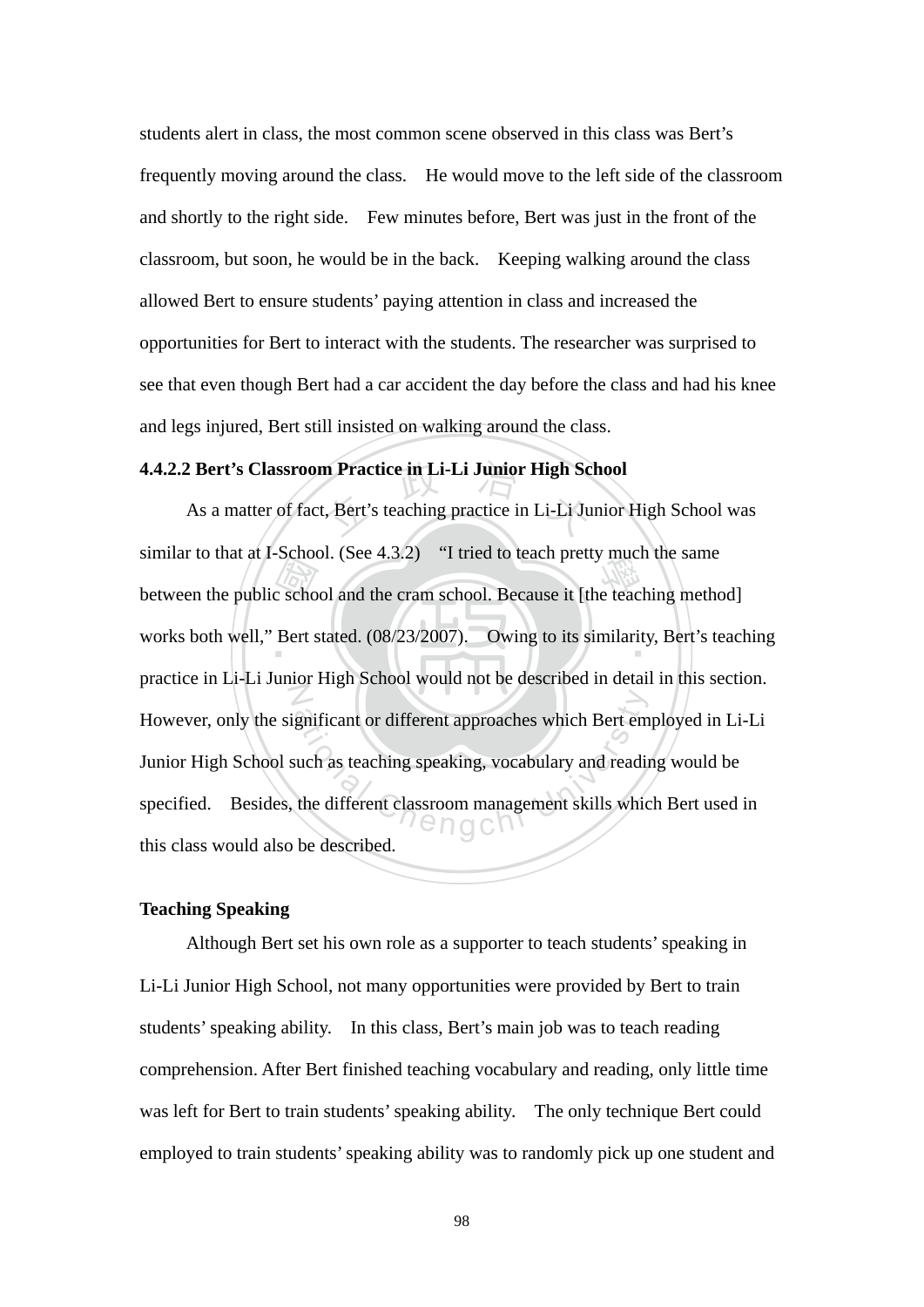mose who date to speak English will alswel [Bert]. Those who were arratd of<br>speaking English would never have chances to present [to express their feelings to<br>Bert in English]." (05/30/2007) the second the only students who constantly pointed out one of Bert's pro ‧ asked him/her to orally answer the post-reading questions listed behind the reading article. Besides, no news-telling activities was adopted in this class because the large student number. As for students' willingness to speak in English, it was not surprised to observed that the students in Li-Li Junior High School were less willing to interact with Bert when he told something interesting, like news or jokes. What they did in class was only sit still in their chairs and laugh when hearing Bert's funny stories or jokes. Only a few of them dared to express their feelings to Bert in English. As a consequence, these brave students would draw most of Bert's attention and consequently become the only students who conversed with Bert during class. One girl student sharply pointed out one of Bert's problems in teaching, "Only those who dare to speak English will answer [Bert]. Those who were afraid of Bert in English]." (05/30/2007)

#### $\mathbb Z$ **Vocabulary Teaching**

ational Chenge Stoward Chenge Stoward Chengchi University of the difference University Property of the University OF OCH Chenge Stock Chenge Stock Chenge Stock Chenge Stock Chenge Stock Chenge Stock Chenge Stock Chenge Sto When it comes to vocabulary teaching, Bert always chose the most important words to teach like what he did at I-School. However, the difference between I-School and Li-Li Junior High was that Bert did not teach as many words in Li-Li Junior High School as at I-School. Bert explained, "there is no way in the world that students can remember every single vocabulary in the lesson. You're supposed to teach by molding the material around the students…Material goes around the students, not students goes around the material." (02/28/2007).

Although Bert taught smaller vocabulary to students in Li-Li Junior High School, he still explained the vocabulary in English. Most students replied that such teaching method helped them to think in English and know the correct pronunciation of the English words. However, some of Bert's English explanations could not be completely comprehended by the students. Take Bert's explanation of the verb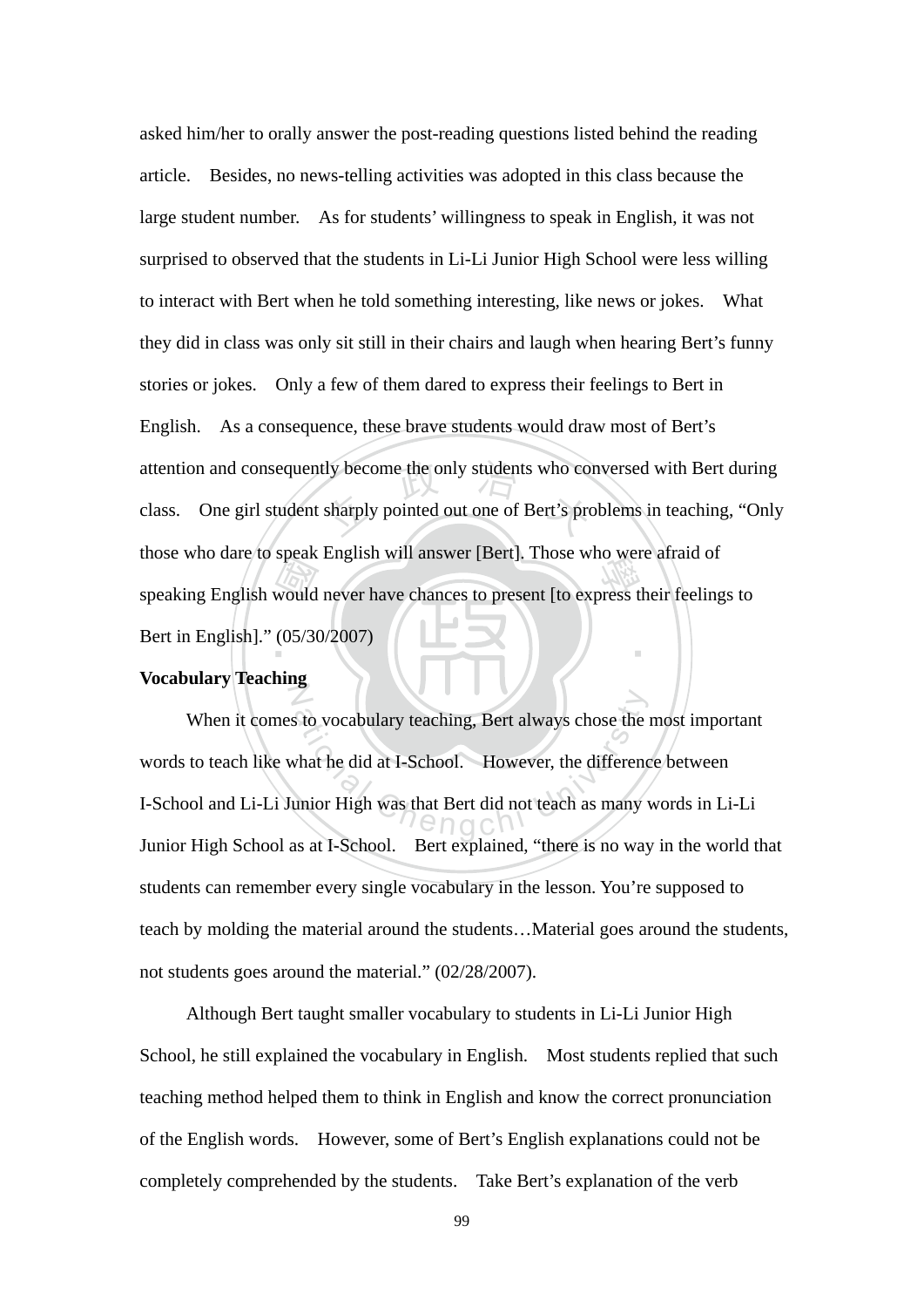phrase "let out" for example.

| Bert:  | [to students] What time is the school over?                              |
|--------|--------------------------------------------------------------------------|
| S1:    | Five-forty.                                                              |
| Bert:  | Okay. [to students] At five-forty, this class lets out. You can go home! |
|        | You can open the door and go outside and let out! What does it mean?     |
| $Ss$ : | [silence]                                                                |
| Bert:  | "Let out." To let outside. Understand? Yes or No? (11/08/2006)           |

Since the students still found it difficult to understand Bert's explanation after Bert provided them with this example, Bert eventually chose to speak out the Chinese meaning of "let out" to students.

in this class to speak out the vocabulary words and strictly forbad any student who Bert was found to walk around the classroom, carefully listening to whether they were<br>repeating those vocabulary words after him. Bert also constantly reminded students<br>in this class to speak out the vocabulary words and s d teaching each vocabulary, a comm ‧ was lazy to pronounce English words in class. When Bert finished teaching each vocabulary, a commonly observed routine was to ask students to repeat each vocabulary word loudly with him. Interestingly, repeating those vocabulary words after him. Bert also constantly reminded students

# **Teaching Reading**

The Book contained stories and idioms from real The major material for Bert to teach in Li-Li Junior High was a book called *Can You Believe It?* The book contained stories and idioms from real life for students to train their reading comprehension. However, the level of this book was by far lower than that of the textbook Bert used in the class observed at I-School. Even teaching two different levels of reading materials, Bert adopted the same teaching method and procedure in both classes.

 When Bert was about to teach a new article in Li-Li Junior High School, the first step was still to write down the vocabulary words on the blackboard and demanded the students to find them in the article and underline them at the same time. The purpose of such teaching practice was reported by Bert to train students' scanning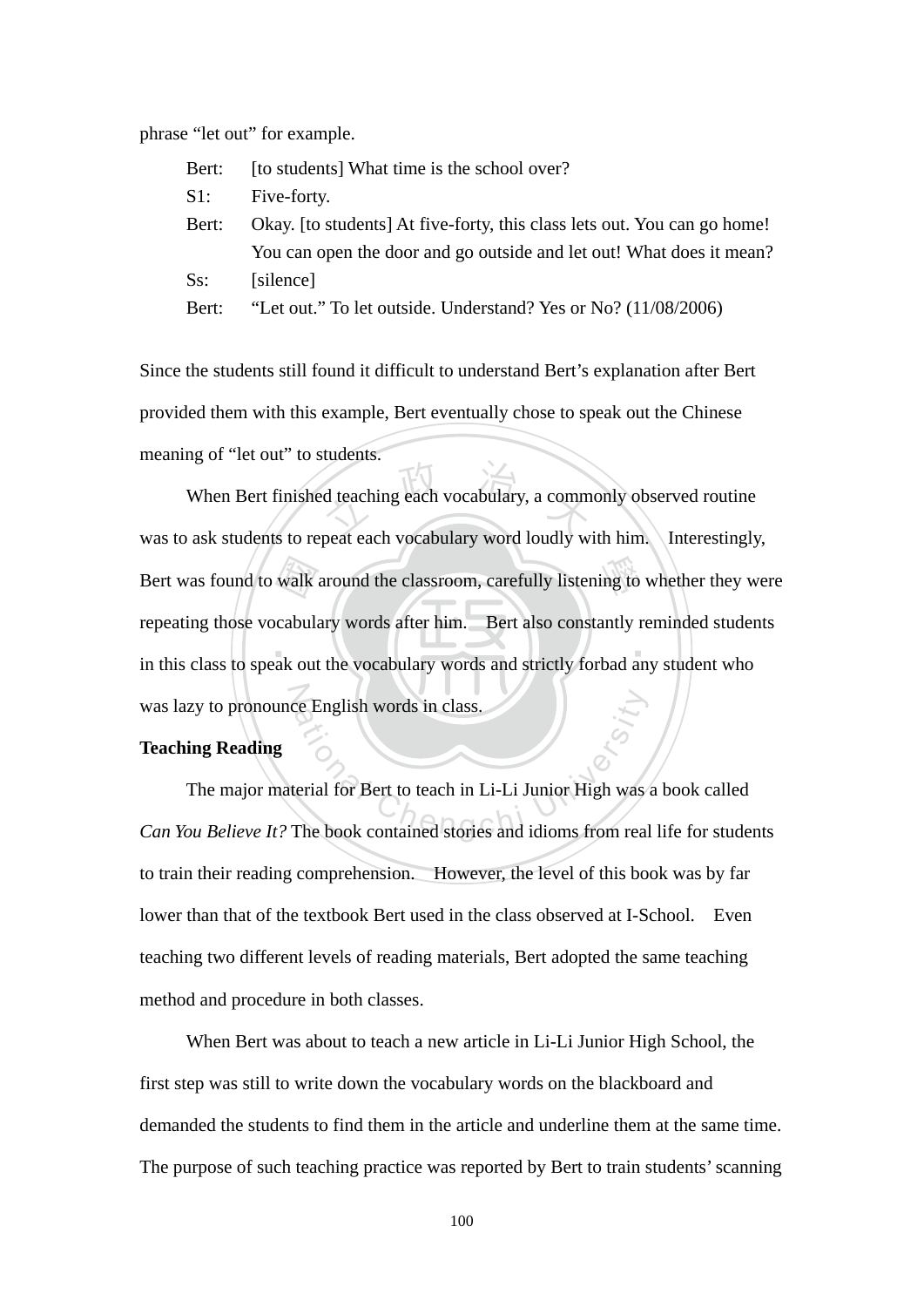responsi<br>migh<br>opting mmar. Since the students had already<br>essary for Bert to waste his time doin viewed insteaching procedure an integrated one. Sparing time for<br>grammar-teaching might ruin the unity of his instruction for reading. skill in the article. Second, he would teach the vocabulary items he listed on the blackboard. Then, he would teach the reading article, which was to read the article again and then require the whole class to repeat after him. As for demanding students to practice reciting the article, Bert adopted the same activities he used at I-School, such as "Give me the FU" or to split the whole class into two groups to read the articles. However, Bert would not explain any grammatical structures of the sentences in the article to the students in Li-Li Junior High School. Bert explained that it was because in this class, there had already been a Chinese English teacher teaching the students grammar. Since the students had already understood the grammar, it was not necessary for Bert to waste his time doing this. Besides, Bert viewed his teaching procedure an integrated one. Sparing time for

In spite of adopting almost the same teaching method and procedure in these two N with Li-Li Junior High School. When Bert finis<br>about to teach the reading article itself, Bert asketir pens and pencils and to listen to the story he different classes, Bert was once observed to slightly alter his teaching when teaching reading in the class with Li-Li Junior High School. When Bert finished teaching the vocabulary and was about to teach the reading article itself, Bert asked the whole class to put down their pens and pencils and to listen to the story he was going to tell. In this pre-reading activity, Bert revised the article which he was going to teach and told it in a story-telling way. With his exaggerated gesture and intonation during telling the story, Bert successfully grabbed students' attention and helped the students gain the gist of the article. This was the only different technique observed in the class in Li-Li Junior High School, which served as an evidence of Bert's adjustment of his teaching practice according to the students' multi English competence.

#### **Classroom Management**

 "Students in public schools don't immediately give respect to foreign teachers until they realize foreign teachers have power over their grades" said Bert.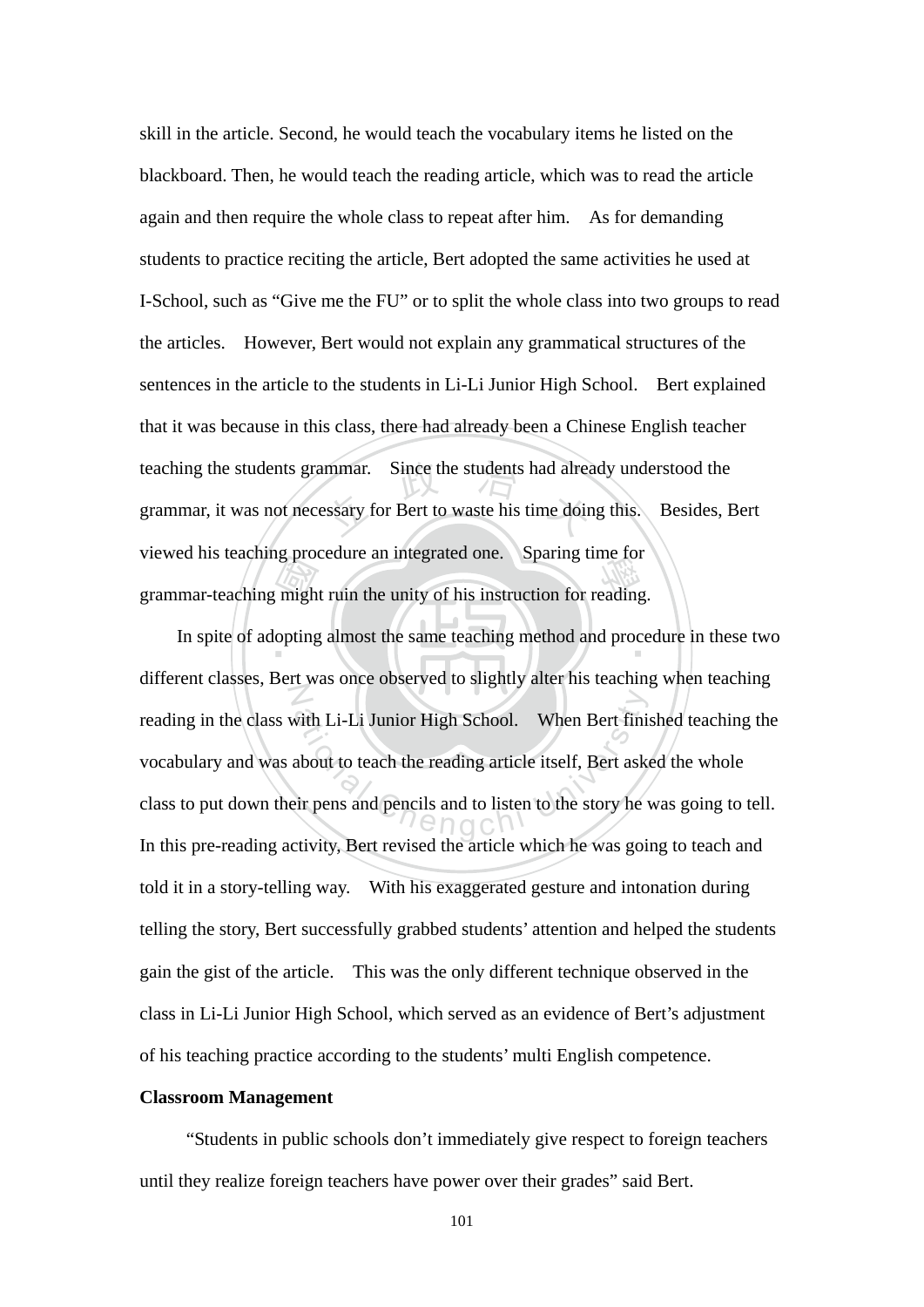(02/28/2007) It was true that students in public schools easily treated foreign teachers' class as less formal and stressful in which they did not even bother to devote their effort. However, as long as foreign teachers have the right to influence their grades or to control their "life or death" at school, students would tend to show a certain amount of respect for foreign teachers. This was Bert's first impression on public school students. Thus, in order to gain students' respect, "foreign teachers in public school still need to have classroom management skills," Bert asserted. (02/28/2007)

actuary learn English at the same time. In regard to the rules of the classroom<br>prohibited students from not paying attention or speaking Chinese. Once Bert<br>caught someone speaking Chinese, Bert's punishment was to order t om atmosphere, Bert created an envir<br>ave "serious fun" in class, meaning h caught someone speaking Chinese, Bert's punishment was to order the students to N As for the classroom atmosphere, Bert created an environment for students in Junior High School to have "serious fun" in class, meaning having fun in class but actually learn English at the same time. In regard to the rules of the classroom, Bert stand up and spoke its English translation. However, as for the punishment and the homework, Bert held different attitude toward students in Li-Li Junior High School.

ation<br>
different attitude toward students in Li-Li Junion<br>
dopted group punishments to create the "peer property<br>
If there was a student who did not know the an Bert seldom adopted group punishments to create the "peer pressure" in Li-Li Junior High School. If there was a student who did not know the answer to the question Bert raised, he would not threaten the whole class to have more homework so as to squeeze out the correct answer for Bert. However, once Bert proposed the group punishment in front of the class in Li-Li Junior High School, he would execute it severely in order to earn the respect from the students. The following excerpt was one of the rare scenes of how Bert adopted a group punishment in Li-Li Junior High School. This event began when Bert was asking a post-reading question to Tim, whose English speaking competence was better than most other students in this class. Bert thought that Tim would tell the answer immediately. To Bert's surprise, Tim did not want to answer the question.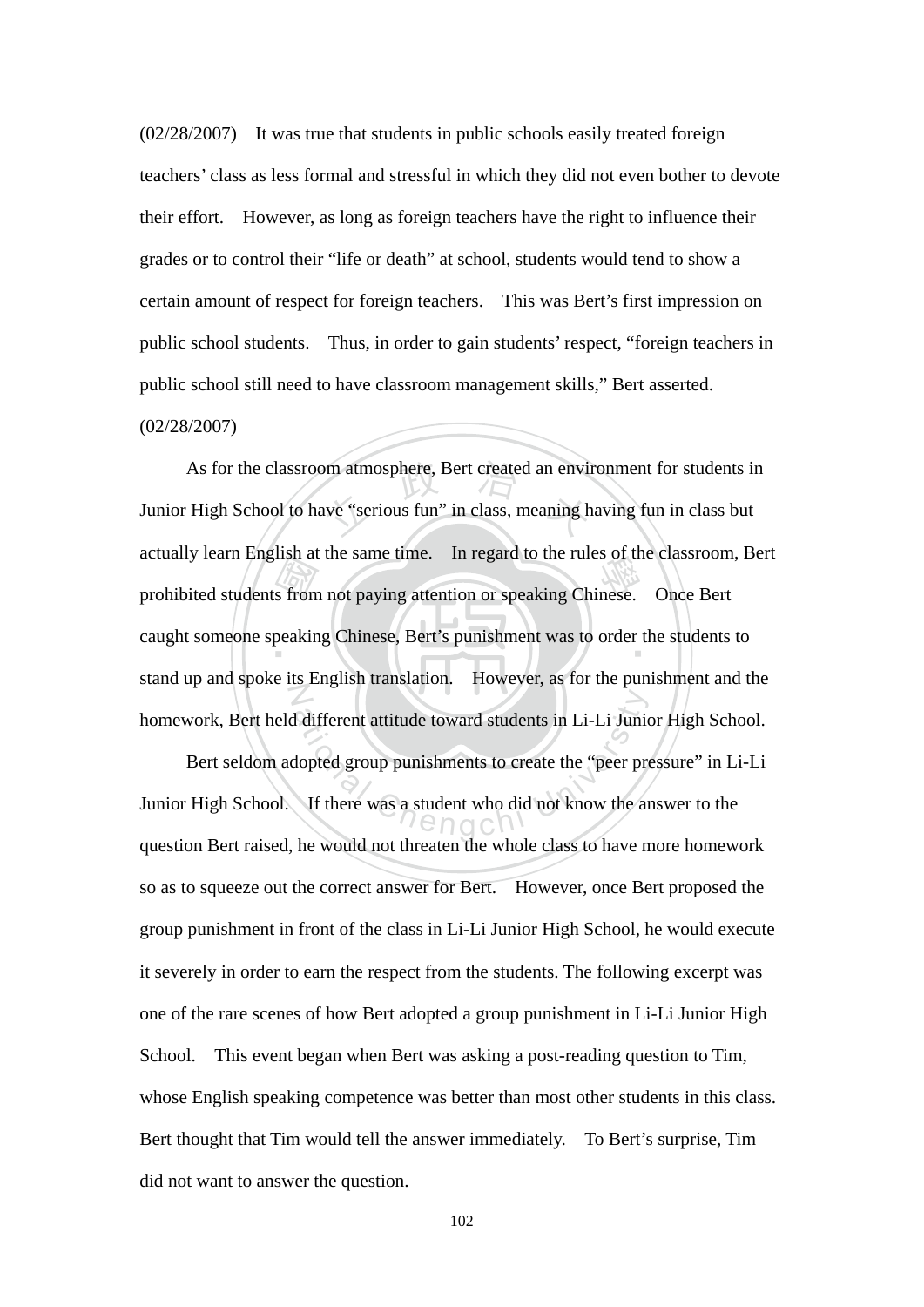- Bert: All right! Question! Tell me about the time when you made a mistake.
- Tim: I never made a mistake.
- Bert: You're lying! Tell me about a time when you made a mistake.
- Tim: Always.
- Bert: Nope. Give me an answer.
- Time: [silence for 3 seconds.]
- Bert: [to the class] Everybody, you can have a choice. He [Tim] can tell me the answer now or all of you can go home and write me a paragraph about a time when you made a big mistake. Do you want him to tell me now?

Ss: Yes!!

- Bert: Or do you want to go home and do this homework?
- S1: [to Bert] Tell you!
- Tim: Homework! Homework! Homework!
- S1: [to Bert] Tell you!<br>Tim: Homework! Homework! Homework!<br>Bert: [to Tim] You want the homework? You want everybody to do this 學 homework? OK! Homework! (11/15/2006)

By announcing giving homework to the whole class, Bert not only skillfully and the same of the same of the same of the same of the same of the same of the same of the same of the same of the same of the same of the same of the same of the same of the same of the same of the same of the same of th terminated the potential confrontation between Tim and him but also directly gave the tial controntation between 11m and him but also<br>that they should seriously take his words and pu<br>Bert ended up jokingly saying that Tim would b<br>o reduce other students' hostility toward Tim, th Apparently, Bert did not force Tim to give his answer but to respect Tim's choice. whole class a lesson that they should seriously take his words and punishments into account. Although Bert ended up jokingly saying that Tim would be killed by his classmates in order to reduce other students' hostility toward Tim, this event pratically revealed that Bert held a firm attitude toward his proposal of punishment in class which students had better not to ignore.

 As for the individual punishment, Bert's intention of using it to encourage students to voluntarily ask or answer question at I-School was not observed in the Li-Li junior high school. Bert seldom punished an individual student in Li-Li Junior High School because he/she was unable to answer the question. Even when this situation happened in class, Bert would either invite other classmates' answer or just tell the answer to the student and ask him/her to repeat his answer once or twice.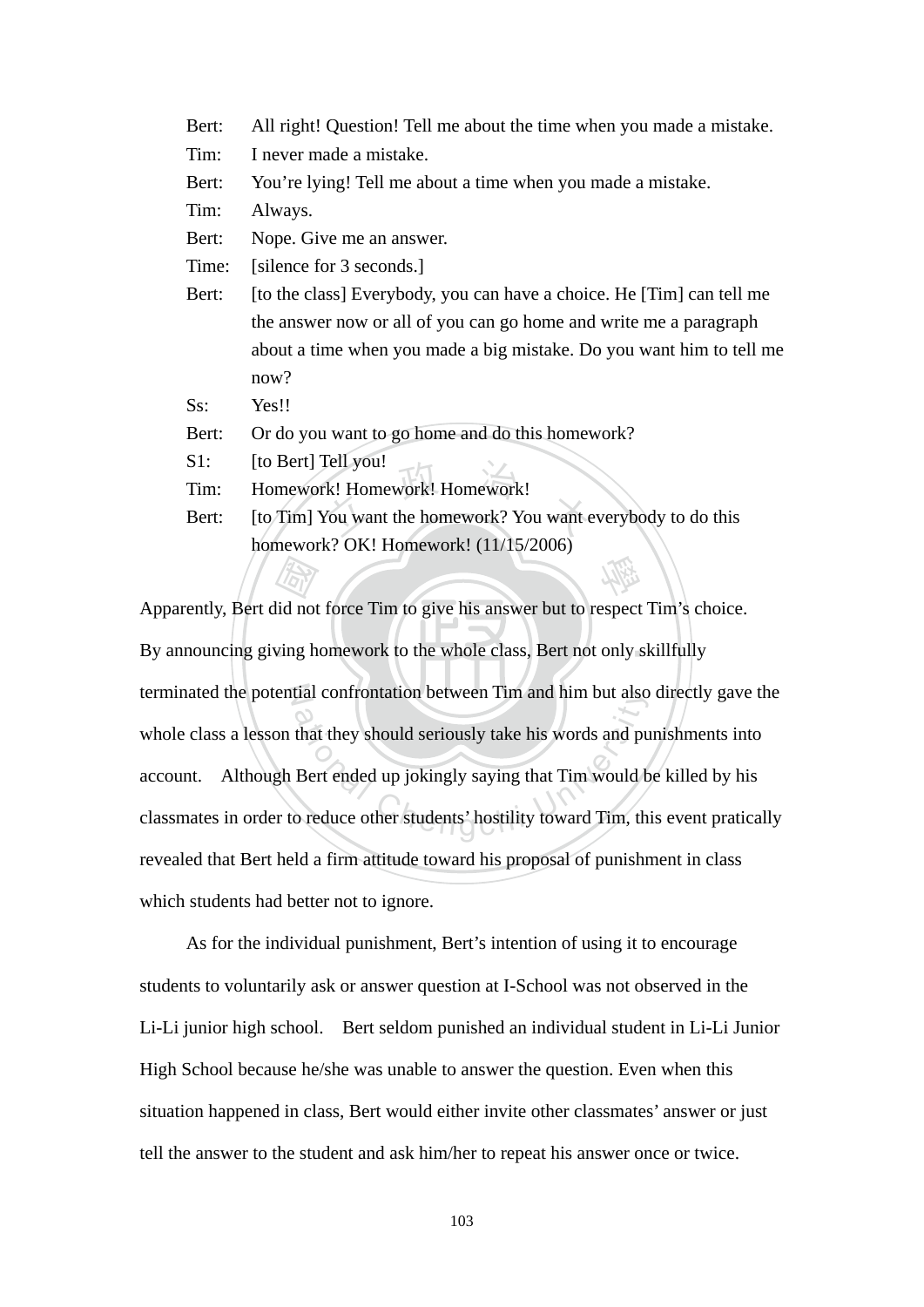Although the functions of group and individual punishments for withdrawing students' answers to the questions were failed to be prevalently adopted in Bert's class in Li-Li Junior High School, Bert was still observed to punish students who did not bring their textbooks to class or those who did not focus in class. Bert explained his attitude toward punishing the students in Li-Li Junior High School who forgot their textbooks,

[the teachers]. So you forget your book and you get extra homework."<br>(02/26/2007) "People forget to do things. It's normal. I forget to do things, [and] everybody forgets to do things. But we're trying to teach students a little bit of responsibilities. Sometimes, they'll forget on purpose [be]cause they're testing (02/26/2007)

chatted with each other in class when Bert was not noticing. However, their plot was boy s<br>becaus<br>other In this class, some boy students indeed deliberately lied to Bert not bringing their failed when Bert mentioned to punish them by giving them more homework. One of textbook to class because they wanted to share the textbook with their best friends and the boy students even immediately took out his textbook from his drawer.

ntioned to punish them by giving them more hor<br>a immediately took out his textbook from his dra<br>students who did not bring their textbook, Bert a<br>pay attention in class. The most severe punishn In addition to students who did not bring their textbook, Bert also punished students who did not pay attention in class. The most severe punishment was to send him/her to stand in the back of the classroom. The following transcription showed that when Bert was walking around the classroom, checking whether each student was taking their notes in the textbook, Bert was angry at seeing one girl student who neither brought her textbook nor took notes in class. Bert asked her to stand in the back of the classroom immediately. However, Bert was rarely seen to be so furious in class.

Bert: [to the girl] Did you write it down? You stand up and go to back of the room! Stand up and go back! (The girl went to the back of the classroom.)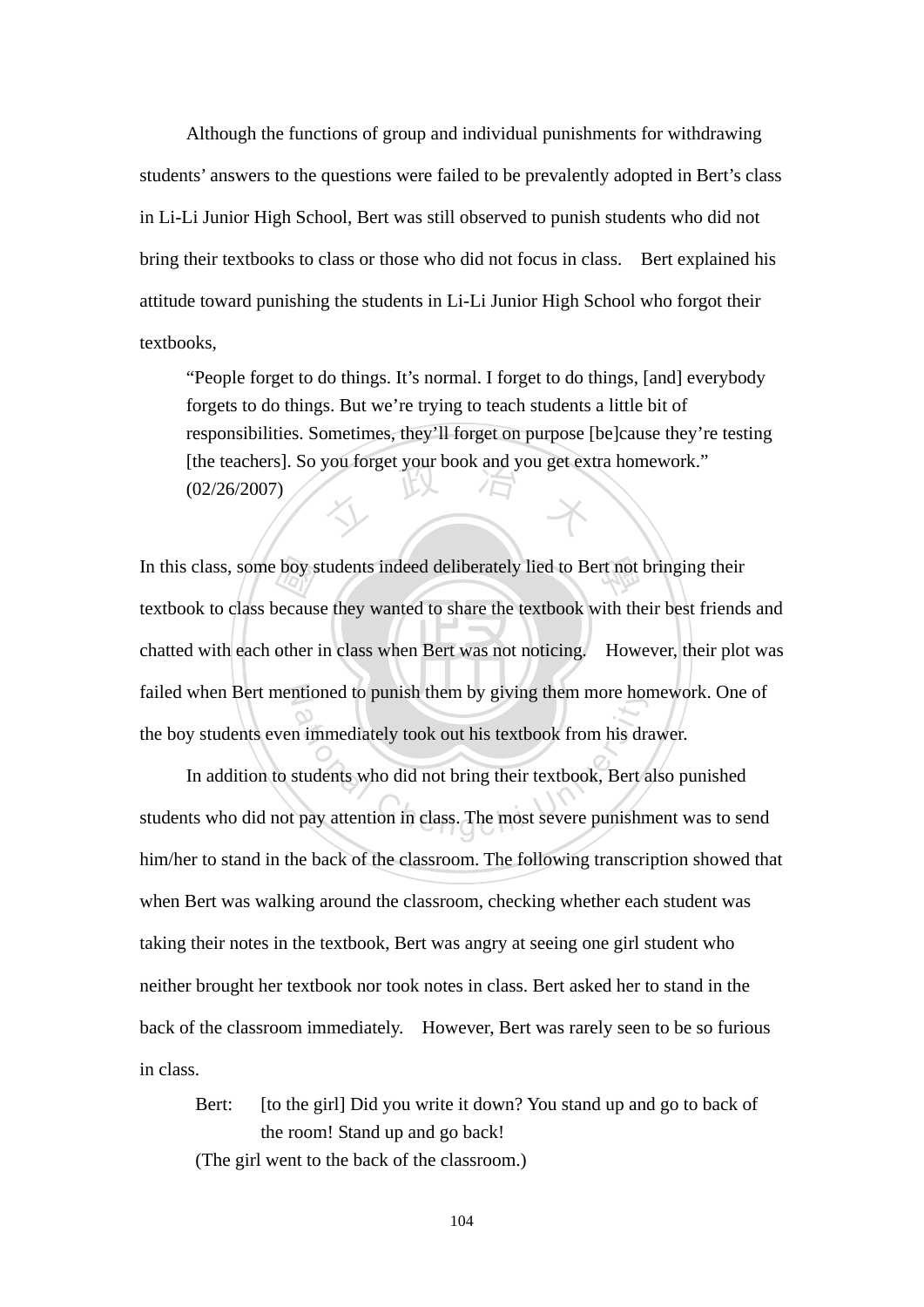Bert: [to the girl, angrily] You cannot sit down until I see everything's written! I want to see it [the vocabulary] written down! Write it down! English and Chinese, too! (11/08/2006)

mot strict! His teaching style was very active but he could not control those students'<br>behaviors very well." (05/20/2007). However, in spite of Bert's effort of controlling the order of the classroom, one of the six students interviewed still complained that "although Bert would sometimes send ‧ It was obvious that Bert was indeed furious about the girl's irresponsible learning attitude in class. Unlike the normal foreign teachers who were more likely to choose to ignore such kind of students, Bert harshly demanded the girl to stand in back of the classroom and resume her concentration on Bert's teaching as soon as possible. Noisy or talkative students would also be sent to the back of the classroom by Bert. six students interviewed still complained that "although Bert would sometimes send those rowdy students to the back and control the order in an appropriate time, he was behaviors very well." (05/20/2007).

N Chinese students' attitude toward their homework<br>ways want to do their homework and make their<br>od culture things about Taiwan." (02/08/2007). Concerning Bert's attitude toward homework in Li-Li Junior High School, he was very pleased by Chinese students' attitude toward their homework. Bert said, "Taiwan students always want to do their homework and make their teacher happy. That's one of the good culture things about Taiwan." (02/08/2007). Thus, Bert rarely had any difficulty in giving homework in Li-Li Junior High School. Besides, Bert was observed to always remember to collect students' homework immediately after his energetic greeting to the whole class. After having the students' homework at hand, Bert would spend five to ten minutes quickly browsing each piece of students' work in front of the class and then either praised the students' beautiful sentences or corrected their ungrammatical sentence structures right away. However, when being inquired about Bert's punishment for those who failed to hand in their homework on time, some of the students complained that "one of the drawbacks of Bert's teaching was he did not have any practical punishment to those who did not hand in their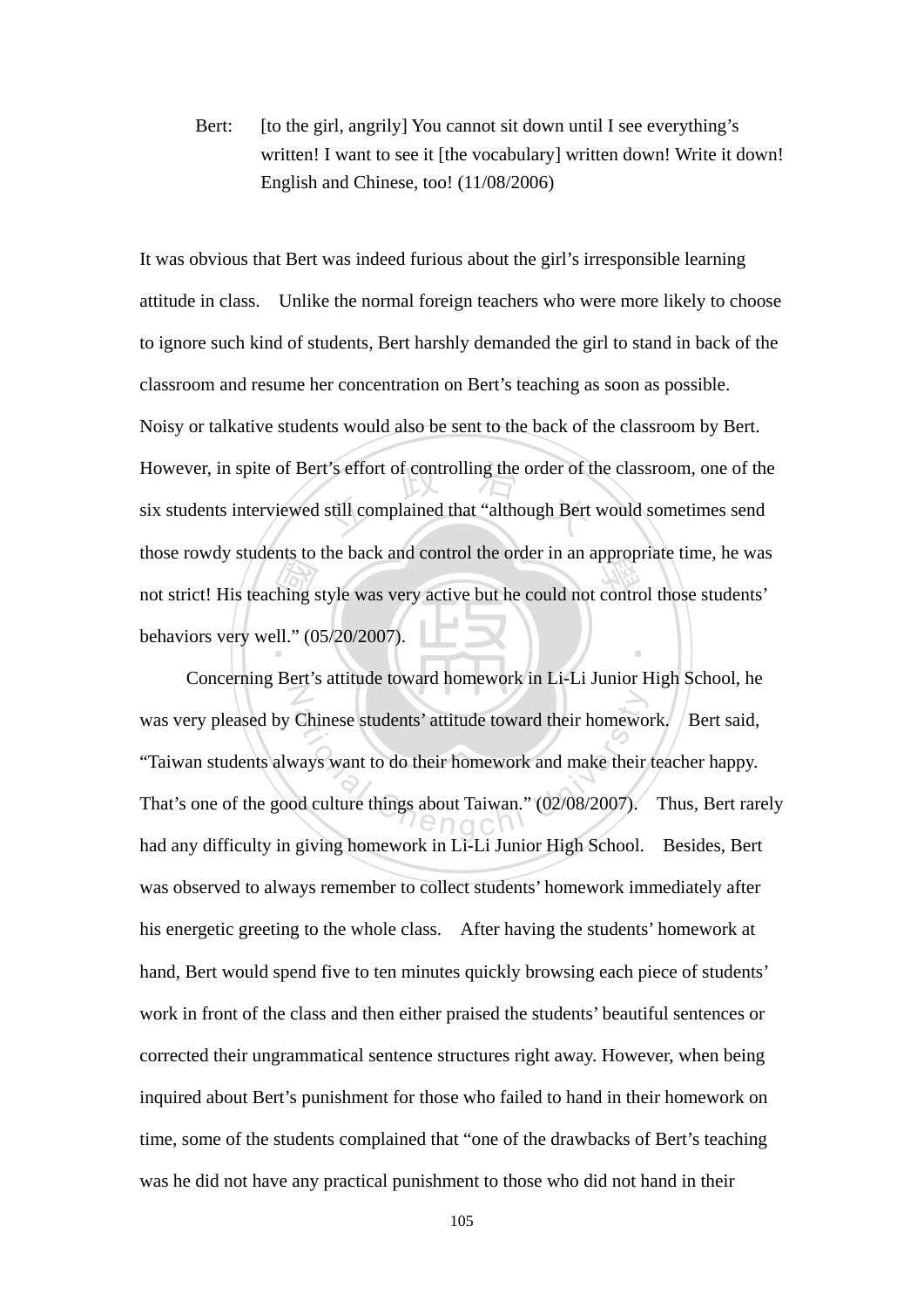homework." One of the students proposed the possible reason for Bert's not being able to punish such kind of student, "it might be because Bert was only here once a week." Thus, Bert was blamed on neglecting his duty to penalizing students who failed to do their homework in Li-Li Junior High School. In addition, because of the insufficient teaching hours in Li-Li Junior High School, the effect of Bert's punishment, such as to give students more homework, would likely be decreased for Bert's inconvenience of staying at school all day long and constantly chasing the delayed homework from his students in person.

# **4.4.2.3 Difficulties in Li-Li Junior High School**

minutes to this class every week. "That's not enough for a language," Bert said.<br>Such short amount of time not only caused the problems in classroom management i-Li Junior High School<br>Bert's teaching difficulties in Li-Li J Such short amount of time not only caused the problems in classroom management N ational Chengchi University Chengchi University Chengchi University Chengchi University Chengchi University Chengchi University Chengchi University Chengchi University Chengchi University Chengchi University Chengchi Unive When it comes to Bert's teaching difficulties in Li-Li Junior High School, the first one was the limited teaching hours. Practically, Bert only taught forty-five mentioned earlier but also made it less possible to sustain the teaching effect on students. Not to mention the complicated constitutional problems of the students' level in this class. Bert complained,

"You're teaching one hour a week to the class. You are not doing anything

At the beginning of each class, it could take Bert a few minutes just to remind students what was taught last week. It was observed that even when asking students some of the post-reading questions whose answer had already be given in the previous week, Bert still found his students unable to answer this week. For Bert, seeing the improvement of this class might be nearly impossible. Without sufficient hours for Bert to build a strong foundation for students in Li-Li Junior High School, they might learn some English this week but soon forgot everything. As a teacher, it really frustrated Bert to some extent. Bert described such embarrassing situation in Li-Li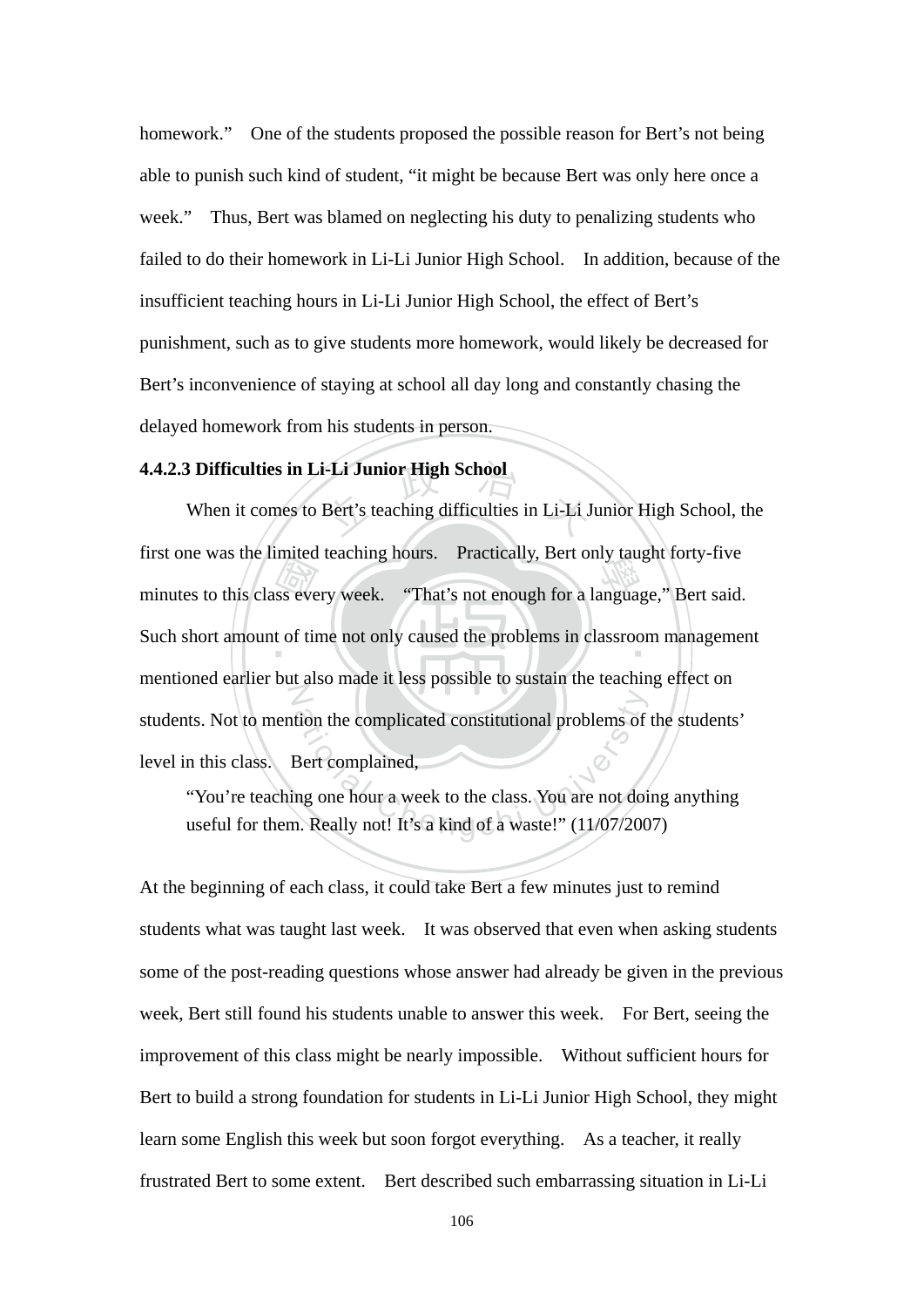Junior High School, "You just [have] one hour a week. It's not gonna do anything. Because whatever you teach today, next week you're gonna teach the same thing again because it's already forgotten. So it takes about ten weeks just to teach one word." (11/07/2007).

the best policy for Bert was to pretend that he did not understand their jokes and ask<br>the students to stand up and explain what they just said in private to him in English in "testing the teachers!" Because of the change for adolescent students' hormone, they<br>were curious about sex and tended to be rebellious to their teachers or parents for no the students to stand up and explain what they just said in private to him in English in N at they would eventually give up talking about s<br>
oretend I'm stupid. "I'm sorry what? Please stand<br>
I they get really shy...and all the other kids they Second, students' behavior problems were another difficulty for Bert in this class. Students in Li-Li Junior High School were all at their puberty. Accordingly, it was not surprising that students loved to talk about sex in class. In Bert's opinion, there were two reasons for students to talk about sex in class—"hormone" and were curious about sex and tended to be rebellious to their teachers or parents for no reasons. In order to deal with the students' preference of telling sex jokes in class, front of the class! In that way, students might feel so embarrassed to explain in front of the whole class that they would eventually give up talking about sex in class. Bert explained,

"I just like to pretend I'm stupid. "I'm sorry what? Please stand up and explain it to me"…and they get really shy…and all the other kids they learned "If I am gonna say something, the teacher's gonna call me to explain it. Unless I am prepared to get up and be really embarrassed, then I'm not going to say it." (03/05/2007)

Furthermore, Bert believed that if he got angry about the students, they would not learn anything and Bert would risk forming the tension in class because of the adolescent's inclination of testing their teachers. Thus, if Bert wanted to prevent this situation from happening in class again, he would have to use this indirect way.

 The third but the biggest difficulty for Bert to teach in Li-Li Junior High School was the Chinese teachers' doubtful attitude toward his teaching. "Their idea of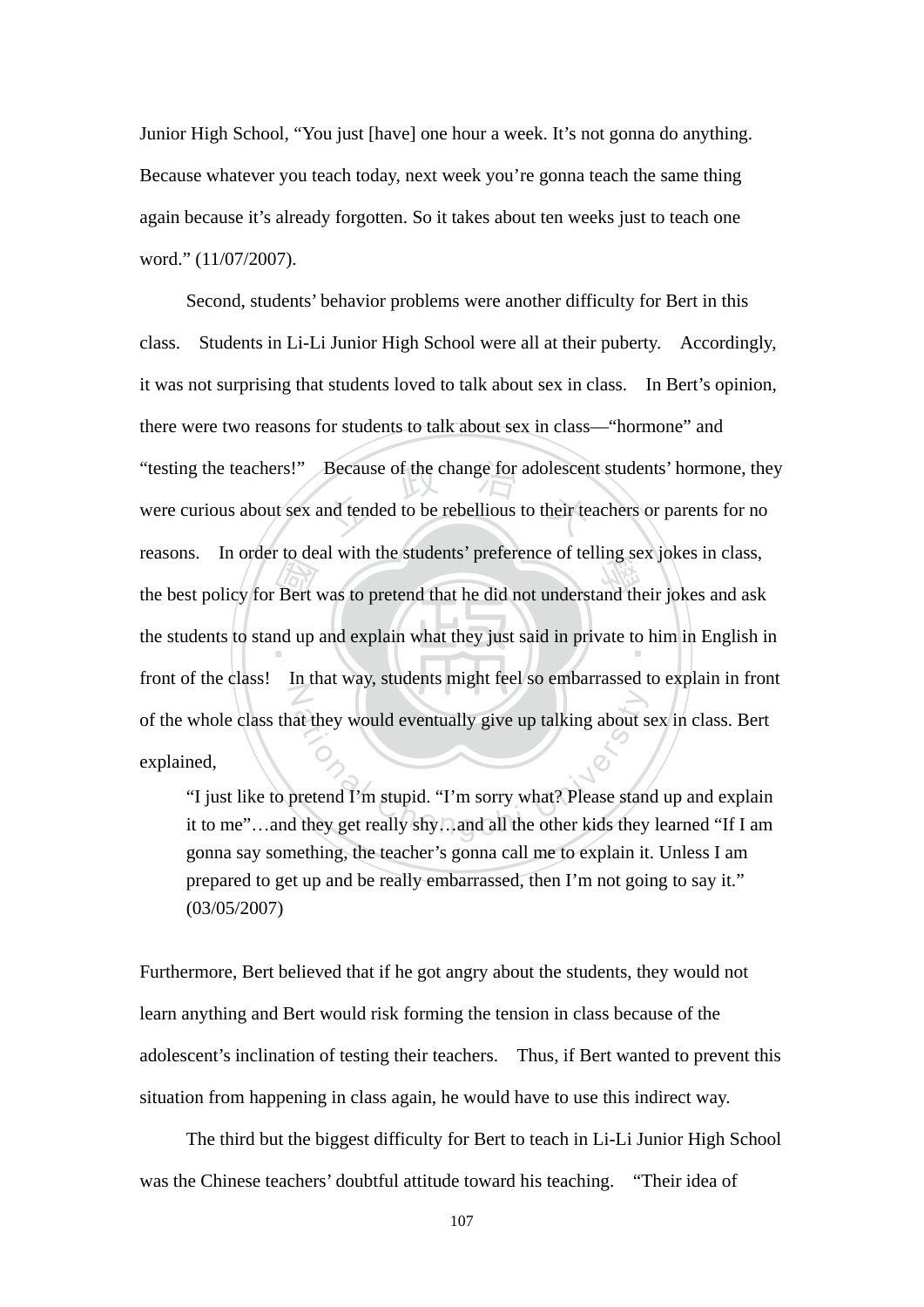learning and my idea of learning are two different things," Bert grumbled, "They don't like to see students laugh in class and give too much pressure on students." Bert mentioned that the Chinese teachers had a misunderstanding about his teaching style simply because they found their students were having fun in Bert's class. Bert defended for himself,

"All they see is from a third party of view…they see the teacher's smiling, the students' smiling, the students' laughing and the teacher's laughing. They must be playing. Teacher must not be teaching. But no, no, no! I'll promise you. Those kids are learning a lot… They're learning it subtly." (03/05/2007)

"serious fun" in class, which students would learn English subtly but more happily. telling stories to students and less time on teaching. However, Bert asserted that<br>Chinese teachers should not underestimate his way of teaching; he was creating a<br>"serious fun" in class, which students would learn English her had a short conversation with the<br>expressed the same opinion that Bert N Besides, just because Bert did everything in class with a purpose for education, he Bert did everything in class with a purpose for<br>at if there was a doubt on the Chinese teachers' r<br>d ask me?" Bert puzzled. The avoidance of directed<br>and only increase the misunderstanding between I In fact, when the researcher had a short conversation with the Chinese English teacher of this class, she indeed expressed the same opinion that Bert spent too much time on Chinese teachers should not underestimate his way of teaching; he was creating a was also annoyed that if there was a doubt on the Chinese teachers' mind, "Why didn't they come and ask me?" Bert puzzled. The avoidance of direct communication would only increase the misunderstanding between Bert and the Chinese teachers.

 When it comes to the avoidance of direct communication, Bert was greatly irritated by this typical trait of Chinese people despite his long-term acculturation in the Chinese society. Take the administrator in Li-Li Junior High School for example. One day, Bert was shocked by a phone call from Li-Li Junior High School when Bert was about to teach the class on the first day of the new semester. The administrator on the phone informed him not to come to Li-Li Junior High School anymore because his class had been cancelled since this semester. However, such information was not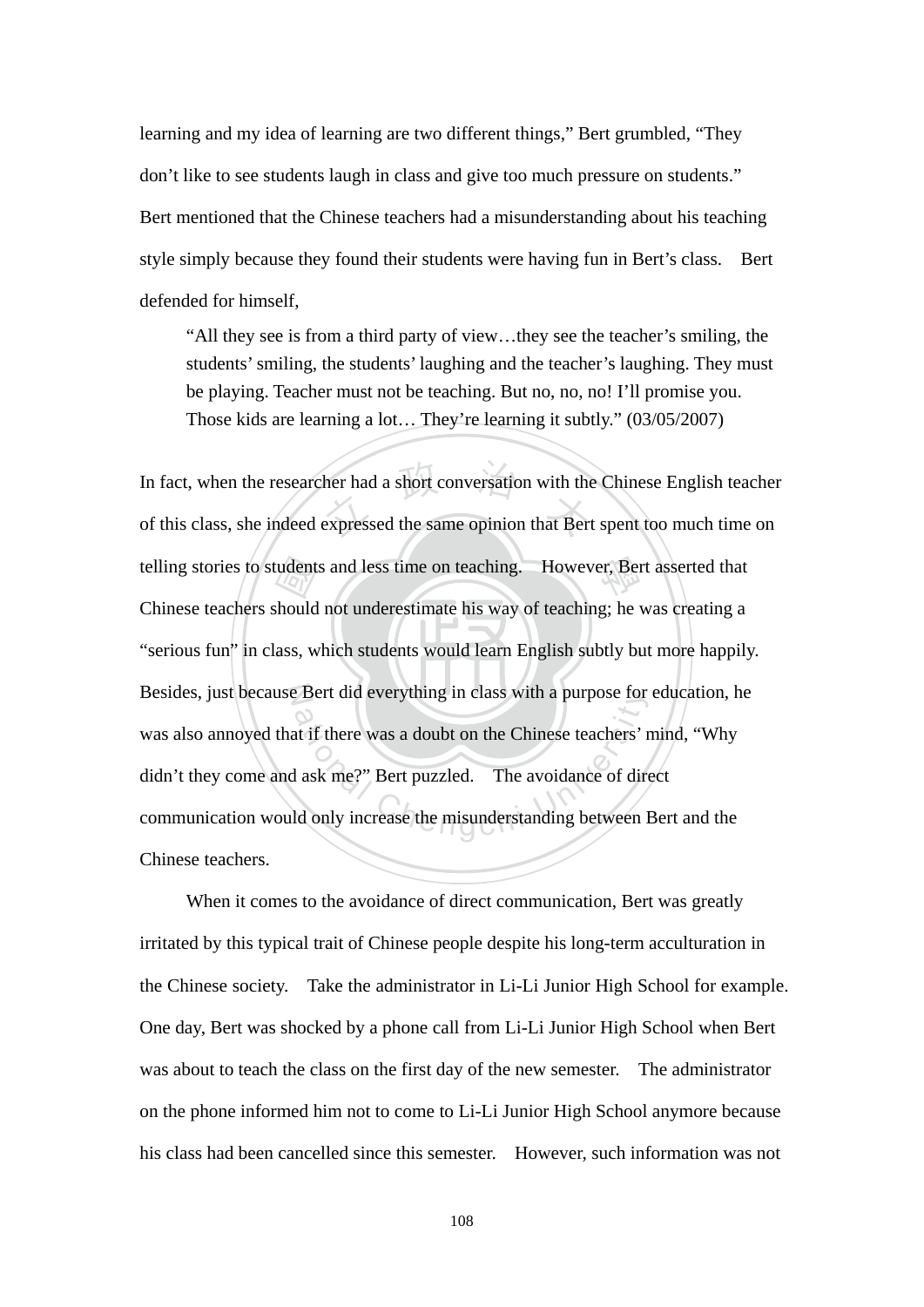expressed directly until Bert further inquired the administrator to clarify his real

intention. Bert described their conversation on the phone,

The administrator told me in Chinese, "我們可能沒有辦法繼續上課。[We might not be able to continue the class anymore.]" And I said, "可能還是已經 確定好了? [Is it 'might be' or you have already decided?]" and he said, "喔, 我們已經確定好了。[Oh, we have already decided.]" (03/05/2007)

onflicts. However, this was the last<br>
and a procedure the world direction 學 Bert was quite angry at hearing the ambiguity in the administrator's talking. "I want people to be direct to me", Bert appealed. (03/05/2007) Bert did not think that he received the direct information just because the administrator intended to be polite and avoid the potential conflicts. However, this was the last kind of treatment which Bert asked for from Chinese people. Instead, he wanted direct communication and truth instead. He explained,

‧expla<br>olite, j<br>g]? Th [my teaching]? That's very important, that communication. The Chinese people, don't want you." Okay, then why?...I don't want excuses, I want...TRUTH. So ative Okay, then why?...I don't want excuses, I want of or fix the class or fix the teaching style or do where the students and keep the class open." (03/0).<br>Let us and keep the class open." (03/0).<br>Let us direct communica "Don't be polite, just tell me. I need to know. If I don't know, how can I fix it the culture, often is we're not gonna communicate. We wanna just tell you, "We I can fix myself or fix the class or fix the teaching style or do whatever is necessary to keep the students and keep the class open." (03/05/2007)

Thus, because of the lack of direct communication, Bert lost his opportunities to improve or to adjust his teaching style in order to be more conformed to the students and the environment in Li-Li Junior High School or any formal education teaching environment. It also indicated that without direct communication, Bert would never have any chances to explain his philosophy of teaching, such as "serious fun", to his Chinese counterparts in public schools and to diminish their doubt of Bert's teaching. To win over the trust and support from Chinese teachers may seem like a dream, let alone their cooperation in the same classroom.

### **4.5. Other Difficulties Bert Encountered in Taiwan**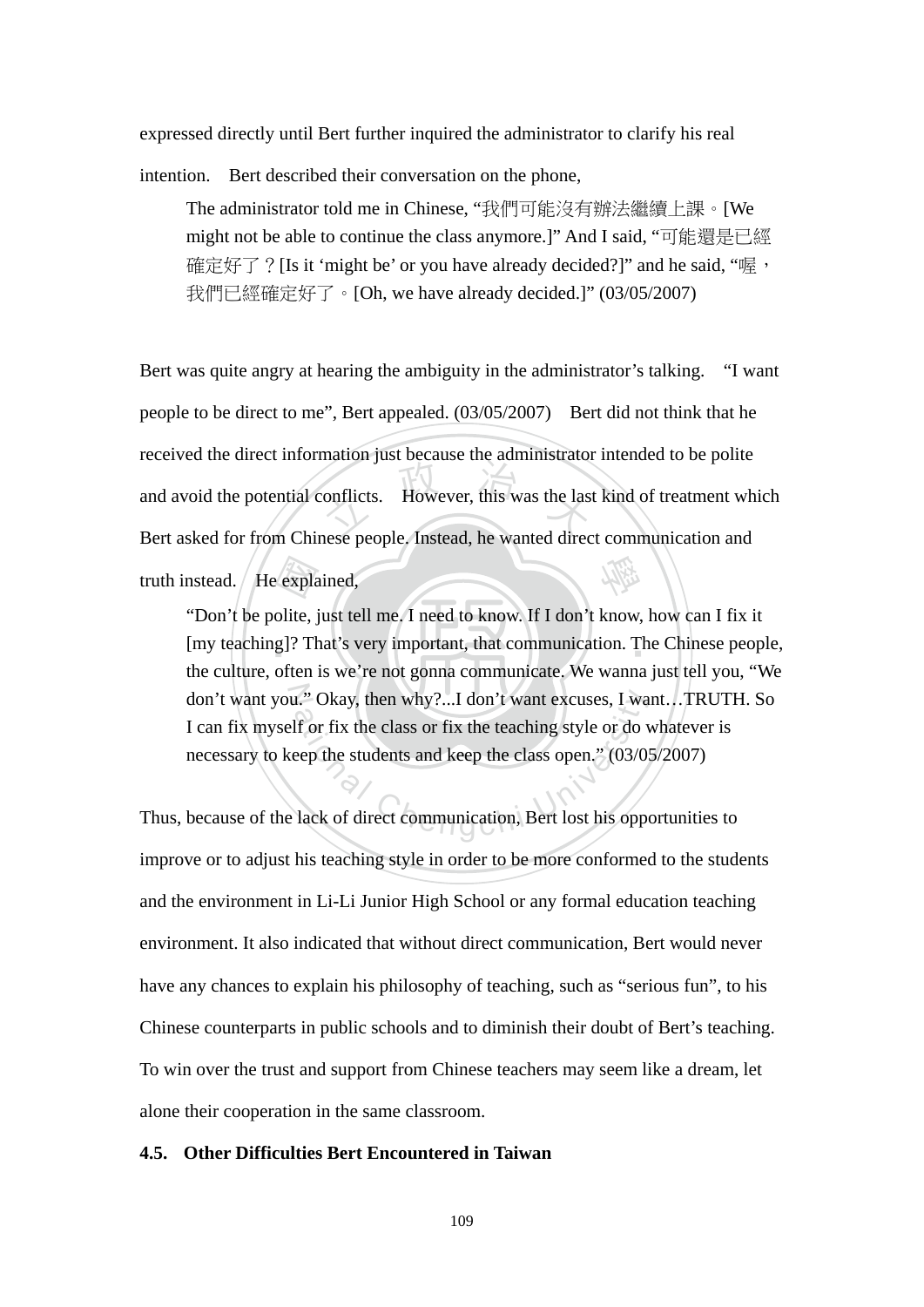Bert had encountered many difficulties when he managed to make a living in Taiwan as an English teacher. With an open-minded attitude, Bert expected those difficulties to happen in advance and regarded them as "challenges." Bert said,

"Actually nothing really is a difficulty [be]cause they are all challenges and I like to deal with challenges. And that's what teachers are supposed to do. Teachers are supposed to like challenges." (03/05/2007).

 $\mathcal{L}$  ,  $\mathcal{L}$  ,  $\mathcal{L}$  ,  $\mathcal{L}$  ,  $\mathcal{L}$ being viewed as a teacher but a puppet. While at I-School, Bert had to deal with the parents who demanded highly on the education and those who mainly took I-School as a day-care center. Bert encountered the distrust from English in Talwan. This for the dirt<br>several of them had already been mer toward his "serious fun" teaching style while he was teaching in Li-Li junior high toward his "serious fun" teaching style while he was teaching in Li-Li junior high<br>school and complained about those Chinese teachers not being direct to him.<br>Regarding to other difficulties Bert encountered in Taiwan, thr However, in spite of the optimistic attitude Bert held to deal with "challenges" in his life in Taiwan, Bert still revealed certain challenges which were difficult for him to overcome when he taught English in Taiwan. As for the difficulties which Bert encountered in Taiwan, several of them had already been mentioned in the previous parts respectively. For instance, at Jolly School, Bert was disappointed with not parents who demanded highly on the education and those who mainly took I-School as a day-care center. Bert encountered the distrust from the local English teachers school and complained about those Chinese teachers not being direct to him. Regarding to other difficulties Bert encountered in Taiwan, three other difficulties with the local educational model, and unstable working environment.

In terms of lacking of the professional training, Bert mentioned, "In Taiwan, nobody really ever gives you any kind of instruction or teaching workshop." (08/28/2007) Different from students they taught in Taiwan, foreign teachers acquired English as their first language. In order to be a competent English teacher who taught their mother tongue in an EFL environment, every foreign teacher would be supposed to possess the professional EFL knowledge. Furthermore, as a native speaker, Bert said, "the disadvantage is sometimes you don't know why you say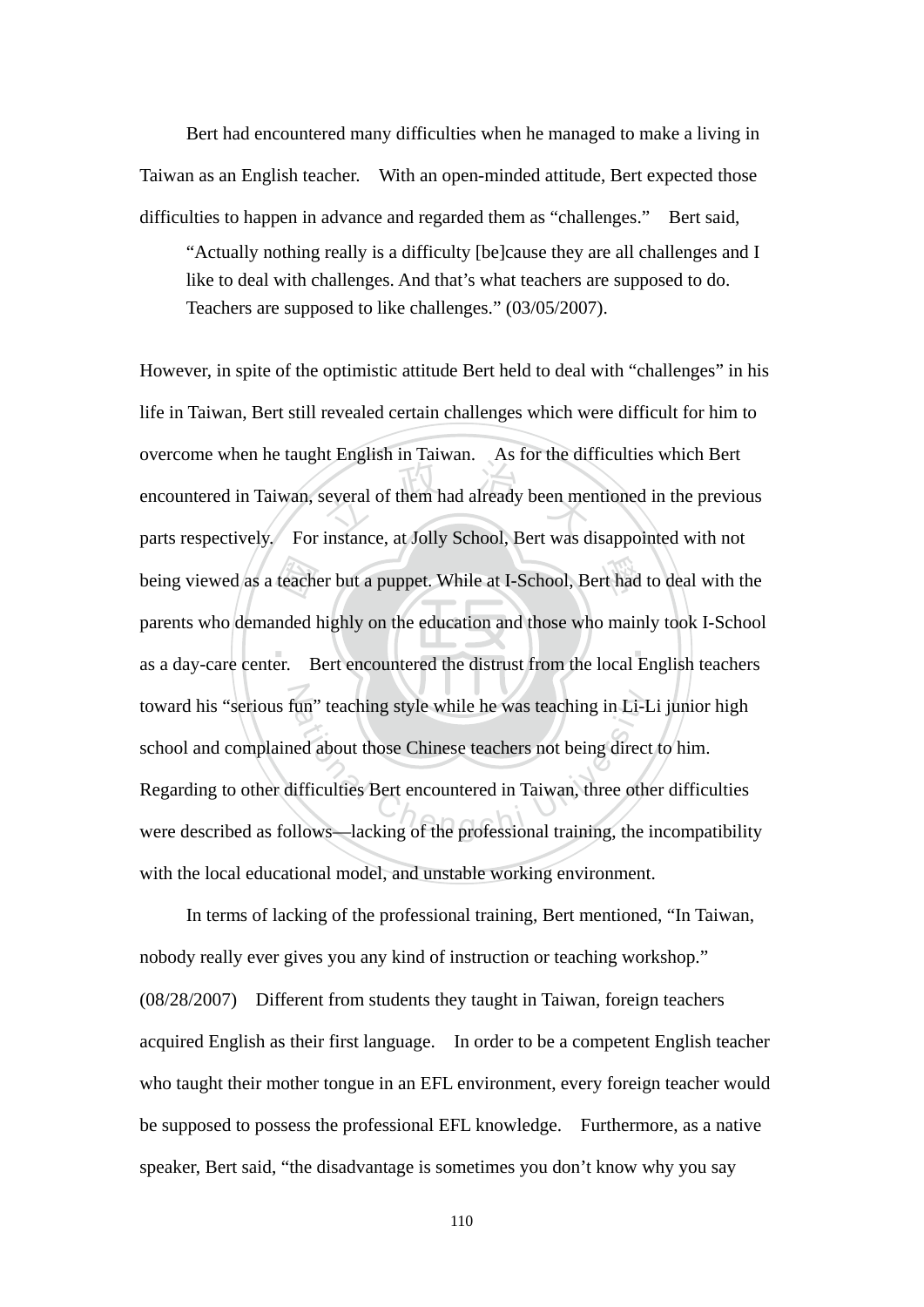Pathetically, when Bert was trying to convince the students that the famous teacher<br>was wrong about some of the English sentences he provided in the material, no iled grammar handouts which he use<br>glish written in the handouts were wr was wrong about some of the English sentences he provided in the material, no N certain things." (02/08/2007). Failing to explain English not only embarrassed Bert as an English teacher but also emerged the urgent need for professional training. Unfortunately, few professional training was provided for foreign teachers in Taiwan. Bert described how he was embarrassed about his inability to explain grammar to students when he worked in a cram school for Joint Colleges Entrance Exam in Kaohsiung. Bert remembered that in that cram school, there was a very famous teacher who taught about over one hundred students in one class. Bert observed that this teacher taught English grammar like a math teacher. When Bert checked the very teacher's self-compiled grammar handouts which he used in class, Bert found that thirty percent of English written in the handouts were wrong. Bert said, "thirty percent of it you cannot say it in English. This doesn't make any sense." (02/15/2007). student believed Bert and chose to trust the famous teacher. Bert recalled the situation,

speaker and I'm telling them[the students], "Lo<br>
"But the students go, "But teacher, our Chines<br>
en, please tell me why."...But I don't have good<br>
Lean't explain " (03/05/2007) "I am a native speaker and I'm telling them[the students], "Look, you can't say that [sentence]." But the students go, "But teacher, our Chinese teacher said you can do that. Then, please tell me why."…But I don't have good grammar understanding, I can't explain." (03/05/2007)

At that time, Bert lacked the good English grammar knowledge to explain to students the reason why; therefore, the students would inevitably believe their Chinese teacher because he was the teacher who was able to make the grammar logical for students to understand.

Overwhelmed by the sense of helplessness, Bert, who aimed to be a responsible teacher and cared about students' education, started to learn about English grammar all by himself since then. He observed other teachers' teaching and read books about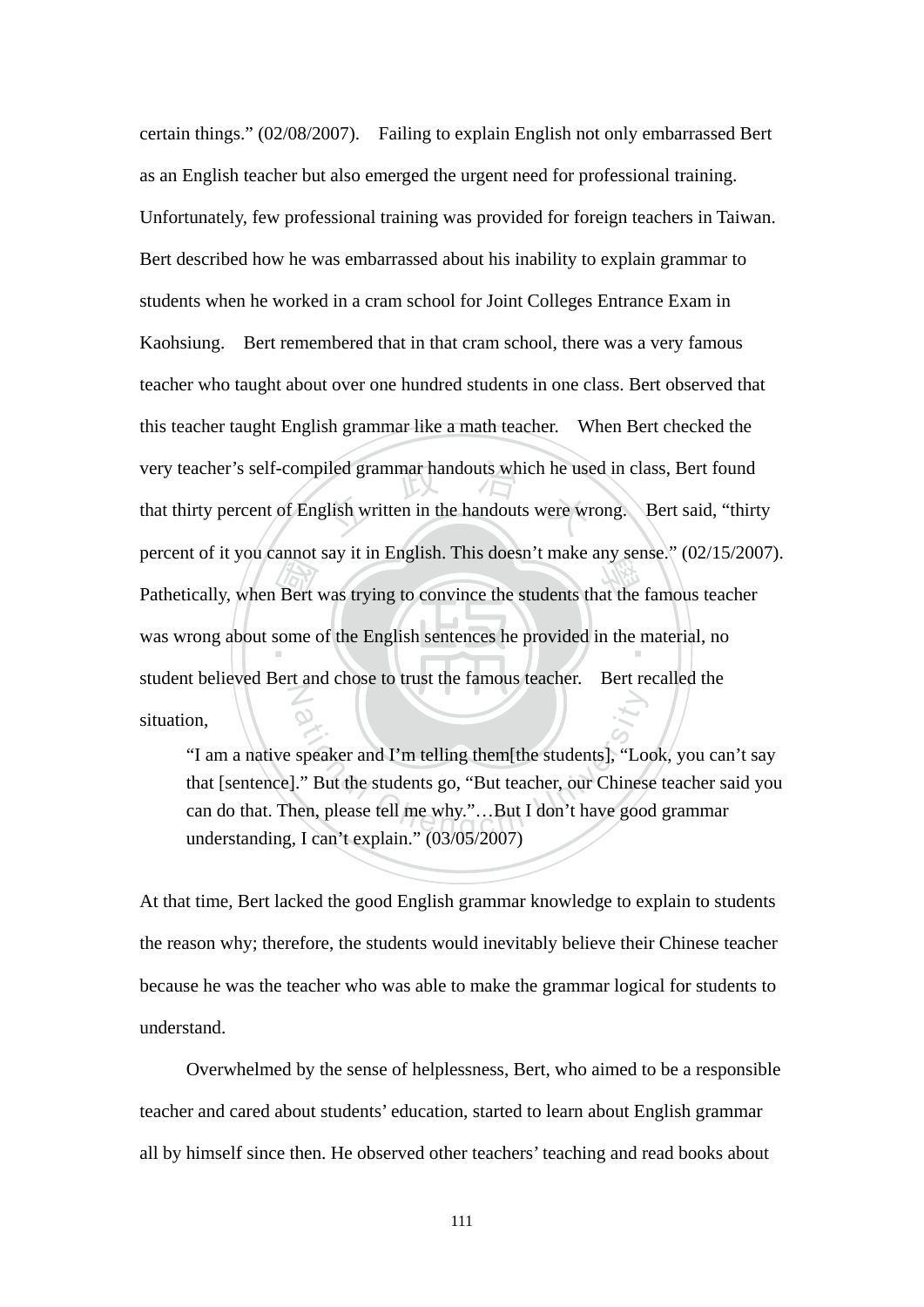grammar. Today, Bert was able to explain basic grammar to his students in class either in Chinese or in English. His self-learned grammatical knowledge even enabled him to instruct students to translate Chinese sentences into English. However, without receiving professional training officially, Bert was still observed to fail to explain complicated grammars to his students.

performance and the efficacy of teachers teaching were only judged from he<br>the scores the students get; higher scores mean better learning and teaching.<br>However, Bert disagreed with such exam-oriented education. He said, " memorization. Schools only focus on students' test scores. As long as a student<br>can memorize as much as possible, he/she can score higher in the test. Students' However, Bert disagreed with such exam-oriented education. He said, "They [Chinese N y about the Chinese education."  $(02/26/2007)$ <br>schools only teach students "how to get higher s<br>.6/2007). As a consequence, every time when l As for the incompatibility with the local educational model, Bert complained "Chinese education system really frustrated me!" (02/26/2007) American education emphasizes application whereas the Chinese education stresses too much on can memorize as much as possible, he/she can score higher in the test. Students' performance and the efficacy of teachers' teaching were only judged from how high students] take the test. After the test, they forget everything. What's the point? That's what makes me angry about the Chinese education." (02/26/2007) Bert continued to complained that the schools only teach students "how to get higher score, not to teach them English." (02/26/2007). As a consequence, every time when Bert tried to impose the spirit of the American education—application—into his teaching, he always encountered the obstacles from the parents, the school administrators or the local teachers.

In addition, Bert did not favor the curriculum design of the educational model in Taiwanese public schools and claimed that such standard curriculum for every school was totally wrong. Bert asserted,

"The public school, [what] you have to worry about is standard. Everybody has standard. All of the students have to study this book. All of the students have to learn this much at this amount of time. But the problem is that each and every class is different." (11/07/2007)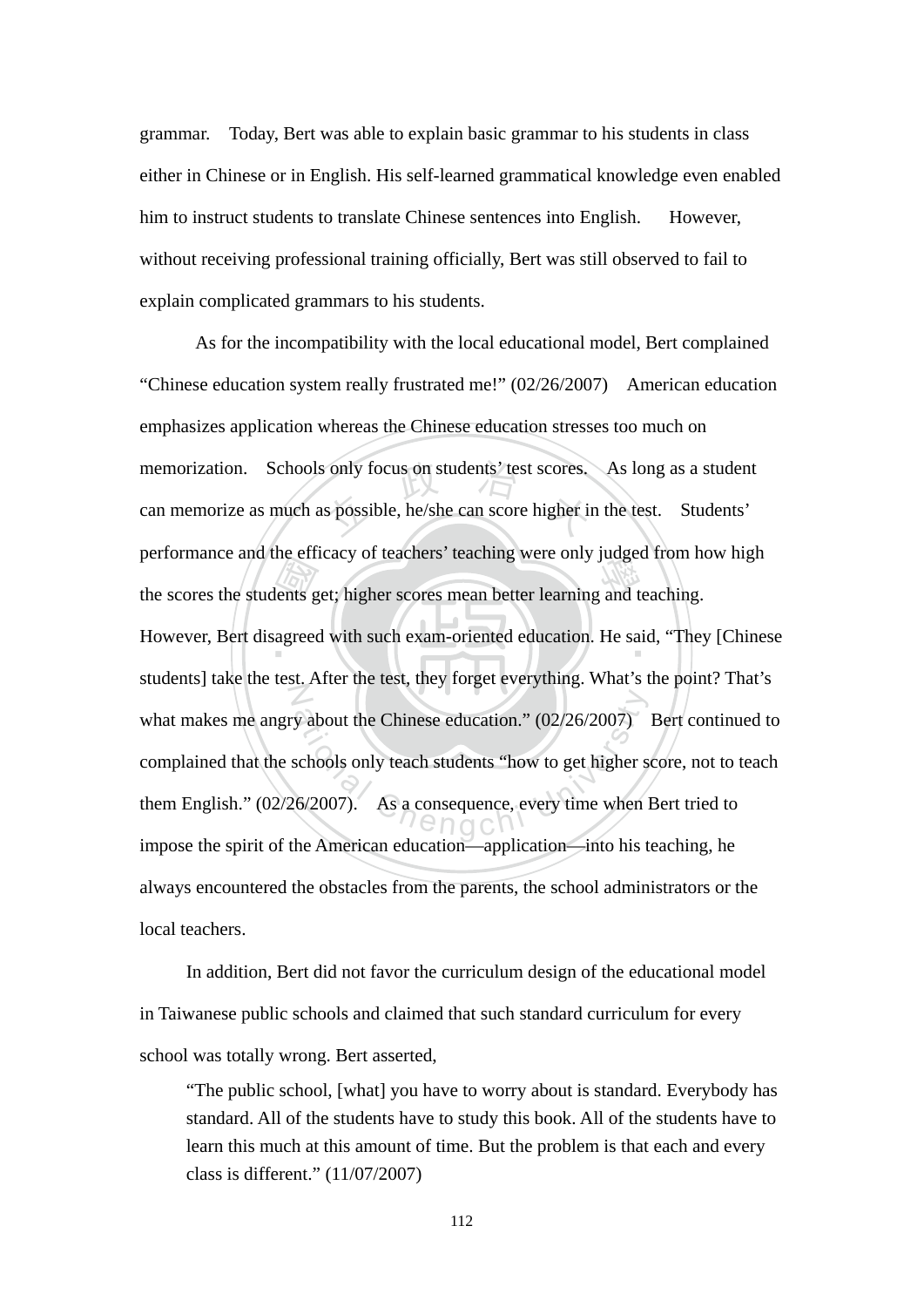putting too interipressure on students would have bad infidence on students. It<br>changes kids' personalities," Bert worried. (09/11/2007) Considering the unhealthy<br>learning environment where Taiwanese students stayed, Bert performance on tests. Thus, Bert claimed, "It's not how fast they learn. What matters is they WANT to learn. Show them something useful."(11/07/2007). learning environment where Taiwanese students stayed, Bert wanted to create a more  $Z$ of the syllabus' completion based on students' le<br>material if the whole class' condition was not su<br>nglish that day.<br>Instead, Bert would tell the cla Because of the different trait of each class, Bert appealed that every school should abandon their standard curriculum. He also suggested that "every teacher should cater his/her curriculum to students and show students a better way to learn things." (11/07/2007) Otherwise, under such standard curriculum, teachers have to undergo the pressure of meeting the syllabus which would not only interfere with the quality of teachers' teaching but also reduce the students' ability to absorb the learning materials in such a short time. Consequently, students' less desirable performance propelled teachers to impose more pressure on students in order to maintain their good matters is they WANT to learn. Show them something useful."(11/07/2007). Besides, putting too much pressure on students would have bad influence on students. "It pleasant learning environment with less pressure for students. Meanwhile, Bert controlled the speed of the syllabus' completion based on students' learning situations. He would teach less material if the whole class' condition was not suitable for learning too much English that day. Instead, Bert would tell the class some interesting stories or jokes to cheer them up. However, such intention would still be misunderstood as not teaching much meaningful materials for students. This incompatibility with Bert's concept of teaching and the reality of current teaching situation had bothered Bert frequently.

 The last difficulty Bert mentioned was the unstable working environment in Taiwan. First, Bert's income was hourly-based, not salary-based. "If I don't work, I don't get paid," Bert said. (09/07/2007) Take Chinese New Year for example. Chinese people take almost a week to celebrate this festival. This means Bert will not get paid for seven days. "Or the typhoon comes, you don't get paid," Bert added.

113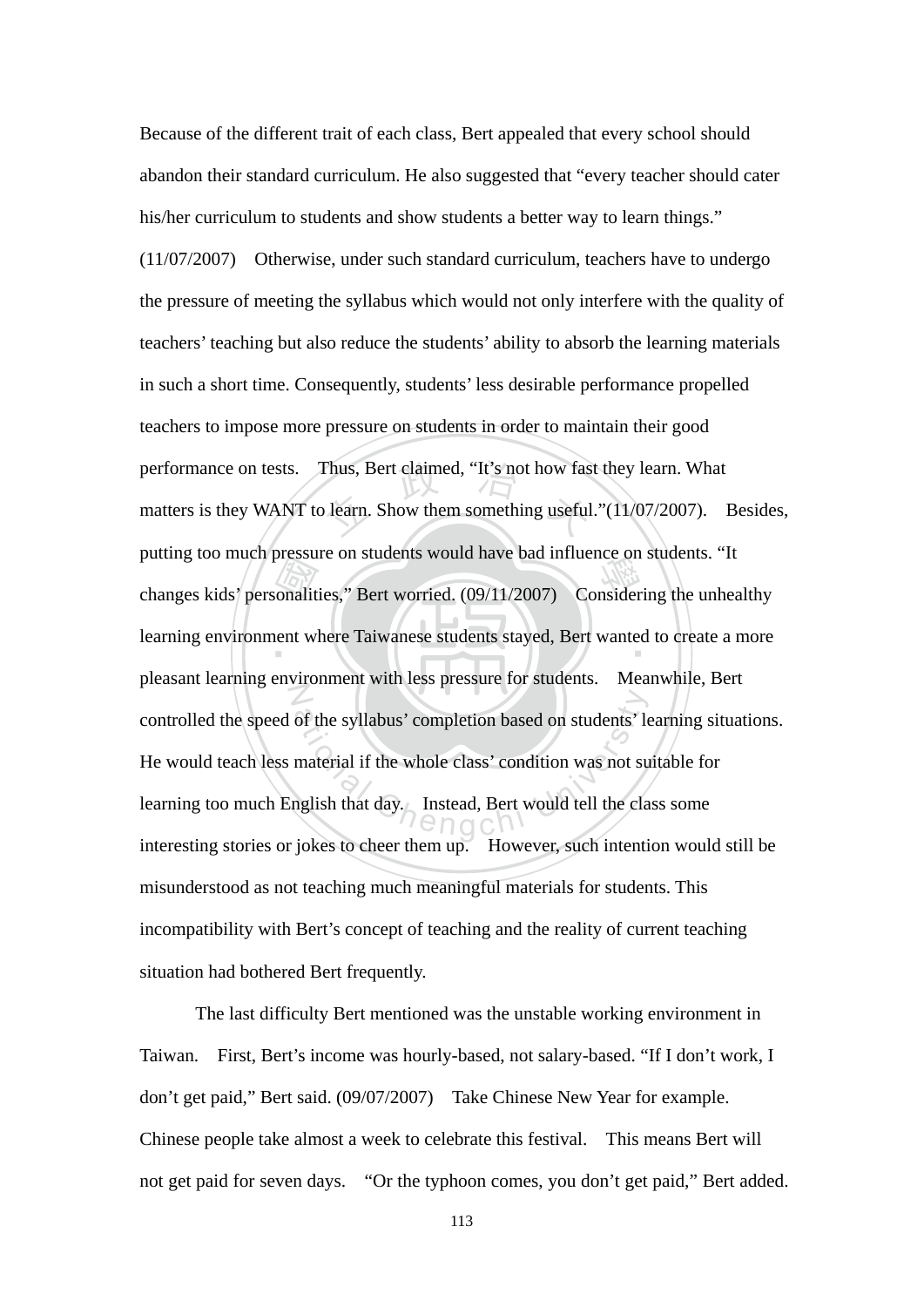What is worse, the classes which Bert had taught for a period of time could easily be cancelled for any reasons. The most usual excuse was the insufficient student numbers for the cram schools to afford running the class. Bert said, "Sometimes, classes open and classes don't open. You plan on teaching them [the students] next week but they [the owners] say "Sorry, we don't have enough students yet." So…your salary goes up and down." (02/28/2007) Such unsteady income had frequently forced Bert to change his financial plan for the future. In order to make ends meet every month, "you really have to know how to manage your money well," Bert said. (02/28/2007).

basically take one-week vacation per year, it takes at least one or two month for<br>foreign teachers to go back to their country and visit their parents and relatives. antage of the hourly-based job was the foreign teachers to go back to their country and visit their parents and relatives. If N ational Euclidean Chengchi University<br>
School Just and the University of the cram school is reluctant to<br>
If the owner of the cram school is reluctant to<br>  $\bigcap_{n=0}^{\infty}$  However, the advantage of the hourly-based job was that it enables foreign teachers to take vacation more easily. Compared with the Taiwanese people who their job is salary-based, such a long vacation will almost be impossible. Besides, "As a bushiban [cram school] teacher, you burn out really easily. This is why most foreigners teach English for six or seven months and then they take a two-month vacation," Bert said. If the owner of the cram school is reluctant to approve their request to take a long vacation, foreign teachers could just quit the job. After coming back from their vacation, foreign teachers still can easily find another teaching job in other cram schools. Unfortunately, such "privilege" could hardly happen to Bert. Because of working in such a small-scale cram school, Bert, who was partly responsible for the success of the operation, had nearly no time to take a break. "Finding no substitute teachers" and "worrying that students' not paying tuition fee" would be the two major reasons which kept Bert from taking a break regularly. Otherwise, "Every seven months, I need at least one week…Like one full week I don't have to teach anything," Bert expressed. (11/07/2007)

114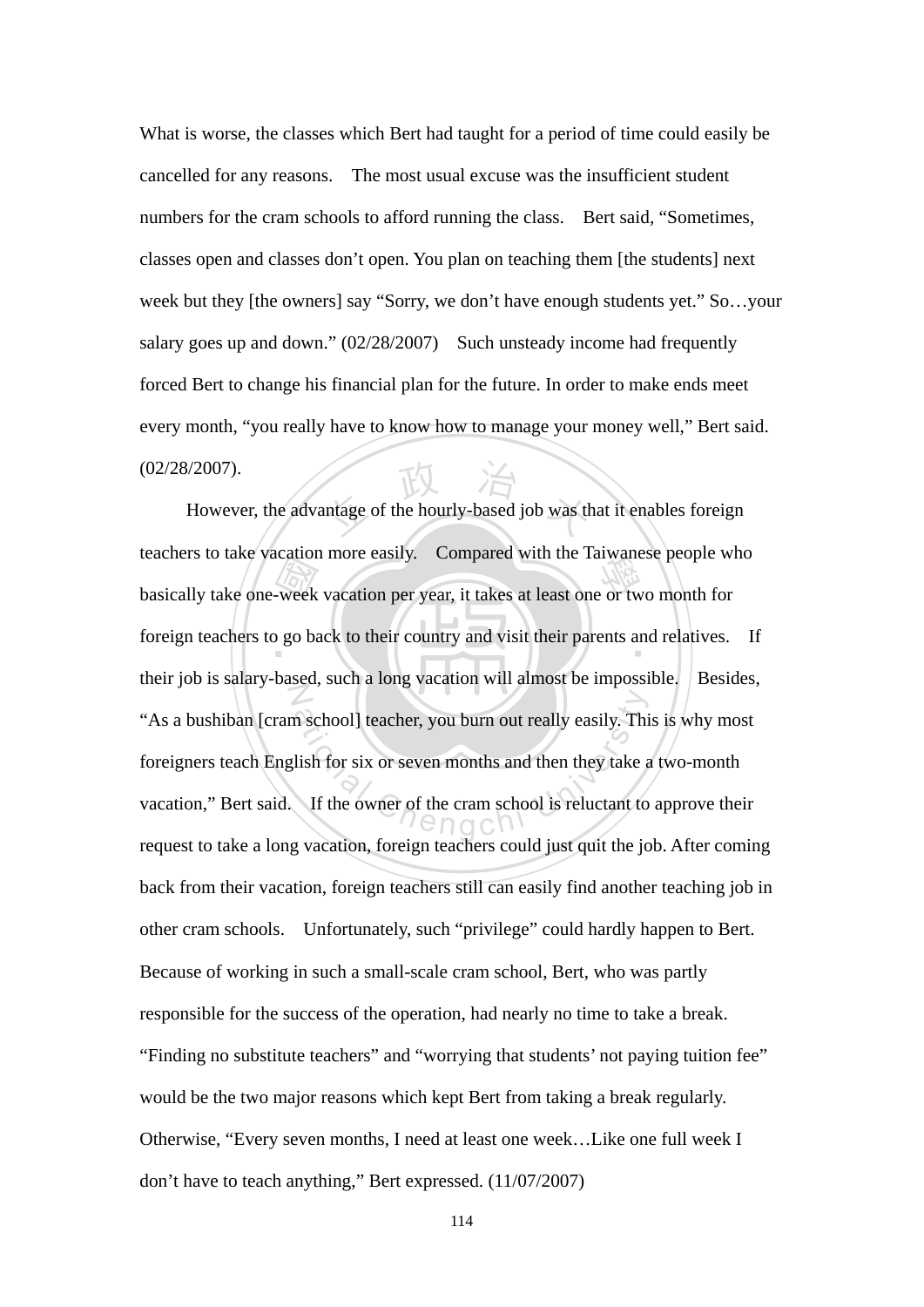med any while-race foreigners regardless of their hationalities. Bert described the<br>golden rule of their recruiting policy—"If you can speak English, and you are white,<br>you can work here!" (08/23/2007). Meanwhile, when it need and possess the competitive ability in the market. Worst of all, the myth of white-face foreign teachers has dominated the business so greatly that the owners you can work here!" (08/23/2007). Meanwhile, when it comes to this distorted  $\mathbb{Z}$ at I-School, overheard Bert's talking and joined<br>
benomenon and was also angry at it. The follow<br>
his phenomenon. The second reason for Bert to regard his working environment unstable was the dishonorable and unprofessional management of the owners in the cram schools in Taiwan. "Boss cares about image only," Bert complained. (08/30/2007) Few cram school owners would place the students' learning as their first priority. What really counts for the cram school owners was making profits. For this reason, "If they [the owners] project the correct image and the kids are happy, they don't care about the education part," Bert explained. (08/30/2007) The best way to project a good image for the cram schools was to hire white-face foreign teachers in order to meet parents' white-face foreign teachers has dominated the business so greatly that the owners hired any white-face foreigners regardless of their nationalities. Bert described the phenomenon among cram schools in Taiwan, Teacher D, another foreign teacher who was Bert's colleague at I-School, overheard Bert's talking and joined the conversation. He confirmed such phenomenon and was also angry at it. The following was their conversation about this phenomenon.

|       | Teacher D: There are some people who are from Poland and teaching English. |
|-------|----------------------------------------------------------------------------|
|       | He can barely speak English.                                               |
| Bert: | I know there's one guy from Siberia.                                       |
|       | Teacher D: I know a girl from Czechoslovakia, or Czech Republic, whatever  |
|       | you call it.                                                               |
| Bert: | There you go! $(08/23/2007)$                                               |

From the conversation above, it clearly revealed that some of the cram school owners had adopted the dishonorable strategy to deceive their customers which made Bert realize that the their job could easily be replaced by someone who was not a native English speaker but whose skin was as white as his.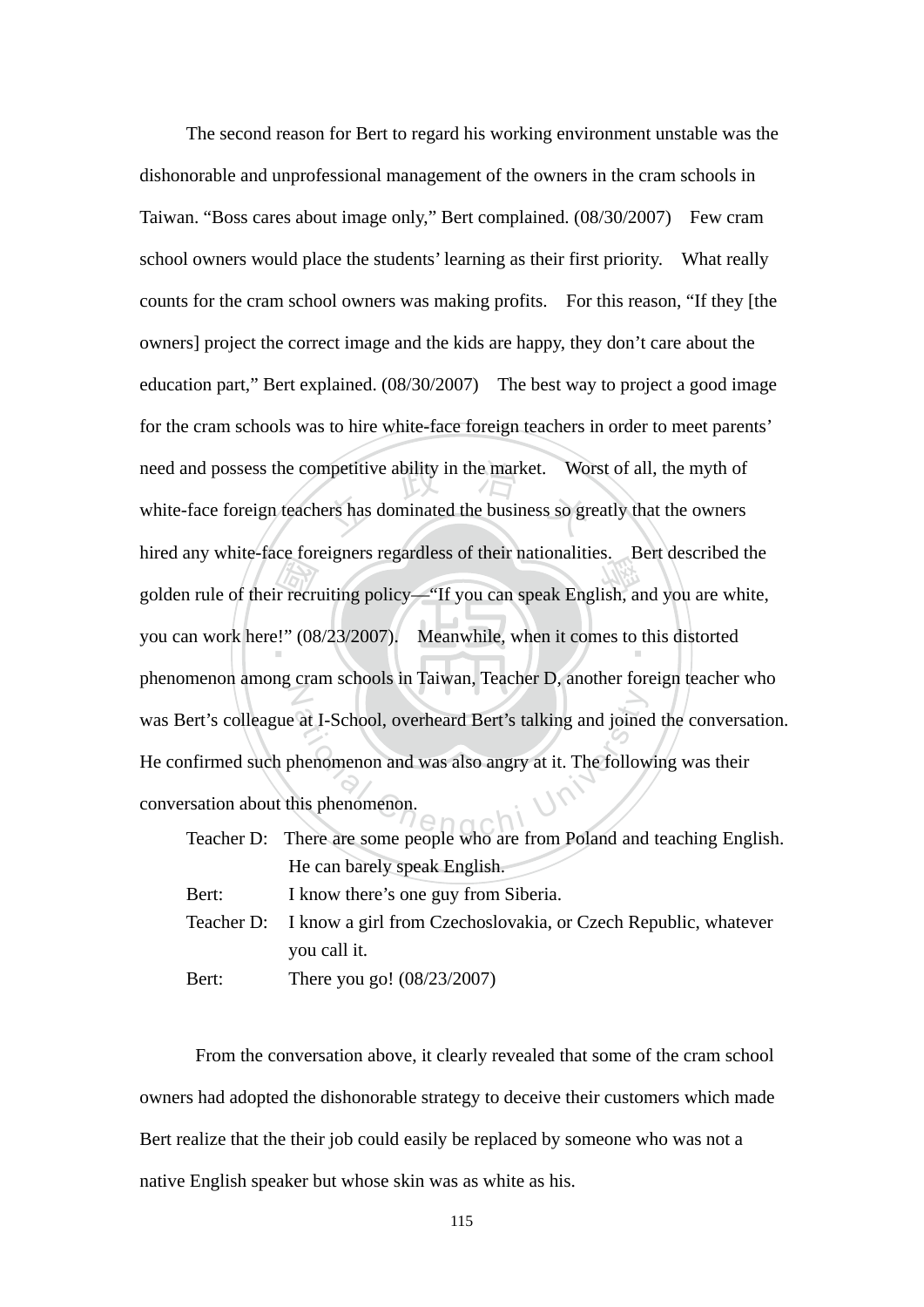Moreover, the supply of foreign teachers was too much in the market at present time. Bert explained, "You know a lot of foreign teachers, they will take everything now because they come over here with the big student loan." (08/23/2007). As a consequence, the cram school owners could always lay off any foreign teachers at will because there were still plenty of foreigners in the market who would be willing to take the job at any cost. Since the cram school owners did not value the English education highly, they would not bother to provide higher wages to hire experienced foreign teachers like Bert.

education. To be it's knowledge, most foreigners did not take their job seriously<br>simply because their owners' unprofessional attitude toward managing the schools.<br>"It's like a double-edged sword," Bert described. Foreigne In spite of the over-supplied foreign teachers, Bert still worried that the harmful<br>consequence the owners' unprofessional management strategy may bring to the ‧ "It's like a double-edged sword," Bert described. Foreigner teachers became N chool provided. Each foreign teacher would p<br>disagreed such teaching styles and said,<br>cookie cutter teachers. You cut your cookie and<br>me. They are not really educating the students. T consequence the owners' unprofessional management strategy may bring to the education. To Bert's knowledge, most foreigners did not take their job seriously "cookie-cutter teachers" who lost their enthusiasm but followed every teaching procedure the cram school provided. Each foreign teacher would perform just the same teaching. Bert disagreed such teaching styles and said,  $\oslash$ 

"We call those cookie cutter teachers. You cut your cookie and every cookie is exactly the same. They are not really educating the students. They are just following a basic plan….they don't cater to students' need. They are just puppets." (02/26/2007).

Obviously, foreign teachers were totally used as a tool for the owners to promote the image of the cram school and make money. The owners encouraged the cookie cutter teachers with a simple goal of making the students happy in class. Without caring any reputation or consequences, some of the foreign teachers were also happy about being a puppet. "It's not my country," Bert expressed their mentality. Eventually, the students' learning was sacrificed by such double-edged sword.